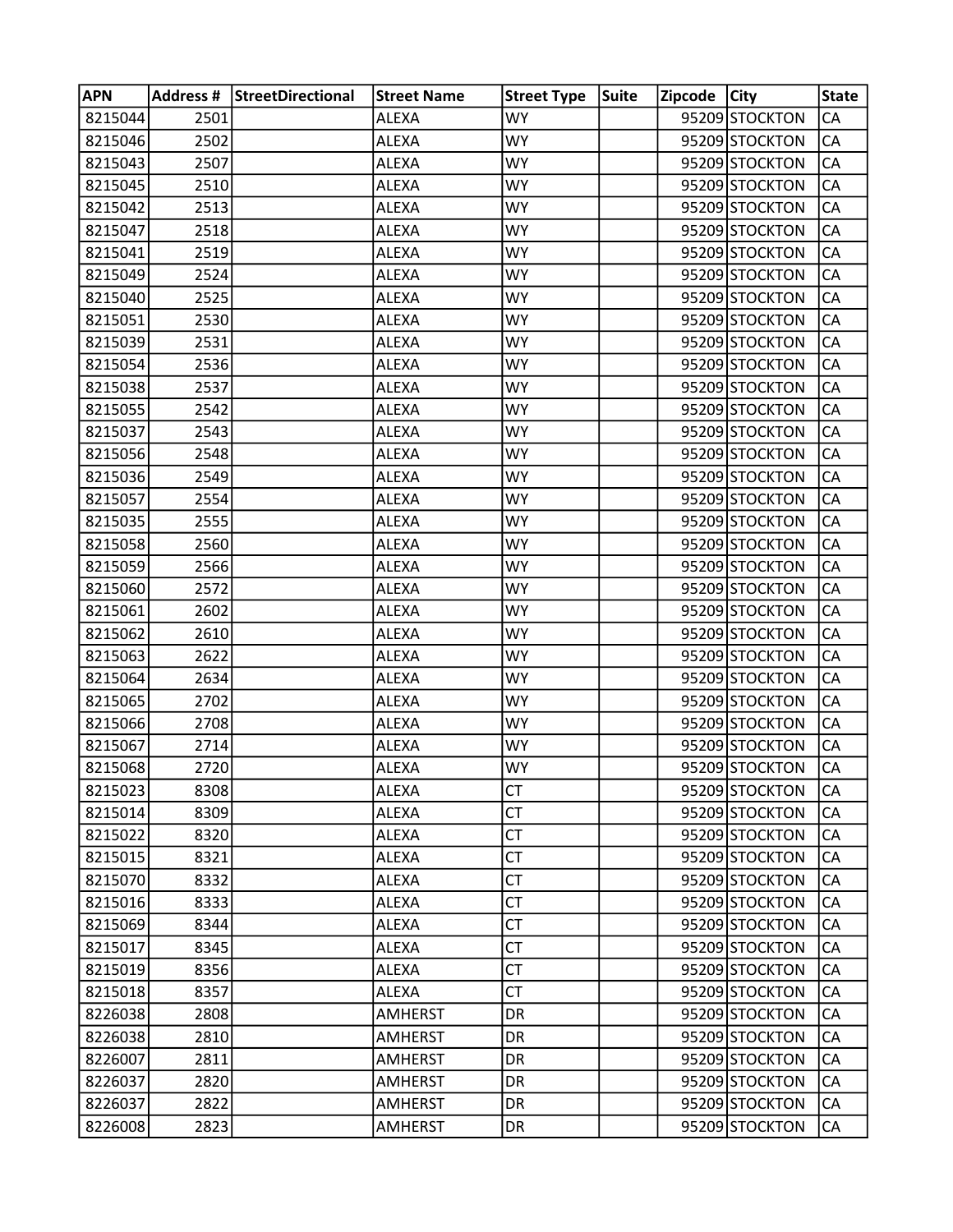| 8226036 | 2832 | <b>AMHERST</b> | DR        |  | 95209 STOCKTON | CA         |
|---------|------|----------------|-----------|--|----------------|------------|
| 8226036 | 2834 | <b>AMHERST</b> | DR        |  | 95209 STOCKTON | CA         |
| 8226010 | 2835 | <b>AMHERST</b> | DR        |  | 95209 STOCKTON | CA         |
| 8226035 | 2844 | <b>AMHERST</b> | DR        |  | 95209 STOCKTON | CA         |
| 8226035 | 2846 | <b>AMHERST</b> | DR        |  | 95209 STOCKTON | CA         |
| 8226011 | 2847 | AMHERST        | DR        |  | 95209 STOCKTON | CA         |
| 8226034 | 2856 | <b>AMHERST</b> | DR        |  | 95209 STOCKTON | CA         |
| 8226034 | 2858 | <b>AMHERST</b> | DR        |  | 95209 STOCKTON | CA         |
| 8226024 | 2859 | <b>AMHERST</b> | DR        |  | 95209 STOCKTON | CA         |
| 8226026 | 2868 | <b>AMHERST</b> | DR        |  | 95209 STOCKTON | CA         |
| 8226026 | 2870 | <b>AMHERST</b> | DR        |  | 95209 STOCKTON | CA         |
| 8226025 | 2871 | <b>AMHERST</b> | DR        |  | 95209 STOCKTON | CA         |
| 8226027 | 2902 | <b>AMHERST</b> | DR        |  | 95209 STOCKTON | CA         |
| 8226027 | 2904 | <b>AMHERST</b> | DR        |  | 95209 STOCKTON | CA         |
| 8224020 | 2906 | <b>AMHERST</b> | DR        |  | 95209 STOCKTON | CA         |
| 8224019 | 2907 | <b>AMHERST</b> | DR        |  | 95209 STOCKTON | CA         |
| 8224020 | 2908 | <b>AMHERST</b> | DR        |  | 95209 STOCKTON | CA         |
| 8224019 | 2909 | <b>AMHERST</b> | DR        |  | 95209 STOCKTON | CA         |
| 8224021 | 2914 | <b>AMHERST</b> | DR        |  | 95209 STOCKTON | CA         |
| 8224021 | 2916 | <b>AMHERST</b> | DR        |  | 95209 STOCKTON | CA         |
| 8224018 | 2917 | <b>AMHERST</b> | DR        |  | 95209 STOCKTON | CA         |
| 8224018 | 2919 | <b>AMHERST</b> | DR        |  | 95209 STOCKTON | CA         |
| 8224022 | 2922 | <b>AMHERST</b> | DR        |  | 95209 STOCKTON | CA         |
| 8224022 | 2924 | <b>AMHERST</b> | DR        |  | 95209 STOCKTON | CA         |
| 8224017 | 2925 | <b>AMHERST</b> | DR        |  | 95209 STOCKTON | CA         |
| 8224017 | 2927 | <b>AMHERST</b> | DR        |  | 95209 STOCKTON | CA         |
| 8224023 | 2930 | <b>AMHERST</b> | DR        |  | 95209 STOCKTON | CA         |
| 8224023 | 2932 | <b>AMHERST</b> | DR        |  | 95209 STOCKTON | CA         |
| 8224016 | 2933 | <b>AMHERST</b> | DR        |  | 95209 STOCKTON | CA         |
| 8224016 | 2935 | <b>AMHERST</b> | DR        |  | 95209 STOCKTON | CA         |
| 8224024 | 2938 | <b>AMHERST</b> | DR        |  | 95209 STOCKTON | CA         |
| 8224024 | 2940 | <b>AMHERST</b> | DR        |  | 95209 STOCKTON | <b>CA</b>  |
| 8224015 | 2941 | <b>AMHERST</b> | DR        |  | 95209 STOCKTON | CA         |
| 8224015 | 2943 | <b>AMHERST</b> | DR        |  | 95209 STOCKTON | CA         |
| 8224014 | 3003 | <b>AMHERST</b> | <b>DR</b> |  | 95209 STOCKTON | CA         |
| 8224025 | 3004 | <b>AMHERST</b> | DR        |  | 95209 STOCKTON | CA         |
| 8224014 | 3005 | <b>AMHERST</b> | DR        |  | 95209 STOCKTON | CA         |
| 8224025 | 3006 | <b>AMHERST</b> | DR        |  | 95209 STOCKTON | CA         |
| 8224013 | 3011 | <b>AMHERST</b> | DR        |  | 95209 STOCKTON | CA         |
| 8224026 | 3012 | <b>AMHERST</b> | <b>DR</b> |  | 95209 STOCKTON | ${\sf CA}$ |
| 8224013 | 3013 | <b>AMHERST</b> | DR        |  | 95209 STOCKTON | CA         |
| 8224026 | 3014 | <b>AMHERST</b> | DR        |  | 95209 STOCKTON | CA         |
| 8224012 | 3019 | <b>AMHERST</b> | DR        |  | 95209 STOCKTON | CA         |
| 8224027 | 3020 | <b>AMHERST</b> | DR.       |  | 95209 STOCKTON | CA         |
| 8224012 | 3021 | <b>AMHERST</b> | <b>DR</b> |  | 95209 STOCKTON | CA         |
| 8224027 | 3022 | <b>AMHERST</b> | DR        |  | 95209 STOCKTON | CA         |
| 8224011 | 3027 | <b>AMHERST</b> | DR        |  | 95209 STOCKTON | CA         |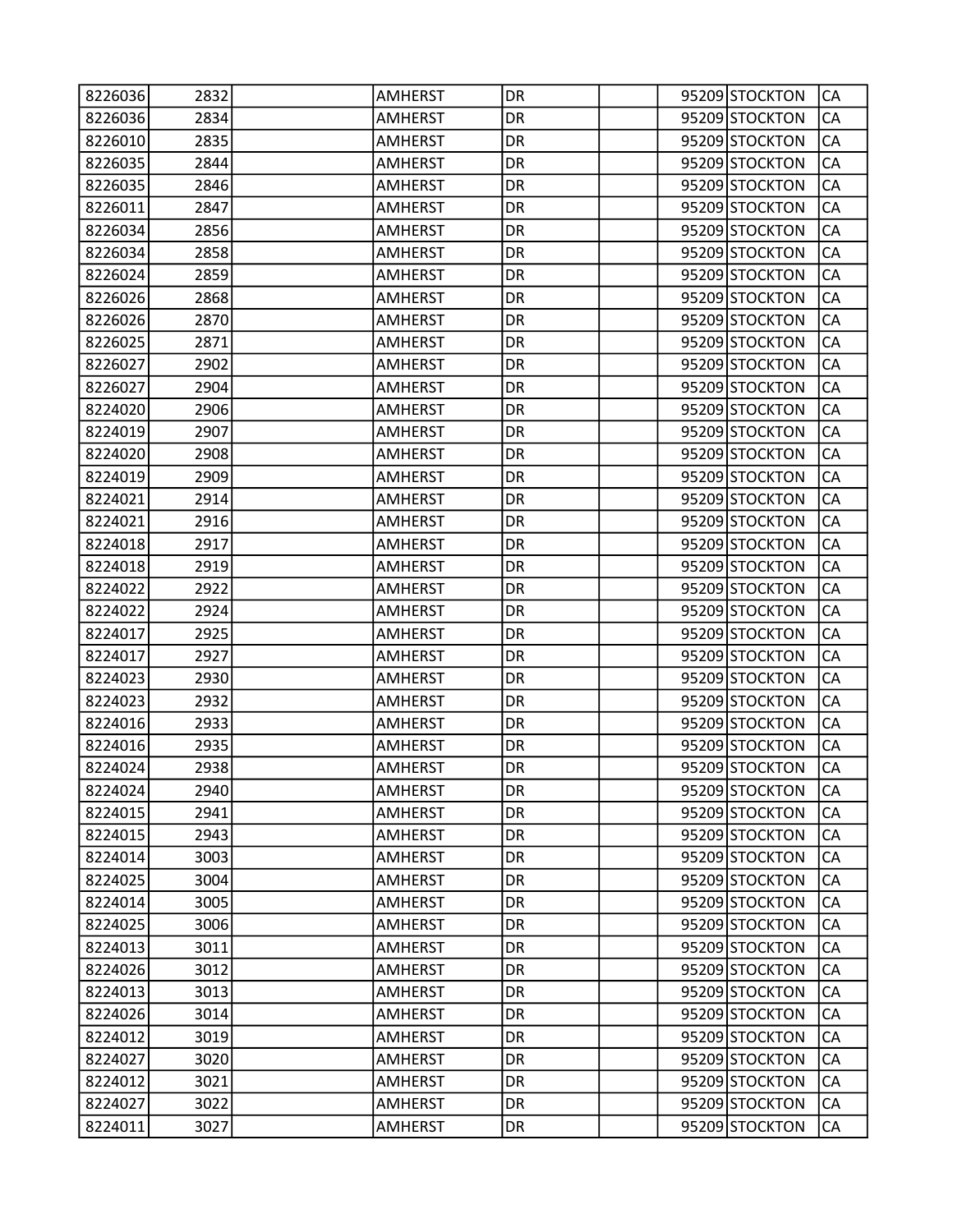| 8224028 | 3028 | <b>AMHERST</b> | DR        |  | 95209 STOCKTON | CA        |
|---------|------|----------------|-----------|--|----------------|-----------|
| 8224011 | 3029 | <b>AMHERST</b> | DR        |  | 95209 STOCKTON | CA        |
| 8224028 | 3030 | <b>AMHERST</b> | DR        |  | 95209 STOCKTON | CA        |
| 8224029 | 3036 | AMHERST        | DR        |  | 95209 STOCKTON | CA        |
| 8224029 | 3038 | <b>AMHERST</b> | DR        |  | 95209 STOCKTON | CA        |
| 8224042 | 3044 | <b>AMHERST</b> | DR        |  | 95209 STOCKTON | CA        |
| 8224042 | 3046 | <b>AMHERST</b> | DR        |  | 95209 STOCKTON | CA        |
| 8213001 | 2503 | <b>ANTOINE</b> | <b>CT</b> |  | 95209 STOCKTON | CA        |
| 8213016 | 2504 | <b>ANTOINE</b> | <b>CT</b> |  | 95209 STOCKTON | CA        |
| 8213001 | 2505 | <b>ANTOINE</b> | <b>CT</b> |  | 95209 STOCKTON | CA        |
| 8213016 | 2506 | <b>ANTOINE</b> | CT        |  | 95209 STOCKTON | CA        |
| 8213001 | 2507 | <b>ANTOINE</b> | <b>CT</b> |  | 95209 STOCKTON | CA        |
| 8213016 | 2508 | <b>ANTOINE</b> | <b>CT</b> |  | 95209 STOCKTON | CA        |
| 8213002 | 2511 | <b>ANTOINE</b> | <b>CT</b> |  | 95209 STOCKTON | CA        |
| 8213015 | 2512 | <b>ANTOINE</b> | <b>CT</b> |  | 95209 STOCKTON | CA        |
| 8213002 | 2513 | <b>ANTOINE</b> | CT        |  | 95209 STOCKTON | CA        |
| 8213015 | 2514 | <b>ANTOINE</b> | <b>CT</b> |  | 95209 STOCKTON | CA        |
| 8213002 | 2515 | <b>ANTOINE</b> | <b>CT</b> |  | 95209 STOCKTON | CA        |
| 8213015 | 2516 | <b>ANTOINE</b> | <b>CT</b> |  | 95209 STOCKTON | CA        |
| 8213003 | 2519 | <b>ANTOINE</b> | <b>CT</b> |  | 95209 STOCKTON | CA        |
| 8213014 | 2520 | <b>ANTOINE</b> | CT        |  | 95209 STOCKTON | CA        |
| 8213003 | 2521 | <b>ANTOINE</b> | <b>CT</b> |  | 95209 STOCKTON | CA        |
| 8213014 | 2522 | <b>ANTOINE</b> | <b>CT</b> |  | 95209 STOCKTON | CA        |
| 8213003 | 2523 | <b>ANTOINE</b> | <b>CT</b> |  | 95209 STOCKTON | CA        |
| 8213014 | 2524 | <b>ANTOINE</b> | <b>CT</b> |  | 95209 STOCKTON | CA        |
| 8213004 | 2527 | <b>ANTOINE</b> | CT        |  | 95209 STOCKTON | CA        |
| 8213013 | 2528 | <b>ANTOINE</b> | <b>CT</b> |  | 95209 STOCKTON | CA        |
| 8213004 | 2529 | <b>ANTOINE</b> | CT        |  | 95209 STOCKTON | CA        |
| 8213013 | 2530 | <b>ANTOINE</b> | <b>CT</b> |  | 95209 STOCKTON | CA        |
| 8213004 | 2531 | <b>ANTOINE</b> | <b>CT</b> |  | 95209 STOCKTON | CA        |
| 8213013 | 2532 | <b>ANTOINE</b> | СT        |  | 95209 STOCKTON | CA        |
| 8213005 | 2535 | <b>ANTOINE</b> | <b>CT</b> |  | 95209 STOCKTON | <b>CA</b> |
| 8213012 | 2536 | <b>ANTOINE</b> | <b>CT</b> |  | 95209 STOCKTON | CA        |
| 8213005 | 2537 | <b>ANTOINE</b> | СT        |  | 95209 STOCKTON | CA        |
| 8213012 | 2538 | <b>ANTOINE</b> | <b>CT</b> |  | 95209 STOCKTON | CA        |
| 8213005 | 2539 | <b>ANTOINE</b> | <b>CT</b> |  | 95209 STOCKTON | CA        |
| 8213012 | 2540 | <b>ANTOINE</b> | <b>CT</b> |  | 95209 STOCKTON | CA        |
| 8213006 | 2543 | <b>ANTOINE</b> | <b>CT</b> |  | 95209 STOCKTON | CA        |
| 8213011 | 2544 | <b>ANTOINE</b> | CT        |  | 95209 STOCKTON | CA        |
| 8213006 | 2545 | <b>ANTOINE</b> | <b>CT</b> |  | 95209 STOCKTON | CA        |
| 8213011 | 2546 | <b>ANTOINE</b> | <b>CT</b> |  | 95209 STOCKTON | CA        |
| 8213006 | 2547 | <b>ANTOINE</b> | <b>CT</b> |  | 95209 STOCKTON | CA        |
| 8213011 | 2548 | <b>ANTOINE</b> | <b>CT</b> |  | 95209 STOCKTON | CA        |
| 8213007 | 2551 | <b>ANTOINE</b> | СT        |  | 95209 STOCKTON | CA        |
| 8213010 | 2552 | <b>ANTOINE</b> | <b>CT</b> |  | 95209 STOCKTON | CA        |
| 8213007 | 2553 | <b>ANTOINE</b> | <b>CT</b> |  | 95209 STOCKTON | CA        |
| 8213010 | 2554 | <b>ANTOINE</b> | <b>CT</b> |  | 95209 STOCKTON | CA        |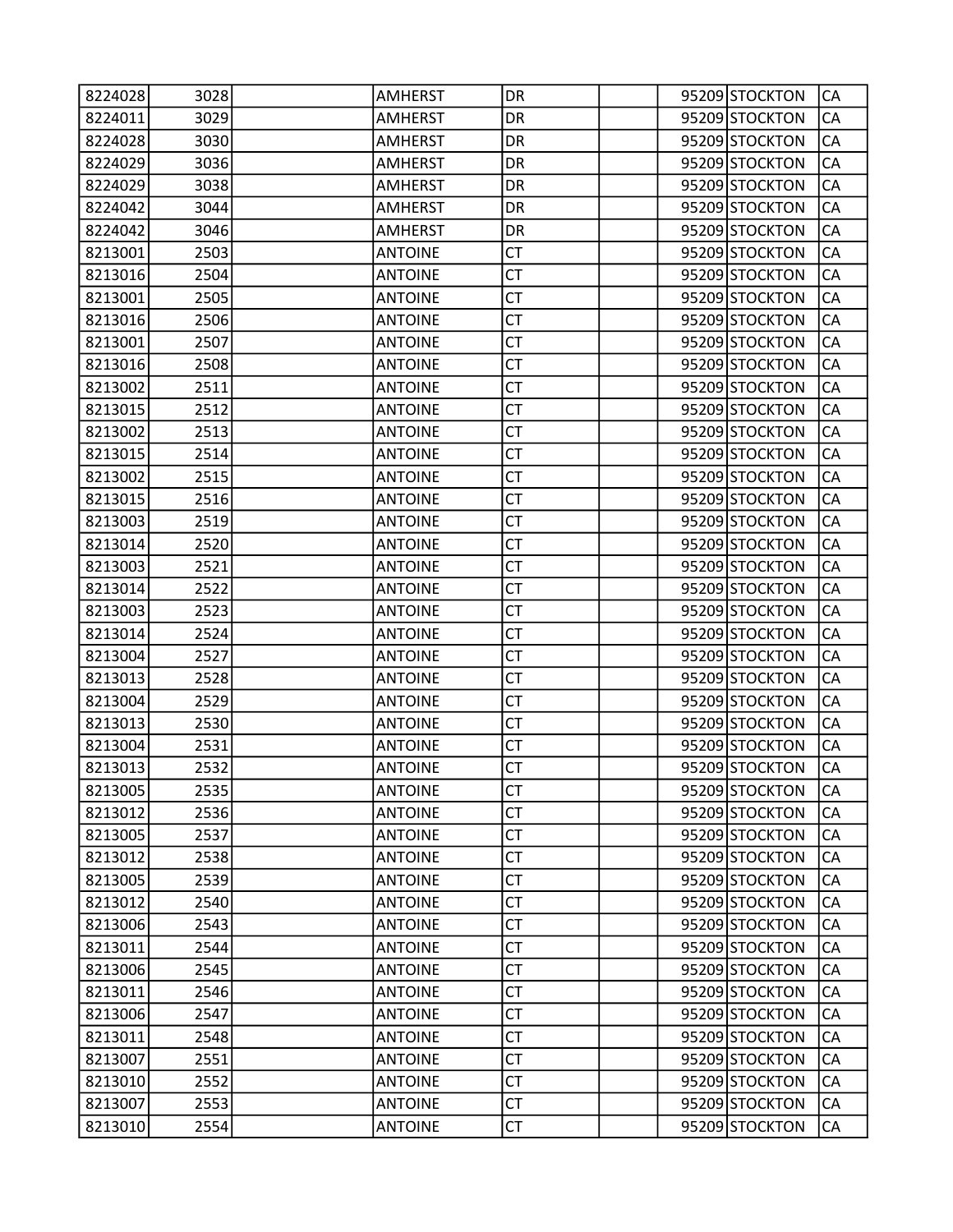| 8213010 | 2556 | <b>ANTOINE</b>  | СT        |  | 95209 STOCKTON | CA        |
|---------|------|-----------------|-----------|--|----------------|-----------|
| 8213008 | 2559 | <b>ANTOINE</b>  | <b>CT</b> |  | 95209 STOCKTON | CA        |
| 8213009 | 2560 | <b>ANTOINE</b>  | <b>CT</b> |  | 95209 STOCKTON | CA        |
| 8213009 | 2562 | <b>ANTOINE</b>  | <b>CT</b> |  | 95209 STOCKTON | CA        |
| 8213009 | 2564 | <b>ANTOINE</b>  | <b>CT</b> |  | 95209 STOCKTON | CA        |
| 7838035 | 9506 | <b>BANCROFT</b> | WY        |  | 95209 STOCKTON | CA        |
| 7838035 | 9508 | <b>BANCROFT</b> | WY        |  | 95209 STOCKTON | CA        |
| 7838035 | 9510 | <b>BANCROFT</b> | <b>WY</b> |  | 95209 STOCKTON | CA        |
| 7838034 | 9512 | <b>BANCROFT</b> | WY        |  | 95209 STOCKTON | CA        |
| 7838065 | 9513 | <b>BANCROFT</b> | <b>WY</b> |  | 95209 STOCKTON | CA        |
| 7838034 | 9514 | <b>BANCROFT</b> | <b>WY</b> |  | 95209 STOCKTON | CA        |
| 7838065 | 9515 | <b>BANCROFT</b> | <b>WY</b> |  | 95209 STOCKTON | CA        |
| 7838034 | 9516 | <b>BANCROFT</b> | <b>WY</b> |  | 95209 STOCKTON | CA        |
| 7838033 | 9518 | <b>BANCROFT</b> | WY        |  | 95209 STOCKTON | CA        |
| 7838064 | 9519 | <b>BANCROFT</b> | <b>WY</b> |  | 95209 STOCKTON | CA        |
| 7838033 | 9520 | <b>BANCROFT</b> | <b>WY</b> |  | 95209 STOCKTON | CA        |
| 7838064 | 9521 | <b>BANCROFT</b> | WY        |  | 95209 STOCKTON | CA        |
| 7838033 | 9522 | <b>BANCROFT</b> | <b>WY</b> |  | 95209 STOCKTON | CA        |
| 7838064 | 9523 | <b>BANCROFT</b> | WY        |  | 95209 STOCKTON | CA        |
| 7838032 | 9524 | <b>BANCROFT</b> | <b>WY</b> |  | 95209 STOCKTON | CA        |
| 7838063 | 9525 | <b>BANCROFT</b> | <b>WY</b> |  | 95209 STOCKTON | CA        |
| 7838032 | 9526 | <b>BANCROFT</b> | WY.       |  | 95209 STOCKTON | CA        |
| 7838063 | 9527 | <b>BANCROFT</b> | <b>WY</b> |  | 95209 STOCKTON | CA        |
| 7838032 | 9528 | <b>BANCROFT</b> | <b>WY</b> |  | 95209 STOCKTON | CA        |
| 7838063 | 9529 | <b>BANCROFT</b> | <b>WY</b> |  | 95209 STOCKTON | CA        |
| 7838031 | 9530 | <b>BANCROFT</b> | WY        |  | 95209 STOCKTON | CA        |
| 7838062 | 9531 | <b>BANCROFT</b> | <b>WY</b> |  | 95209 STOCKTON | CA        |
| 7838031 | 9532 | <b>BANCROFT</b> | <b>WY</b> |  | 95209 STOCKTON | CA        |
| 7838062 | 9533 | <b>BANCROFT</b> | WY        |  | 95209 STOCKTON | CA        |
| 7838031 | 9534 | <b>BANCROFT</b> | <b>WY</b> |  | 95209 STOCKTON | CA        |
| 7838030 | 9536 | <b>BANCROFT</b> | WY        |  | 95209 STOCKTON | CA        |
| 7838061 | 9537 | <b>BANCROFT</b> | <b>WY</b> |  | 95209 STOCKTON | <b>CA</b> |
| 7838030 | 9538 | <b>BANCROFT</b> | <b>WY</b> |  | 95209 STOCKTON | CA        |
| 7838061 | 9539 | <b>BANCROFT</b> | WY        |  | 95209 STOCKTON | CA        |
| 7838030 | 9540 | <b>BANCROFT</b> | <b>WY</b> |  | 95209 STOCKTON | CA        |
| 7838029 | 9542 | <b>BANCROFT</b> | <b>WY</b> |  | 95209 STOCKTON | CA        |
| 7838060 | 9543 | <b>BANCROFT</b> | <b>WY</b> |  | 95209 STOCKTON | CA        |
| 7838029 | 9544 | <b>BANCROFT</b> | <b>WY</b> |  | 95209 STOCKTON | CA        |
| 7838060 | 9545 | <b>BANCROFT</b> | WY.       |  | 95209 STOCKTON | CA        |
| 7838029 | 9546 | <b>BANCROFT</b> | <b>WY</b> |  | 95209 STOCKTON | CA        |
| 7838060 | 9547 | <b>BANCROFT</b> | <b>WY</b> |  | 95209 STOCKTON | CA        |
| 7838028 | 9548 | <b>BANCROFT</b> | <b>WY</b> |  | 95209 STOCKTON | CA        |
| 7838059 | 9549 | <b>BANCROFT</b> | <b>WY</b> |  | 95209 STOCKTON | CA        |
| 7838028 | 9550 | <b>BANCROFT</b> | WY        |  | 95209 STOCKTON | CA        |
| 7838059 | 9551 | <b>BANCROFT</b> | <b>WY</b> |  | 95209 STOCKTON | CA        |
| 7838028 | 9552 | <b>BANCROFT</b> | <b>WY</b> |  | 95209 STOCKTON | СA        |
| 7838059 | 9553 | <b>BANCROFT</b> | <b>WY</b> |  | 95209 STOCKTON | CA        |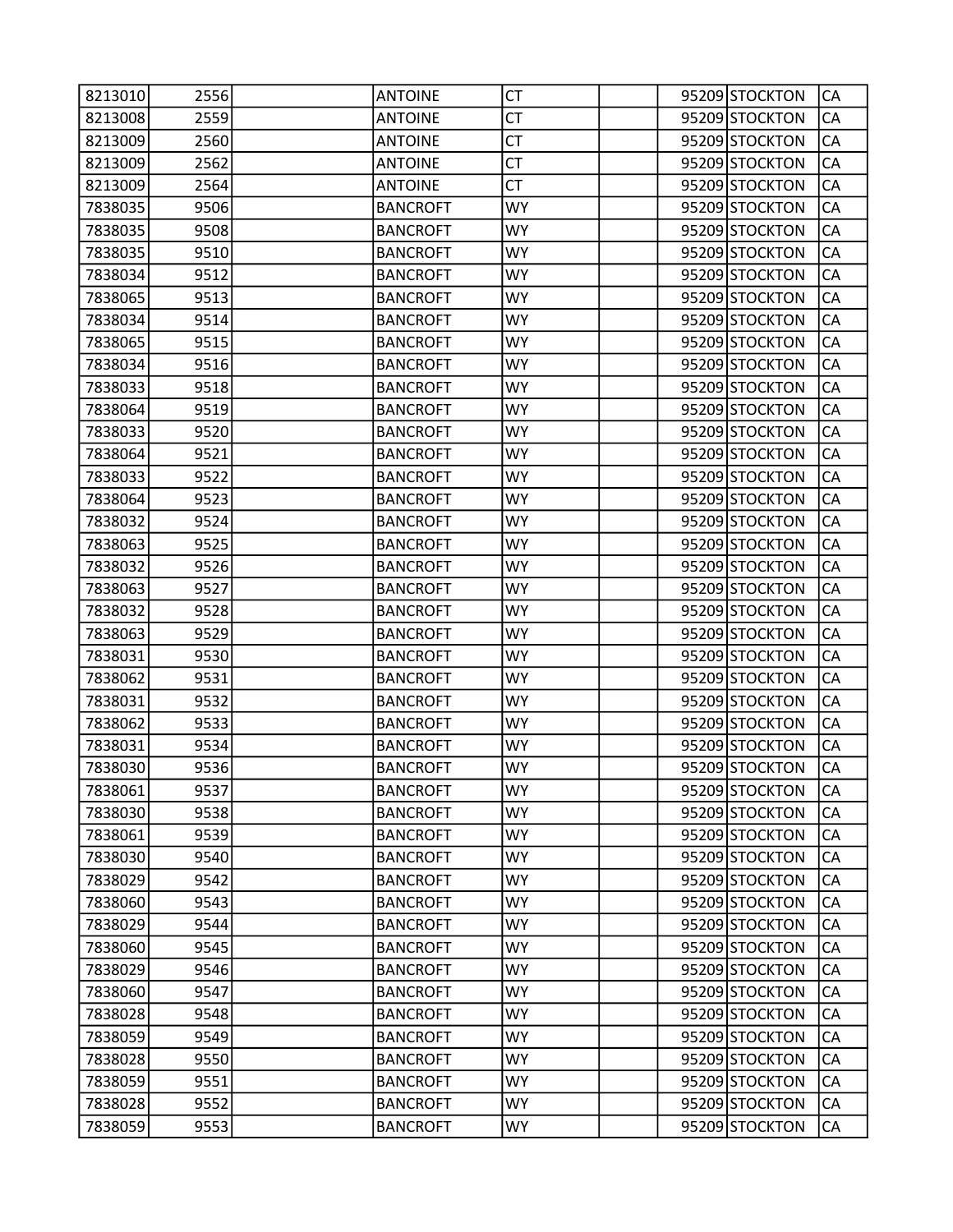| 7838027 | 9554 | <b>BANCROFT</b> | <b>WY</b> |  | 95209 STOCKTON | CA        |
|---------|------|-----------------|-----------|--|----------------|-----------|
| 7838058 | 9555 | <b>BANCROFT</b> | WY.       |  | 95209 STOCKTON | CA        |
| 7838027 | 9556 | <b>BANCROFT</b> | <b>WY</b> |  | 95209 STOCKTON | CA        |
| 7838058 | 9557 | <b>BANCROFT</b> | <b>WY</b> |  | 95209 STOCKTON | CA        |
| 7838027 | 9558 | <b>BANCROFT</b> | <b>WY</b> |  | 95209 STOCKTON | CA        |
| 7838058 | 9559 | <b>BANCROFT</b> | WY        |  | 95209 STOCKTON | CA        |
| 7838026 | 9560 | <b>BANCROFT</b> | <b>WY</b> |  | 95209 STOCKTON | CA        |
| 7838026 | 9562 | <b>BANCROFT</b> | <b>WY</b> |  | 95209 STOCKTON | CA        |
| 7838026 | 9564 | <b>BANCROFT</b> | <b>WY</b> |  | 95209 STOCKTON | CA        |
| 7838025 | 9566 | <b>BANCROFT</b> | <b>WY</b> |  | 95209 STOCKTON | CA        |
| 7838025 | 9568 | <b>BANCROFT</b> | <b>WY</b> |  | 95209 STOCKTON | CA        |
| 7838025 | 9570 | <b>BANCROFT</b> | <b>WY</b> |  | 95209 STOCKTON | CA        |
| 7838024 | 9572 | <b>BANCROFT</b> | <b>WY</b> |  | 95209 STOCKTON | CA        |
| 7838024 | 9574 | <b>BANCROFT</b> | <b>WY</b> |  | 95209 STOCKTON | CA        |
| 7837017 | 9575 | <b>BANCROFT</b> | <b>WY</b> |  | 95209 STOCKTON | CA        |
| 7838024 | 9576 | <b>BANCROFT</b> | <b>WY</b> |  | 95209 STOCKTON | CA        |
| 8211012 | 2828 | <b>BEAUFORT</b> | AV        |  | 95209 STOCKTON | CA        |
| 8211013 | 2832 | <b>BEAUFORT</b> | AV        |  | 95209 STOCKTON | CA        |
| 8211014 | 2836 | <b>BEAUFORT</b> | AV        |  | 95209 STOCKTON | CA        |
| 8218013 | 2840 | <b>BEAUFORT</b> | AV        |  | 95209 STOCKTON | CA        |
| 8218011 | 2901 | <b>BEAUFORT</b> | AV        |  | 95209 STOCKTON | CA        |
| 8218010 | 2913 | <b>BEAUFORT</b> | AV        |  | 95209 STOCKTON | CA        |
| 8218009 | 2925 | <b>BEAUFORT</b> | AV        |  | 95209 STOCKTON | CA        |
| 8218008 | 2937 | <b>BEAUFORT</b> | AV        |  | 95209 STOCKTON | CA        |
| 8218018 | 2948 | <b>BEAUFORT</b> | AV        |  | 95209 STOCKTON | CA        |
| 8218019 | 2960 | <b>BEAUFORT</b> | AV        |  | 95209 STOCKTON | CA        |
| 8218020 | 2972 | <b>BEAUFORT</b> | AV        |  | 95209 STOCKTON | CA        |
| 8218021 | 2984 | <b>BEAUFORT</b> | AV        |  | 95209 STOCKTON | CA        |
| 8218022 | 2996 | <b>BEAUFORT</b> | AV        |  | 95209 STOCKTON | CA        |
| 8218023 | 3004 | <b>BEAUFORT</b> | AV        |  | 95209 STOCKTON | CA        |
| 8218029 | 3005 | <b>BEAUFORT</b> | AV        |  | 95209 STOCKTON | CA        |
| 8218028 | 3017 | <b>BEAUFORT</b> | AV        |  | 95209 STOCKTON | <b>CA</b> |
| 8218027 | 3029 | <b>BEAUFORT</b> | AV        |  | 95209 STOCKTON | CA        |
| 8218026 | 3041 | <b>BEAUFORT</b> | AV        |  | 95209 STOCKTON | CA        |
| 8219036 | 3046 | <b>BEAUFORT</b> | AV        |  | 95209 STOCKTON | CA        |
| 8219035 | 3053 | <b>BEAUFORT</b> | AV        |  | 95209 STOCKTON | CA        |
| 8219037 | 3054 | <b>BEAUFORT</b> | AV        |  | 95209 STOCKTON | CA        |
| 8219034 | 3061 | <b>BEAUFORT</b> | AV        |  | 95209 STOCKTON | CA        |
| 8219038 | 3062 | <b>BEAUFORT</b> | AV        |  | 95209 STOCKTON | CA        |
| 8219039 | 3070 | <b>BEAUFORT</b> | AV        |  | 95209 STOCKTON | CA        |
| 8219040 | 3078 | <b>BEAUFORT</b> | AV        |  | 95209 STOCKTON | CA        |
| 8219024 | 3079 | <b>BEAUFORT</b> | AV        |  | 95209 STOCKTON | CA        |
| 8219041 | 3086 | <b>BEAUFORT</b> | AV        |  | 95209 STOCKTON | CA        |
| 8219023 | 3087 | <b>BEAUFORT</b> | AV        |  | 95209 STOCKTON | CA        |
| 8219042 | 3094 | <b>BEAUFORT</b> | AV        |  | 95209 STOCKTON | CA        |
| 8219022 | 3095 | <b>BEAUFORT</b> | AV        |  | 95209 STOCKTON | CA        |
| 8219043 | 3102 | <b>BEAUFORT</b> | AV        |  | 95209 STOCKTON | CA        |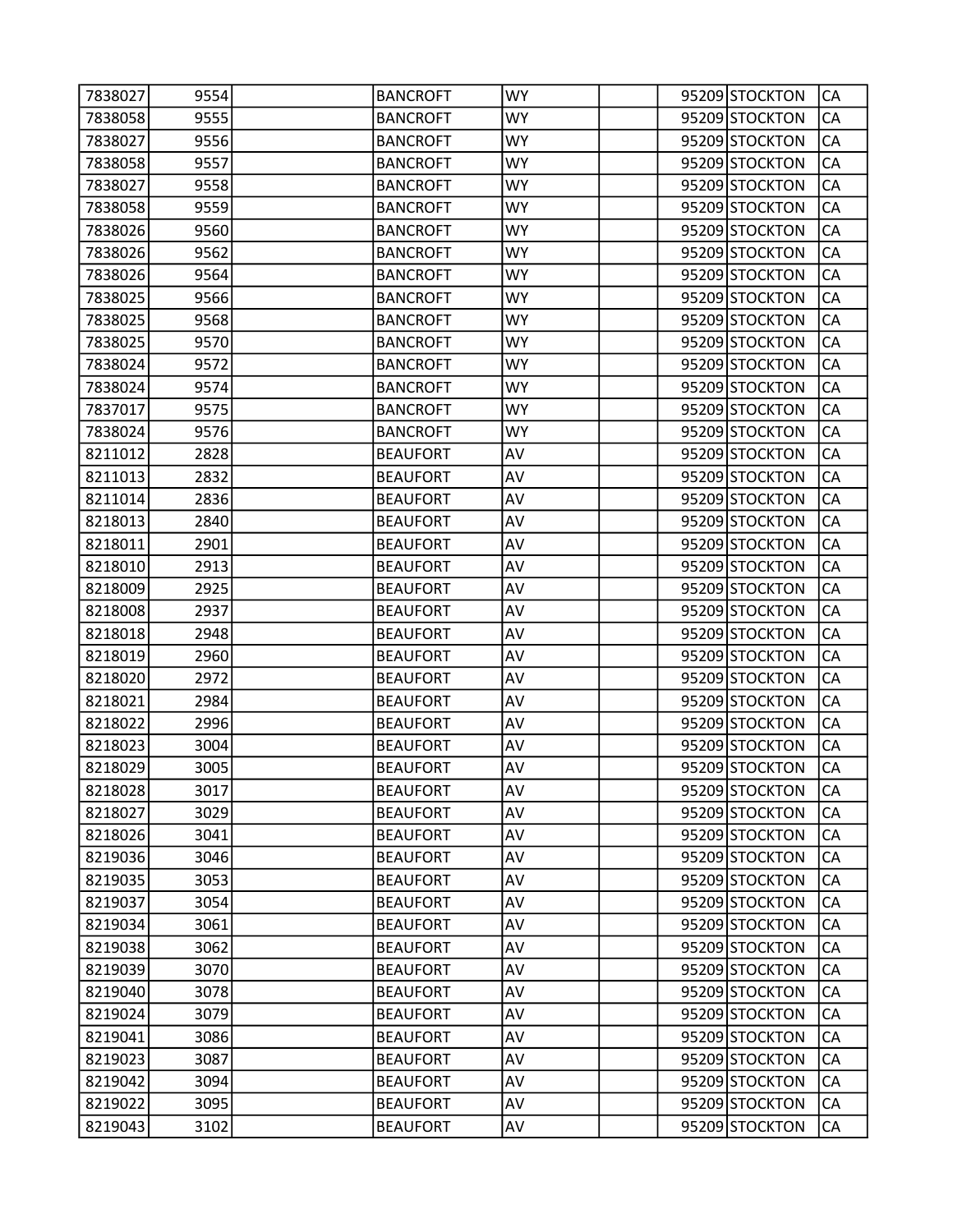| 8219045 | 3109 | <b>BEAUFORT</b>   | AV        |  | 95209 STOCKTON | CA        |
|---------|------|-------------------|-----------|--|----------------|-----------|
| 8219044 | 3110 | <b>BEAUFORT</b>   | AV        |  | 95209 STOCKTON | CA        |
| 8220032 | 3117 | <b>BEAUFORT</b>   | AV        |  | 95209 STOCKTON | CA        |
| 8220040 | 3118 | <b>BEAUFORT</b>   | AV        |  | 95209 STOCKTON | CA        |
| 8220033 | 3125 | <b>BEAUFORT</b>   | AV        |  | 95209 STOCKTON | CA        |
| 8220039 | 3126 | <b>BEAUFORT</b>   | AV        |  | 95209 STOCKTON | CA        |
| 8220034 | 3133 | <b>BEAUFORT</b>   | AV        |  | 95209 STOCKTON | CA        |
| 8220038 | 3134 | <b>BEAUFORT</b>   | AV        |  | 95209 STOCKTON | CA        |
| 8220035 | 3141 | <b>BEAUFORT</b>   | AV        |  | 95209 STOCKTON | CA        |
| 8220037 | 3142 | <b>BEAUFORT</b>   | AV        |  | 95209 STOCKTON | CA        |
| 8220036 | 3149 | <b>BEAUFORT</b>   | AV        |  | 95209 STOCKTON | CA        |
| 8221020 | 3150 | <b>BEAUFORT</b>   | AV        |  | 95209 STOCKTON | CA        |
| 8221019 | 3159 | <b>BEAUFORT</b>   | AV        |  | 95209 STOCKTON | CA        |
| 9756060 | 6972 | <b>BRIDGEPORT</b> | <b>CI</b> |  | 95207 STOCKTON | CA        |
| 9756057 | 7001 | <b>BRIDGEPORT</b> | <b>CI</b> |  | 95207 STOCKTON | CA        |
| 9756059 | 7002 | <b>BRIDGEPORT</b> | <b>CI</b> |  | 95207 STOCKTON | CA        |
| 9756058 | 7003 | <b>BRIDGEPORT</b> | <b>CI</b> |  | 95207 STOCKTON | CA        |
| 9757024 | 7004 | <b>BRIDGEPORT</b> | <b>CI</b> |  | 95207 STOCKTON | CA        |
| 9757001 | 7005 | <b>BRIDGEPORT</b> | CI        |  | 95207 STOCKTON | CA        |
| 9757023 | 7006 | <b>BRIDGEPORT</b> | <b>CI</b> |  | 95207 STOCKTON | CA        |
| 9757002 | 7007 | <b>BRIDGEPORT</b> | <b>CI</b> |  | 95207 STOCKTON | CA        |
| 9757022 | 7008 | <b>BRIDGEPORT</b> | <b>CI</b> |  | 95207 STOCKTON | CA        |
| 9757003 | 7009 | <b>BRIDGEPORT</b> | <b>CI</b> |  | 95207 STOCKTON | CA        |
| 9757021 | 7010 | <b>BRIDGEPORT</b> | <b>CI</b> |  | 95207 STOCKTON | CA        |
| 9757004 | 7011 | <b>BRIDGEPORT</b> | <b>CI</b> |  | 95207 STOCKTON | CA        |
| 9757020 | 7012 | <b>BRIDGEPORT</b> | <b>CI</b> |  | 95207 STOCKTON | CA        |
| 9757019 | 7014 | <b>BRIDGEPORT</b> | <b>CI</b> |  | 95207 STOCKTON | CA        |
| 9757018 | 7016 | <b>BRIDGEPORT</b> | <b>CI</b> |  | 95207 STOCKTON | CA        |
| 9757017 | 7018 | <b>BRIDGEPORT</b> | CI        |  | 95207 STOCKTON | CA        |
| 9757016 | 7020 | <b>BRIDGEPORT</b> | <b>CI</b> |  | 95207 STOCKTON | CA        |
| 9757015 | 7022 | <b>BRIDGEPORT</b> | <b>CI</b> |  | 95207 STOCKTON | CA        |
| 9757005 | 7023 | <b>BRIDGEPORT</b> | <b>CI</b> |  | 95207 STOCKTON | <b>CA</b> |
| 9757014 | 7024 | <b>BRIDGEPORT</b> | <b>CI</b> |  | 95207 STOCKTON | CA        |
| 9757013 | 7026 | <b>BRIDGEPORT</b> | <b>CI</b> |  | 95207 STOCKTON | CA        |
| 9757012 | 7028 | <b>BRIDGEPORT</b> | <b>CI</b> |  | 95207 STOCKTON | CA        |
| 9757006 | 7029 | <b>BRIDGEPORT</b> | <b>CI</b> |  | 95207 STOCKTON | CA        |
| 9757011 | 7030 | <b>BRIDGEPORT</b> | <b>CI</b> |  | 95207 STOCKTON | CA        |
| 9757007 | 7031 | <b>BRIDGEPORT</b> | <b>CI</b> |  | 95207 STOCKTON | CA        |
| 9757010 | 7032 | <b>BRIDGEPORT</b> | <b>CI</b> |  | 95207 STOCKTON | CA        |
| 9757008 | 7033 | <b>BRIDGEPORT</b> | <b>CI</b> |  | 95207 STOCKTON | CA        |
| 9757009 | 7034 | <b>BRIDGEPORT</b> | <b>CI</b> |  | 95207 STOCKTON | CA        |
| 9756047 | 7035 | <b>BRIDGEPORT</b> | <b>CI</b> |  | 95207 STOCKTON | CA        |
| 9756046 | 7036 | <b>BRIDGEPORT</b> | <b>CI</b> |  | 95207 STOCKTON | CA        |
| 9756048 | 7037 | <b>BRIDGEPORT</b> | <b>CI</b> |  | 95207 STOCKTON | CA        |
| 9756045 | 7038 | <b>BRIDGEPORT</b> | <b>CI</b> |  | 95207 STOCKTON | CA        |
| 9756049 | 7039 | <b>BRIDGEPORT</b> | <b>CI</b> |  | 95207 STOCKTON | CA        |
| 9756044 | 7040 | <b>BRIDGEPORT</b> | <b>CI</b> |  | 95207 STOCKTON | CA        |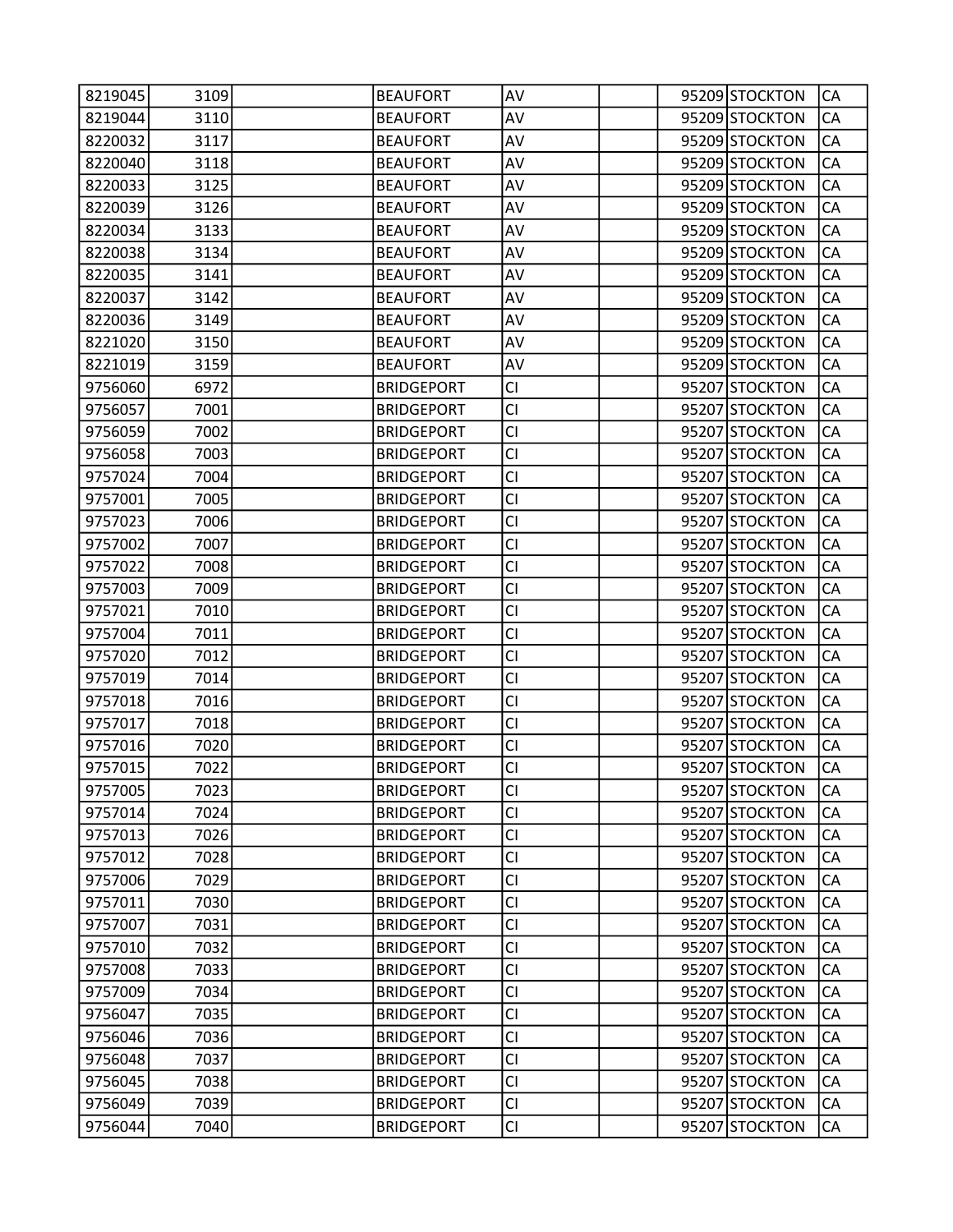| 9756050 | 7041 | <b>BRIDGEPORT</b>  | <b>CI</b> |  | 95207 STOCKTON | CA        |
|---------|------|--------------------|-----------|--|----------------|-----------|
| 9756043 | 7042 | <b>BRIDGEPORT</b>  | CI        |  | 95207 STOCKTON | CA        |
| 9756051 | 7043 | <b>BRIDGEPORT</b>  | <b>CI</b> |  | 95207 STOCKTON | CA        |
| 9756042 | 7044 | <b>BRIDGEPORT</b>  | <b>CI</b> |  | 95207 STOCKTON | CA        |
| 9756052 | 7045 | <b>BRIDGEPORT</b>  | <b>CI</b> |  | 95207 STOCKTON | CA        |
| 9756041 | 7046 | <b>BRIDGEPORT</b>  | <b>CI</b> |  | 95207 STOCKTON | CA        |
| 9756040 | 7048 | <b>BRIDGEPORT</b>  | <b>CI</b> |  | 95207 STOCKTON | CA        |
| 9756039 | 7050 | <b>BRIDGEPORT</b>  | <b>CI</b> |  | 95207 STOCKTON | CA        |
| 9756038 | 7052 | <b>BRIDGEPORT</b>  | <b>CI</b> |  | 95207 STOCKTON | CA        |
| 9756037 | 7054 | <b>BRIDGEPORT</b>  | <b>CI</b> |  | 95207 STOCKTON | CA        |
| 9756036 | 7056 | <b>BRIDGEPORT</b>  | <b>CI</b> |  | 95207 STOCKTON | CA        |
| 9756053 | 7057 | <b>BRIDGEPORT</b>  | <b>CI</b> |  | 95207 STOCKTON | CA        |
| 9756035 | 7058 | <b>BRIDGEPORT</b>  | <b>CI</b> |  | 95207 STOCKTON | CA        |
| 9756034 | 7060 | <b>BRIDGEPORT</b>  | <b>CI</b> |  | 95207 STOCKTON | CA        |
| 9756033 | 7062 | <b>BRIDGEPORT</b>  | <b>CI</b> |  | 95207 STOCKTON | CA        |
| 9756032 | 7064 | <b>BRIDGEPORT</b>  | <b>CI</b> |  | 95207 STOCKTON | CA        |
| 9756054 | 7065 | <b>BRIDGEPORT</b>  | <b>CI</b> |  | 95207 STOCKTON | CA        |
| 9756031 | 7066 | <b>BRIDGEPORT</b>  | <b>CI</b> |  | 95207 STOCKTON | CA        |
| 9756055 | 7067 | <b>BRIDGEPORT</b>  | <b>CI</b> |  | 95207 STOCKTON | CA        |
| 9756030 | 7068 | <b>BRIDGEPORT</b>  | <b>CI</b> |  | 95207 STOCKTON | CA        |
| 9756056 | 7069 | <b>BRIDGEPORT</b>  | <b>CI</b> |  | 95207 STOCKTON | CA        |
| 9756029 | 7070 | <b>BRIDGEPORT</b>  | <b>CI</b> |  | 95207 STOCKTON | CA        |
| 9759020 | 2831 | <b>BUCKNER</b>     | <b>CT</b> |  | 95207 STOCKTON | CA        |
| 9759019 | 2832 | <b>BUCKNER</b>     | <b>CT</b> |  | 95207 STOCKTON | CA        |
| 9759020 | 2833 | <b>BUCKNER</b>     | <b>CT</b> |  | 95207 STOCKTON | CA        |
| 9759019 | 2834 | <b>BUCKNER</b>     | СT        |  | 95207 STOCKTON | CA        |
| 9759020 | 2835 | <b>BUCKNER</b>     | <b>CT</b> |  | 95207 STOCKTON | CA        |
| 9759021 | 2843 | <b>BUCKNER</b>     | <b>CT</b> |  | 95207 STOCKTON | CA        |
| 9759018 | 2844 | <b>BUCKNER</b>     | <b>CT</b> |  | 95207 STOCKTON | CA        |
| 9759021 | 2845 | <b>BUCKNER</b>     | <b>CT</b> |  | 95207 STOCKTON | CA        |
| 9759018 | 2846 | <b>BUCKNER</b>     | СT        |  | 95207 STOCKTON | CA        |
| 9759022 | 2855 | <b>BUCKNER</b>     | <b>CT</b> |  | 95207 STOCKTON | <b>CA</b> |
| 9759017 | 2856 | <b>BUCKNER</b>     | <b>CT</b> |  | 95207 STOCKTON | CA        |
| 9759022 | 2857 | <b>BUCKNER</b>     | <b>CT</b> |  | 95207 STOCKTON | CA        |
| 9759017 | 2858 | <b>BUCKNER</b>     | <b>CT</b> |  | 95207 STOCKTON | CA        |
| 9759016 | 2868 | <b>BUCKNER</b>     | <b>CT</b> |  | 95207 STOCKTON | CA        |
| 9759016 | 2870 | <b>BUCKNER</b>     | <b>CT</b> |  | 95207 STOCKTON | CA        |
| 9759015 | 2872 | <b>BUCKNER</b>     | <b>CT</b> |  | 95207 STOCKTON | CA        |
| 9759015 | 2874 | <b>BUCKNER</b>     | <b>CT</b> |  | 95207 STOCKTON | CA        |
| 8216003 | 2501 | <b>BUNKER HILL</b> | <b>DR</b> |  | 95209 STOCKTON | CA        |
| 8216004 | 2502 | <b>BUNKER HILL</b> | DR        |  | 95209 STOCKTON | CA        |
| 8216002 | 2513 | <b>BUNKER HILL</b> | DR        |  | 95209 STOCKTON | CA        |
| 8216005 | 2514 | <b>BUNKER HILL</b> | DR        |  | 95209 STOCKTON | CA        |
| 8216042 | 2525 | <b>BUNKER HILL</b> | DR        |  | 95209 STOCKTON | CA        |
| 8216006 | 2526 | <b>BUNKER HILL</b> | DR        |  | 95209 STOCKTON | CA        |
| 8216041 | 2537 | <b>BUNKER HILL</b> | DR        |  | 95209 STOCKTON | СA        |
| 8216007 | 2538 | <b>BUNKER HILL</b> | DR        |  | 95209 STOCKTON | CA        |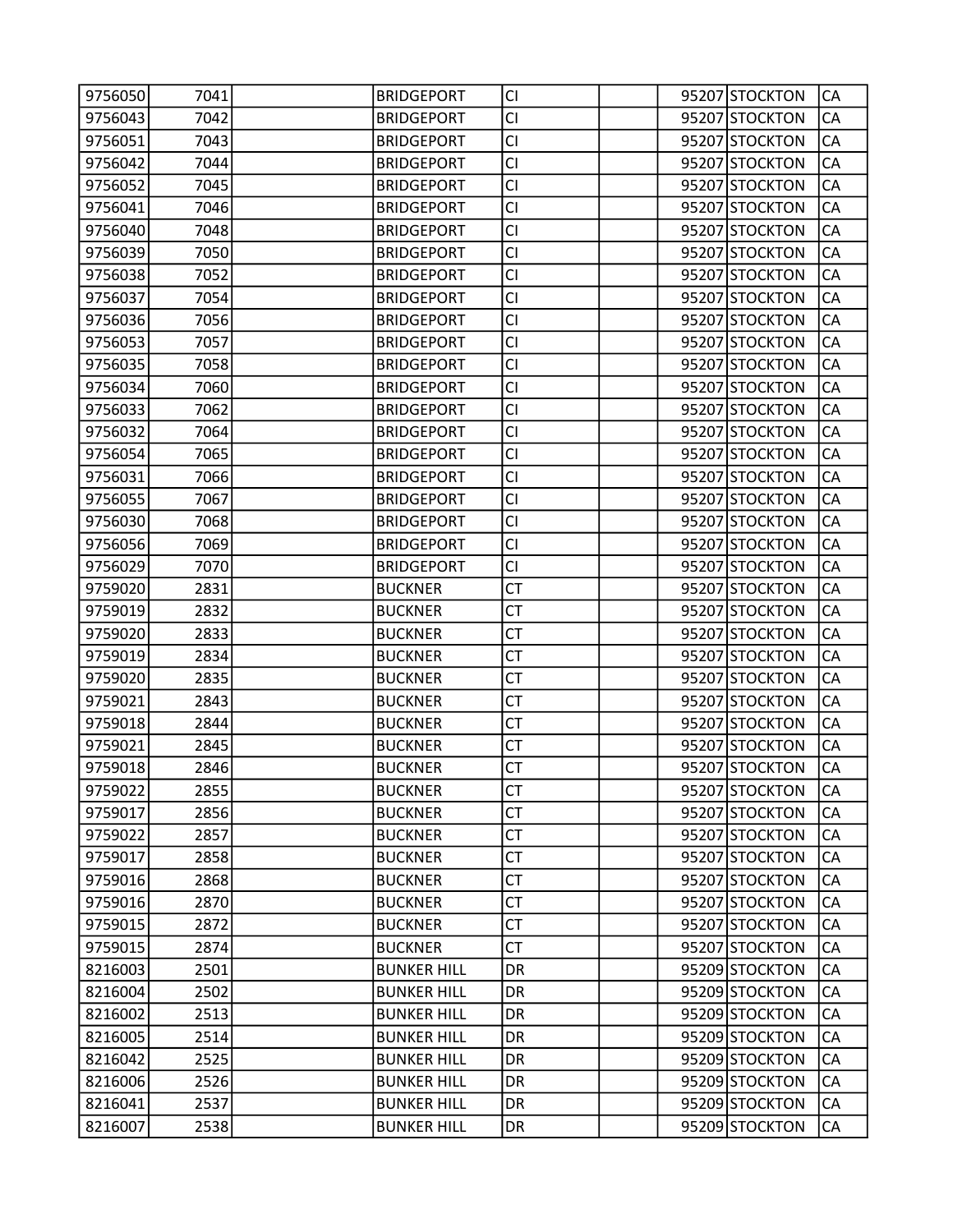| 8216040 | 2549 | <b>BUNKER HILL</b> | DR        |  | 95209 STOCKTON | CA |
|---------|------|--------------------|-----------|--|----------------|----|
| 8216008 | 2550 | <b>BUNKER HILL</b> | DR        |  | 95209 STOCKTON | CA |
| 8216009 | 2552 | <b>BUNKER HILL</b> | DR        |  | 95209 STOCKTON | CA |
| 8216039 | 2561 | <b>BUNKER HILL</b> | DR        |  | 95209 STOCKTON | CA |
| 8216010 | 2564 | <b>BUNKER HILL</b> | DR        |  | 95209 STOCKTON | CA |
| 8216038 | 2573 | <b>BUNKER HILL</b> | DR        |  | 95209 STOCKTON | CA |
| 8216011 | 2576 | <b>BUNKER HILL</b> | DR        |  | 95209 STOCKTON | CA |
| 8216037 | 2585 | <b>BUNKER HILL</b> | DR        |  | 95209 STOCKTON | CA |
| 8216036 | 2603 | <b>BUNKER HILL</b> | DR.       |  | 95209 STOCKTON | CA |
| 8216012 | 2604 | <b>BUNKER HILL</b> | DR        |  | 95209 STOCKTON | CA |
| 8216035 | 2615 | <b>BUNKER HILL</b> | DR        |  | 95209 STOCKTON | CA |
| 8216013 | 2616 | <b>BUNKER HILL</b> | DR        |  | 95209 STOCKTON | CA |
| 8216034 | 2627 | <b>BUNKER HILL</b> | DR        |  | 95209 STOCKTON | CA |
| 8216014 | 2628 | <b>BUNKER HILL</b> | DR        |  | 95209 STOCKTON | CA |
| 8216033 | 2639 | <b>BUNKER HILL</b> | DR        |  | 95209 STOCKTON | CA |
| 8216015 | 2640 | <b>BUNKER HILL</b> | DR        |  | 95209 STOCKTON | CA |
| 8216032 | 2651 | <b>BUNKER HILL</b> | DR        |  | 95209 STOCKTON | CA |
| 8216016 | 2652 | <b>BUNKER HILL</b> | DR        |  | 95209 STOCKTON | CA |
| 8216031 | 2661 | <b>BUNKER HILL</b> | DR        |  | 95209 STOCKTON | CA |
| 8216017 | 2664 | <b>BUNKER HILL</b> | DR        |  | 95209 STOCKTON | CA |
| 8216030 | 2669 | <b>BUNKER HILL</b> | DR        |  | 95209 STOCKTON | CA |
| 8216029 | 2675 | <b>BUNKER HILL</b> | DR        |  | 95209 STOCKTON | CA |
| 8216018 | 2676 | <b>BUNKER HILL</b> | DR        |  | 95209 STOCKTON | CA |
| 8216019 | 2702 | <b>BUNKER HILL</b> | DR.       |  | 95209 STOCKTON | CA |
| 8216028 | 2703 | <b>BUNKER HILL</b> | DR        |  | 95209 STOCKTON | CA |
| 8216020 | 2714 | <b>BUNKER HILL</b> | DR        |  | 95209 STOCKTON | CA |
| 8216027 | 2715 | <b>BUNKER HILL</b> | DR        |  | 95209 STOCKTON | CA |
| 8216021 | 2726 | <b>BUNKER HILL</b> | DR        |  | 95209 STOCKTON | CA |
| 8216022 | 2738 | <b>BUNKER HILL</b> | DR        |  | 95209 STOCKTON | CA |
| 8216023 | 2746 | <b>BUNKER HILL</b> | DR        |  | 95209 STOCKTON | CA |
| 8217012 | 2801 | <b>BUNKER HILL</b> | DR        |  | 95209 STOCKTON | CA |
| 8217013 | 2802 | <b>BUNKER HILL</b> | DR        |  | 95209 STOCKTON | CA |
| 8217011 | 2813 | <b>BUNKER HILL</b> | DR        |  | 95209 STOCKTON | CA |
| 8217014 | 2814 | <b>BUNKER HILL</b> | DR.       |  | 95209 STOCKTON | CA |
| 8217015 | 2826 | <b>BUNKER HILL</b> | <b>DR</b> |  | 95209 STOCKTON | CA |
| 8205019 | 3406 | CHARLESTON         | <b>CT</b> |  | 95209 STOCKTON | CA |
| 8205026 | 3407 | CHARLESTON         | <b>CT</b> |  | 95209 STOCKTON | CA |
| 8205019 | 3408 | CHARLESTON         | <b>CT</b> |  | 95209 STOCKTON | CA |
| 8205026 | 3409 | CHARLESTON         | СT        |  | 95209 STOCKTON | CA |
| 8205020 | 3414 | CHARLESTON         | <b>CT</b> |  | 95209 STOCKTON | CA |
| 8205025 | 3415 | CHARLESTON         | <b>CT</b> |  | 95209 STOCKTON | CA |
| 8205020 | 3416 | CHARLESTON         | <b>CT</b> |  | 95209 STOCKTON | CA |
| 8205025 | 3417 | CHARLESTON         | <b>CT</b> |  | 95209 STOCKTON | CA |
| 8205021 | 3422 | CHARLESTON         | СT        |  | 95209 STOCKTON | CA |
| 8205024 | 3423 | CHARLESTON         | <b>CT</b> |  | 95209 STOCKTON | CA |
| 8205021 | 3424 | CHARLESTON         | <b>CT</b> |  | 95209 STOCKTON | CA |
| 8205024 | 3425 | CHARLESTON         | <b>CT</b> |  | 95209 STOCKTON | СA |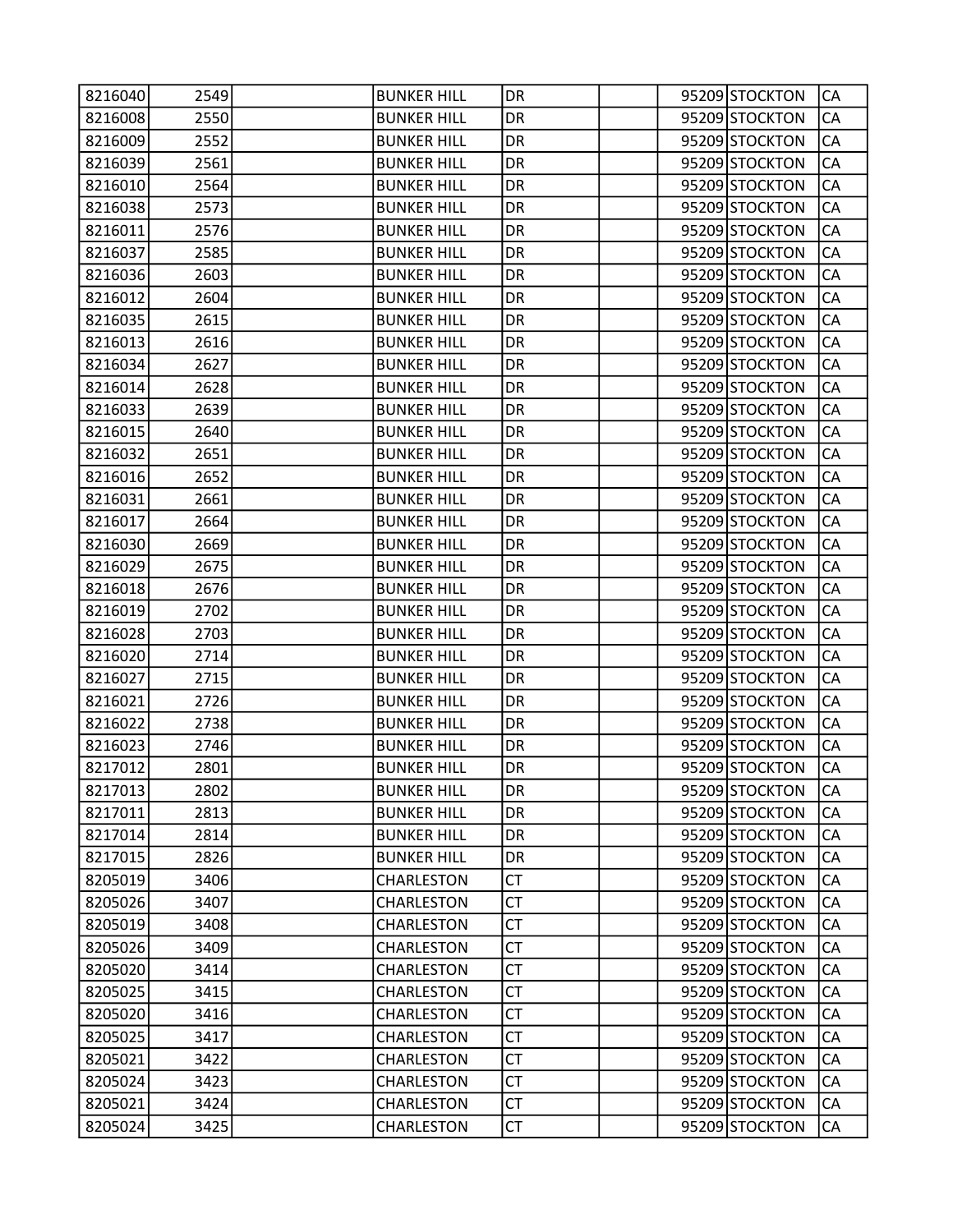| 8205022 | 3430 | CHARLESTON        | CT        |  | 95209 STOCKTON | CA        |
|---------|------|-------------------|-----------|--|----------------|-----------|
| 8205023 | 3431 | CHARLESTON        | <b>CT</b> |  | 95209 STOCKTON | CA        |
| 8205022 | 3432 | CHARLESTON        | <b>CT</b> |  | 95209 STOCKTON | CA        |
| 8205023 | 3433 | CHARLESTON        | <b>CT</b> |  | 95209 STOCKTON | CA        |
| 8205022 | 3434 | <b>CHARLESTON</b> | <b>CT</b> |  | 95209 STOCKTON | CA        |
| 8230046 | 3011 | <b>CHARLOTTE</b>  | СT        |  | 95207 STOCKTON | CA        |
| 8230052 | 3012 | <b>CHARLOTTE</b>  | <b>CT</b> |  | 95207 STOCKTON | CA        |
| 8230047 | 3017 | <b>CHARLOTTE</b>  | <b>CT</b> |  | 95207 STOCKTON | CA        |
| 8230051 | 3018 | <b>CHARLOTTE</b>  | <b>CT</b> |  | 95207 STOCKTON | CA        |
| 8230048 | 3025 | <b>CHARLOTTE</b>  | <b>CT</b> |  | 95207 STOCKTON | CA        |
| 8230050 | 3028 | <b>CHARLOTTE</b>  | СT        |  | 95207 STOCKTON | CA        |
| 8230049 | 3033 | <b>CHARLOTTE</b>  | <b>CT</b> |  | 95207 STOCKTON | CA        |
| 9759030 | 2829 | <b>CRITTENDON</b> | <b>CT</b> |  | 95207 STOCKTON | CA        |
| 9759029 | 2830 | <b>CRITTENDON</b> | <b>CT</b> |  | 95207 STOCKTON | CA        |
| 9759031 | 2835 | <b>CRITTENDON</b> | <b>CT</b> |  | 95207 STOCKTON | CA        |
| 9759028 | 2842 | <b>CRITTENDON</b> | СT        |  | 95207 STOCKTON | CA        |
| 9759032 | 2851 | <b>CRITTENDON</b> | <b>CT</b> |  | 95207 STOCKTON | CA        |
| 9759027 | 2854 | <b>CRITTENDON</b> | <b>CT</b> |  | 95207 STOCKTON | CA        |
| 9759033 | 2861 | <b>CRITTENDON</b> | <b>CT</b> |  | 95207 STOCKTON | CA        |
| 9759026 | 2866 | <b>CRITTENDON</b> | <b>CT</b> |  | 95207 STOCKTON | CA        |
| 9759034 | 2869 | <b>CRITTENDON</b> | СT        |  | 95207 STOCKTON | CA        |
| 9759025 | 2878 | <b>CRITTENDON</b> | <b>CT</b> |  | 95207 STOCKTON | CA        |
| 9759007 | 2901 | <b>CUSHING</b>    | <b>CT</b> |  | 95207 STOCKTON | CA        |
| 9759014 | 2902 | <b>CUSHING</b>    | <b>CT</b> |  | 95207 STOCKTON | CA        |
| 9759007 | 2903 | <b>CUSHING</b>    | <b>CT</b> |  | 95207 STOCKTON | CA        |
| 9759014 | 2904 | <b>CUSHING</b>    | СT        |  | 95207 STOCKTON | CA        |
| 9759008 | 2913 | <b>CUSHING</b>    | <b>CT</b> |  | 95207 STOCKTON | CA        |
| 9759013 | 2914 | <b>CUSHING</b>    | <b>CT</b> |  | 95207 STOCKTON | CA        |
| 9759008 | 2915 | <b>CUSHING</b>    | <b>CT</b> |  | 95207 STOCKTON | CA        |
| 9759013 | 2916 | <b>CUSHING</b>    | <b>CT</b> |  | 95207 STOCKTON | CA        |
| 9759009 | 2925 | <b>CUSHING</b>    | СT        |  | 95207 STOCKTON | CA        |
| 9759012 | 2926 | <b>CUSHING</b>    | <b>CT</b> |  | 95207 STOCKTON | <b>CA</b> |
| 9759009 | 2927 | <b>CUSHING</b>    | <b>CT</b> |  | 95207 STOCKTON | CA        |
| 9759012 | 2928 | <b>CUSHING</b>    | <b>CT</b> |  | 95207 STOCKTON | CA        |
| 9759009 | 2929 | <b>CUSHING</b>    | <b>CT</b> |  | 95207 STOCKTON | CA        |
| 9759012 | 2930 | <b>CUSHING</b>    | CT        |  | 95207 STOCKTON | CA        |
| 9759010 | 2937 | <b>CUSHING</b>    | <b>CT</b> |  | 95207 STOCKTON | CA        |
| 9759011 | 2938 | <b>CUSHING</b>    | <b>CT</b> |  | 95207 STOCKTON | CA        |
| 9759010 | 2939 | <b>CUSHING</b>    | <b>CT</b> |  | 95207 STOCKTON | CA        |
| 9759011 | 2940 | <b>CUSHING</b>    | <b>CT</b> |  | 95207 STOCKTON | CA        |
| 8003007 | 9211 | <b>DARBY</b>      | <b>CT</b> |  | 95209 STOCKTON | CA        |
| 8003007 | 9213 | <b>DARBY</b>      | <b>CT</b> |  | 95209 STOCKTON | CA        |
| 8003008 | 9214 | <b>DARBY</b>      | <b>CT</b> |  | 95209 STOCKTON | CA        |
| 8003008 | 9216 | <b>DARBY</b>      | <b>CT</b> |  | 95209 STOCKTON | CA        |
| 8003006 | 9219 | <b>DARBY</b>      | <b>CT</b> |  | 95209 STOCKTON | CA        |
| 8003006 | 9221 | <b>DARBY</b>      | <b>CT</b> |  | 95209 STOCKTON | CA        |
| 8003009 | 9226 | <b>DARBY</b>      | <b>CT</b> |  | 95209 STOCKTON | CA        |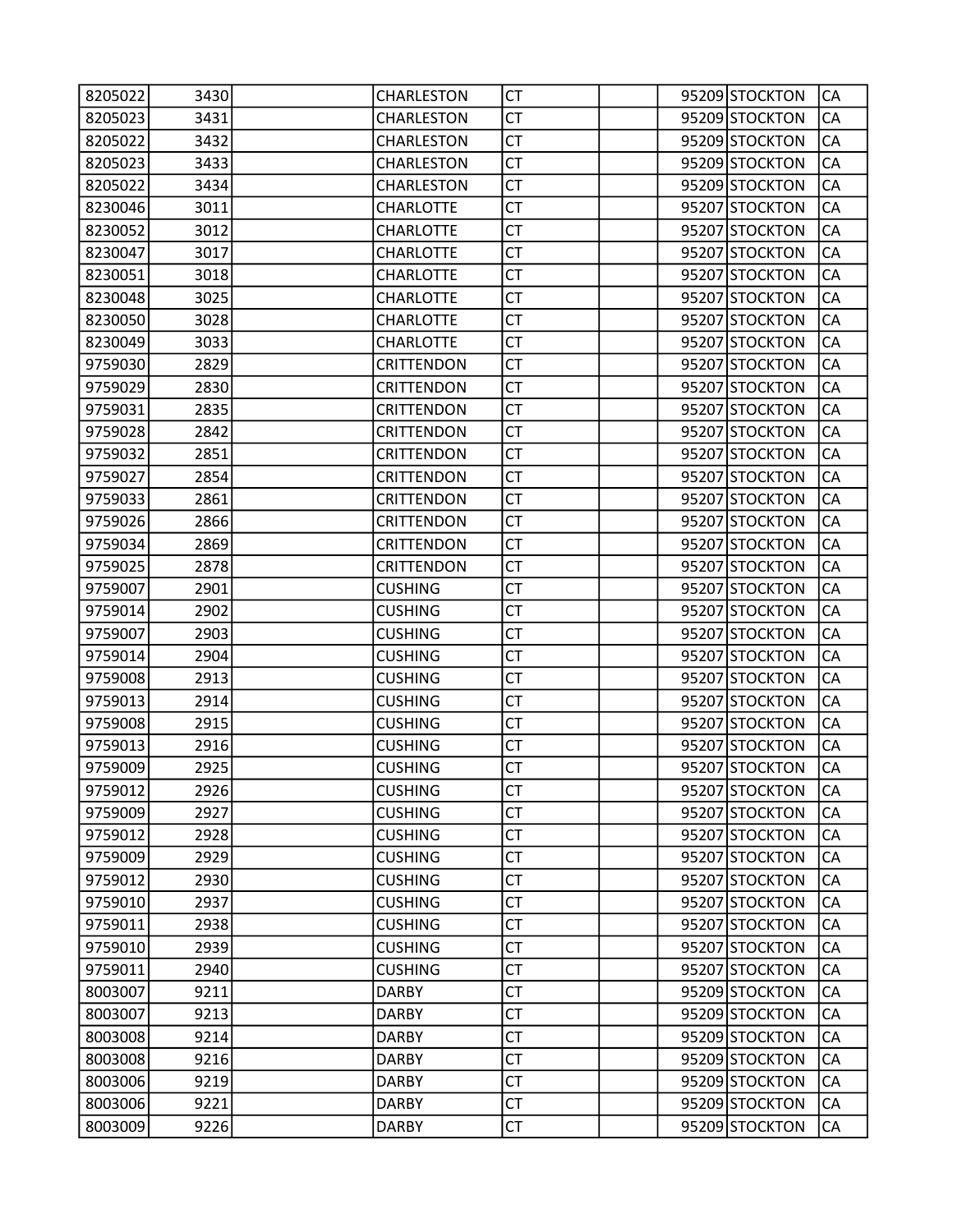| 8003009 | 9228 | <b>DARBY</b>     | СT        |  | 95209 STOCKTON | CA        |
|---------|------|------------------|-----------|--|----------------|-----------|
| 8003009 | 9230 | <b>DARBY</b>     | <b>CT</b> |  | 95209 STOCKTON | СA        |
| 8003005 | 9231 | <b>DARBY</b>     | <b>CT</b> |  | 95209 STOCKTON | CA        |
| 8003005 | 9233 | <b>DARBY</b>     | CT        |  | 95209 STOCKTON | CA        |
| 8003005 | 9235 | <b>DARBY</b>     | <b>CT</b> |  | 95209 STOCKTON | CA        |
| 8003010 | 9238 | <b>DARBY</b>     | СT        |  | 95209 STOCKTON | CA        |
| 8003010 | 9240 | <b>DARBY</b>     | <b>CT</b> |  | 95209 STOCKTON | CA        |
| 8003010 | 9242 | <b>DARBY</b>     | <b>CT</b> |  | 95209 STOCKTON | CA        |
| 8003004 | 9243 | <b>DARBY</b>     | CT        |  | 95209 STOCKTON | CA        |
| 8003004 | 9245 | <b>DARBY</b>     | <b>CT</b> |  | 95209 STOCKTON | CA        |
| 8003004 | 9247 | <b>DARBY</b>     | СT        |  | 95209 STOCKTON | CA        |
| 8003011 | 9304 | <b>DARBY</b>     | <b>CT</b> |  | 95209 STOCKTON | CA        |
| 8003011 | 9306 | <b>DARBY</b>     | <b>CT</b> |  | 95209 STOCKTON | CA        |
| 8003003 | 9311 | <b>DARBY</b>     | CT        |  | 95209 STOCKTON | CA        |
| 8003003 | 9313 | <b>DARBY</b>     | <b>CT</b> |  | 95209 STOCKTON | CA        |
| 8003012 | 9320 | <b>DARBY</b>     | СT        |  | 95209 STOCKTON | CA        |
| 8003012 | 9322 | <b>DARBY</b>     | <b>CT</b> |  | 95209 STOCKTON | CA        |
| 8003002 | 9401 | <b>DARBY</b>     | <b>CT</b> |  | 95209 STOCKTON | CA        |
| 8003002 | 9403 | <b>DARBY</b>     | <b>CT</b> |  | 95209 STOCKTON | CA        |
| 8003013 | 9408 | <b>DARBY</b>     | <b>CT</b> |  | 95209 STOCKTON | CA        |
| 8003013 | 9410 | <b>DARBY</b>     | СT        |  | 95209 STOCKTON | CA        |
| 8003001 | 9419 | <b>DARBY</b>     | <b>CT</b> |  | 95209 STOCKTON | CA        |
| 8003001 | 9421 | <b>DARBY</b>     | <b>CT</b> |  | 95209 STOCKTON | CA        |
| 8003014 | 9426 | <b>DARBY</b>     | СT        |  | 95209 STOCKTON | CA        |
| 8003014 | 9428 | <b>DARBY</b>     | <b>CT</b> |  | 95209 STOCKTON | CA        |
| 8002011 | 9435 | <b>DARBY</b>     | СT        |  | 95209 STOCKTON | CA        |
| 8002011 | 9437 | <b>DARBY</b>     | <b>CT</b> |  | 95209 STOCKTON | CA        |
| 8002012 | 9442 | <b>DARBY</b>     | <b>CT</b> |  | 95209 STOCKTON | CA        |
| 8002012 | 9444 | <b>DARBY</b>     | <b>CT</b> |  | 95209 STOCKTON | CA        |
| 8219047 | 3101 | <b>DARTMOUTH</b> | <b>CT</b> |  | 95209 STOCKTON | CA        |
| 8219046 | 3102 | <b>DARTMOUTH</b> | СT        |  | 95209 STOCKTON | CA        |
| 8220019 | 3107 | <b>DARTMOUTH</b> | <b>CT</b> |  | 95209 STOCKTON | <b>CA</b> |
| 8220031 | 3108 | <b>DARTMOUTH</b> | <b>CT</b> |  | 95209 STOCKTON | CA        |
| 8220020 | 3123 | <b>DARTMOUTH</b> | <b>CT</b> |  | 95209 STOCKTON | CA        |
| 8220030 | 3126 | <b>DARTMOUTH</b> | <b>CT</b> |  | 95209 STOCKTON | CA        |
| 8220021 | 3129 | <b>DARTMOUTH</b> | <b>CT</b> |  | 95209 STOCKTON | CA        |
| 8220029 | 3134 | <b>DARTMOUTH</b> | <b>CT</b> |  | 95209 STOCKTON | CA        |
| 8220022 | 3135 | <b>DARTMOUTH</b> | <b>CT</b> |  | 95209 STOCKTON | CA        |
| 8220023 | 3141 | <b>DARTMOUTH</b> | <b>CT</b> |  | 95209 STOCKTON | CA        |
| 8220028 | 3142 | <b>DARTMOUTH</b> | <b>CT</b> |  | 95209 STOCKTON | CA        |
| 8220024 | 3147 | <b>DARTMOUTH</b> | <b>CT</b> |  | 95209 STOCKTON | CA        |
| 8220027 | 3150 | <b>DARTMOUTH</b> | <b>CT</b> |  | 95209 STOCKTON | CA        |
| 8220025 | 3153 | <b>DARTMOUTH</b> | <b>CT</b> |  | 95209 STOCKTON | CA        |
| 8220026 | 3158 | <b>DARTMOUTH</b> | <b>CT</b> |  | 95209 STOCKTON | CA        |
| 8219049 | 3101 | DEERFIELD        | <b>CT</b> |  | 95209 STOCKTON | CA        |
| 8220001 | 3109 | <b>DEERFIELD</b> | <b>CT</b> |  | 95209 STOCKTON | CA        |
| 8220018 | 3114 | DEERFIELD        | <b>CT</b> |  | 95209 STOCKTON | CA        |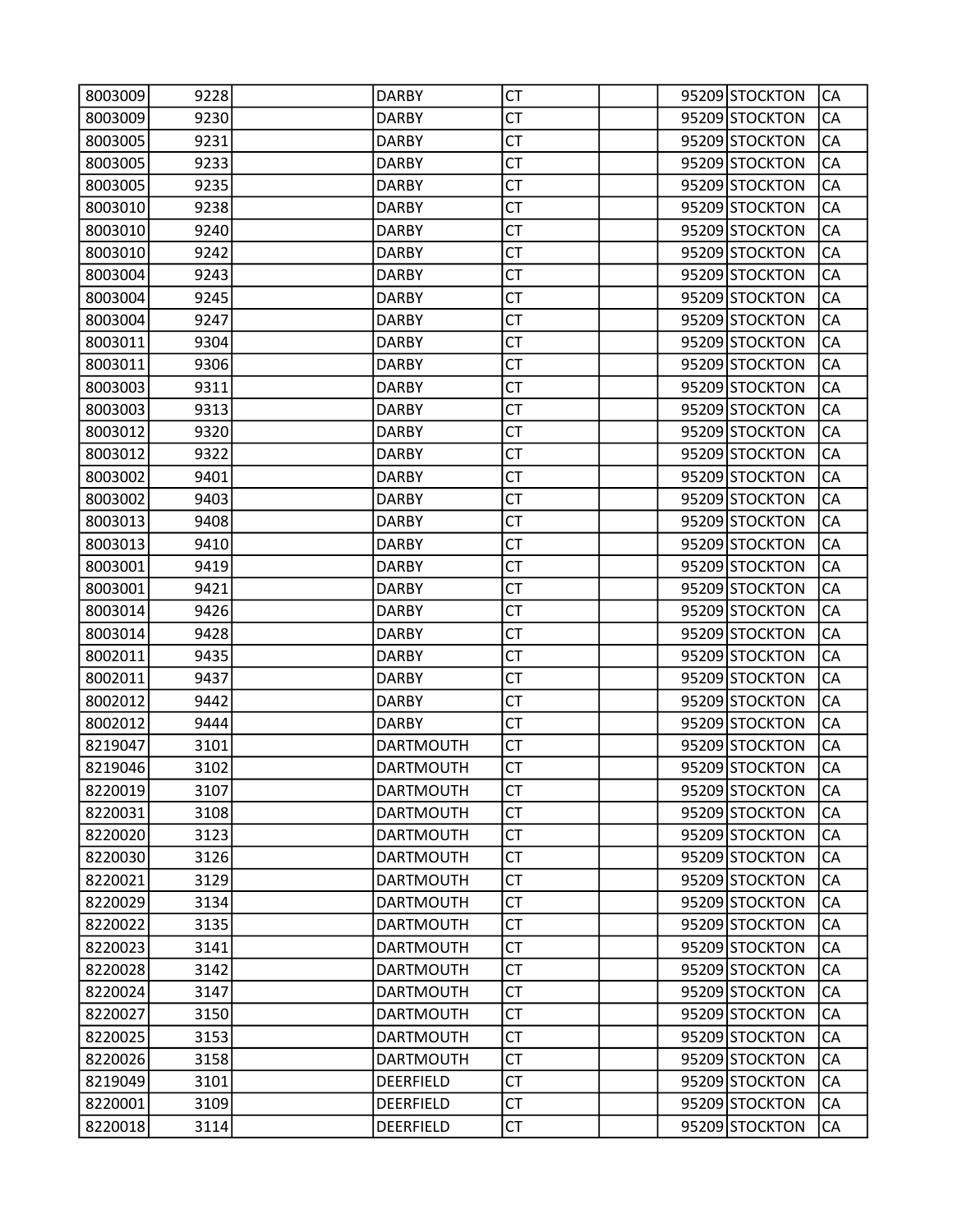| 8220002 | 3121 | DEERFIELD         | СT        |  | 95209 STOCKTON | CA        |
|---------|------|-------------------|-----------|--|----------------|-----------|
| 8220017 | 3126 | <b>DEERFIELD</b>  | <b>CT</b> |  | 95209 STOCKTON | CA        |
| 8220003 | 3133 | <b>DEERFIELD</b>  | <b>CT</b> |  | 95209 STOCKTON | CA        |
| 8220016 | 3138 | DEERFIELD         | <b>CT</b> |  | 95209 STOCKTON | CA        |
| 8220004 | 3145 | DEERFIELD         | <b>CT</b> |  | 95209 STOCKTON | CA        |
| 8220015 | 3150 | <b>DEERFIELD</b>  | СT        |  | 95209 STOCKTON | CA        |
| 8220005 | 3157 | <b>DEERFIELD</b>  | <b>CT</b> |  | 95209 STOCKTON | CA        |
| 8220014 | 3204 | <b>DEERFIELD</b>  | <b>CT</b> |  | 95209 STOCKTON | CA        |
| 8220006 | 3205 | DEERFIELD         | <b>CT</b> |  | 95209 STOCKTON | CA        |
| 8220013 | 3216 | DEERFIELD         | <b>CT</b> |  | 95209 STOCKTON | CA        |
| 8220007 | 3217 | <b>DEERFIELD</b>  | СT        |  | 95209 STOCKTON | CA        |
| 8220012 | 3228 | <b>DEERFIELD</b>  | <b>CT</b> |  | 95209 STOCKTON | CA        |
| 8220008 | 3229 | <b>DEERFIELD</b>  | <b>CT</b> |  | 95209 STOCKTON | CA        |
| 8220011 | 3240 | DEERFIELD         | <b>CT</b> |  | 95209 STOCKTON | CA        |
| 8220009 | 3241 | DEERFIELD         | <b>CT</b> |  | 95209 STOCKTON | CA        |
| 8220010 | 3253 | DEERFIELD         | СT        |  | 95209 STOCKTON | CA        |
| 8216004 | 8151 | <b>DON</b>        | AV        |  | 95209 STOCKTON | CA        |
| 8216003 | 8201 | <b>DON</b>        | AV        |  | 95209 STOCKTON | CA        |
| 8216001 | 8211 | <b>DON</b>        | AV        |  | 95209 STOCKTON | CA        |
| 8216001 | 8213 | <b>DON</b>        | AV        |  | 95209 STOCKTON | CA        |
| 8216001 | 8215 | <b>DON</b>        | AV        |  | 95209 STOCKTON | CA        |
| 8215053 | 8225 | <b>DON</b>        | AV        |  | 95209 STOCKTON | CA        |
| 8215053 | 8227 | <b>DON</b>        | AV        |  | 95209 STOCKTON | CA        |
| 8215052 | 8237 | <b>DON</b>        | AV        |  | 95209 STOCKTON | CA        |
| 8215052 | 8239 | <b>DON</b>        | AV        |  | 95209 STOCKTON | CA        |
| 8215050 | 8303 | <b>DON</b>        | AV        |  | 95209 STOCKTON | CA        |
| 8215050 | 8305 | <b>DON</b>        | AV        |  | 95209 STOCKTON | CA        |
| 8215048 | 8315 | <b>DON</b>        | AV        |  | 95209 STOCKTON | CA        |
| 8215048 | 8317 | <b>DON</b>        | AV        |  | 95209 STOCKTON | CA        |
| 8214005 | 8423 | <b>DON</b>        | AV        |  | 95209 STOCKTON | CA        |
| 8214004 | 8435 | <b>DON</b>        | AV        |  | 95209 STOCKTON | CA        |
| 8214004 | 8437 | <b>DON</b>        | AV        |  | 95209 STOCKTON | <b>CA</b> |
| 8214003 | 8501 | <b>DON</b>        | AV        |  | 95209 STOCKTON | CA        |
| 8214003 | 8503 | <b>DON</b>        | AV        |  | 95209 STOCKTON | CA        |
| 8214002 | 8513 | <b>DON</b>        | AV        |  | 95209 STOCKTON | CA        |
| 8214002 | 8515 | <b>DON</b>        | AV        |  | 95209 STOCKTON | CA        |
| 8214001 | 8525 | <b>DON</b>        | AV        |  | 95209 STOCKTON | CA        |
| 8214001 | 8527 | <b>DON</b>        | AV        |  | 95209 STOCKTON | CA        |
| 8230043 | 3006 | <b>DORCHESTER</b> | <b>CT</b> |  | 95207 STOCKTON | CA        |
| 8230033 | 3009 | <b>DORCHESTER</b> | <b>CT</b> |  | 95207 STOCKTON | CA        |
| 8230042 | 3010 | <b>DORCHESTER</b> | <b>CT</b> |  | 95207 STOCKTON | CA        |
| 8230041 | 3014 | <b>DORCHESTER</b> | <b>CT</b> |  | 95207 STOCKTON | CA        |
| 8230034 | 3015 | <b>DORCHESTER</b> | <b>CT</b> |  | 95207 STOCKTON | CA        |
| 8230040 | 3018 | <b>DORCHESTER</b> | <b>CT</b> |  | 95207 STOCKTON | CA        |
| 8230035 | 3019 | <b>DORCHESTER</b> | <b>CT</b> |  | 95207 STOCKTON | CA        |
| 8230036 | 3023 | <b>DORCHESTER</b> | <b>CT</b> |  | 95207 STOCKTON | CA        |
| 8230039 | 3024 | <b>DORCHESTER</b> | <b>CT</b> |  | 95207 STOCKTON | CA        |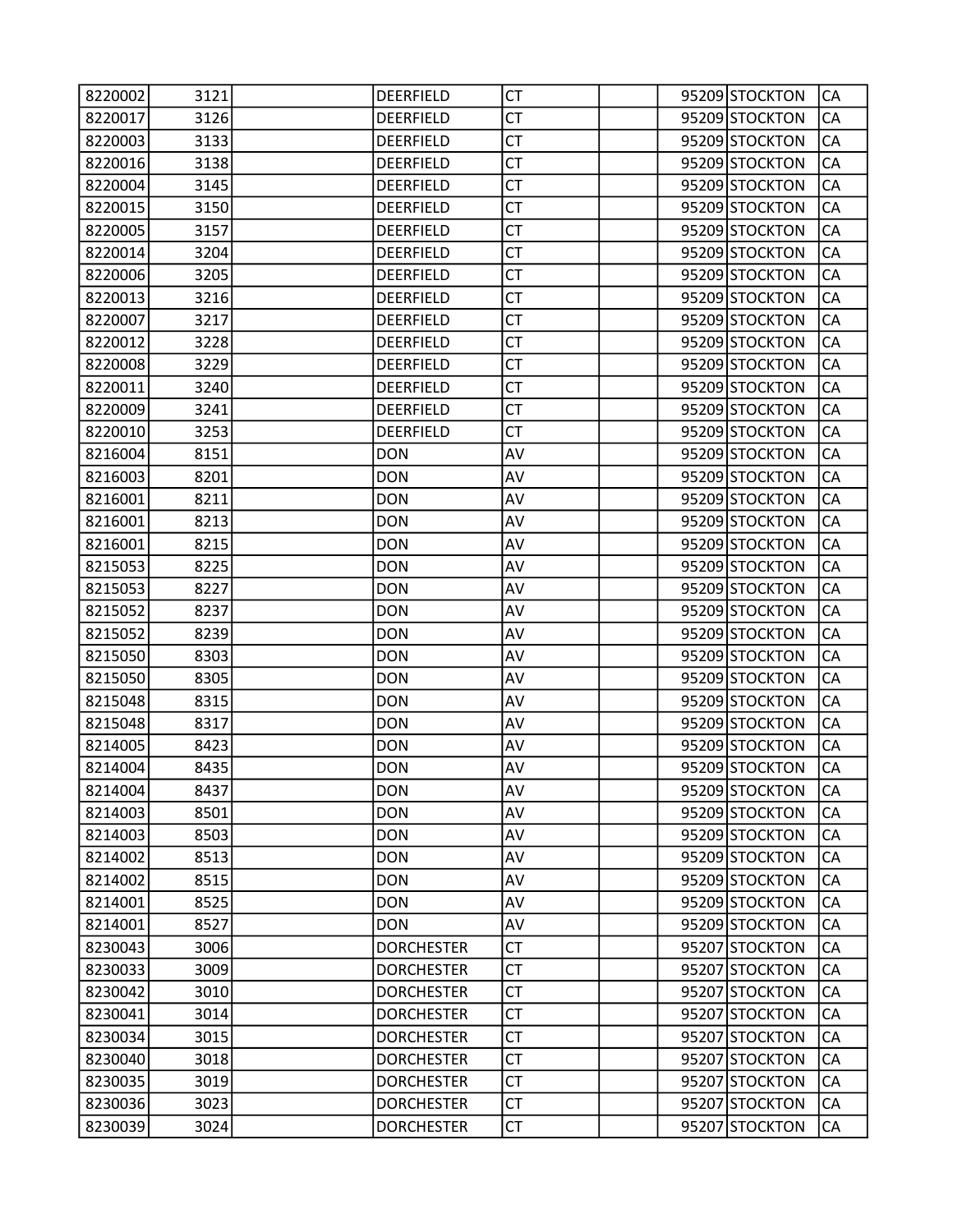| 8230037 | 3027 | <b>DORCHESTER</b> | СT        |  | 95207 STOCKTON | CA        |
|---------|------|-------------------|-----------|--|----------------|-----------|
| 8230038 | 3031 | <b>DORCHESTER</b> | СT        |  | 95207 STOCKTON | CA        |
| 8230055 | 7503 | <b>DORCHESTER</b> | <b>WY</b> |  | 95207 STOCKTON | CA        |
| 8230021 | 7504 | <b>DORCHESTER</b> | WY        |  | 95207 STOCKTON | CA        |
| 8230054 | 7509 | <b>DORCHESTER</b> | <b>WY</b> |  | 95207 STOCKTON | CA        |
| 8230022 | 7510 | <b>DORCHESTER</b> | <b>WY</b> |  | 95207 STOCKTON | CA        |
| 8230053 | 7515 | <b>DORCHESTER</b> | WY.       |  | 95207 STOCKTON | CA        |
| 8230023 | 7516 | <b>DORCHESTER</b> | <b>WY</b> |  | 95207 STOCKTON | CA        |
| 8230024 | 7602 | <b>DORCHESTER</b> | WY        |  | 95207 STOCKTON | CA        |
| 8230045 | 7605 | <b>DORCHESTER</b> | <b>WY</b> |  | 95207 STOCKTON | CA        |
| 8230025 | 7606 | <b>DORCHESTER</b> | <b>WY</b> |  | 95207 STOCKTON | CA        |
| 8230026 | 7612 | <b>DORCHESTER</b> | <b>WY</b> |  | 95207 STOCKTON | CA        |
| 8230044 | 7613 | <b>DORCHESTER</b> | <b>WY</b> |  | 95207 STOCKTON | CA        |
| 8230027 | 7620 | <b>DORCHESTER</b> | WY        |  | 95207 STOCKTON | CA        |
| 8230032 | 7701 | <b>DORCHESTER</b> | <b>WY</b> |  | 95207 STOCKTON | CA        |
| 8230028 | 7702 | <b>DORCHESTER</b> | <b>WY</b> |  | 95207 STOCKTON | CA        |
| 8230031 | 7709 | <b>DORCHESTER</b> | WY.       |  | 95207 STOCKTON | CA        |
| 8230029 | 7710 | <b>DORCHESTER</b> | <b>WY</b> |  | 95207 STOCKTON | CA        |
| 8230030 | 7716 | <b>DORCHESTER</b> | WY        |  | 95207 STOCKTON | CA        |
| 8231039 | 7724 | <b>DORCHESTER</b> | <b>WY</b> |  | 95207 STOCKTON | CA        |
| 8211011 | 8340 | <b>EDGEFIELD</b>  | <b>WY</b> |  | 95209 STOCKTON | CA        |
| 8211010 | 8348 | <b>EDGEFIELD</b>  | <b>WY</b> |  | 95209 STOCKTON | CA        |
| 8211015 | 8351 | <b>EDGEFIELD</b>  | <b>WY</b> |  | 95209 STOCKTON | CA        |
| 8211009 | 8356 | <b>EDGEFIELD</b>  | WY        |  | 95209 STOCKTON | CA        |
| 8211016 | 8361 | <b>EDGEFIELD</b>  | <b>WY</b> |  | 95209 STOCKTON | CA        |
| 8211008 | 8368 | <b>EDGEFIELD</b>  | <b>WY</b> |  | 95209 STOCKTON | CA        |
| 8211017 | 8373 | <b>EDGEFIELD</b>  | <b>WY</b> |  | 95209 STOCKTON | CA        |
| 8211007 | 8404 | <b>EDGEFIELD</b>  | <b>WY</b> |  | 95209 STOCKTON | CA        |
| 8211018 | 8405 | <b>EDGEFIELD</b>  | WY        |  | 95209 STOCKTON | CA        |
| 8211006 | 8416 | <b>EDGEFIELD</b>  | <b>WY</b> |  | 95209 STOCKTON | CA        |
| 8211019 | 8417 | <b>EDGEFIELD</b>  | WY        |  | 95209 STOCKTON | CA        |
| 8211005 | 8428 | <b>EDGEFIELD</b>  | <b>WY</b> |  | 95209 STOCKTON | <b>CA</b> |
| 8211020 | 8429 | <b>EDGEFIELD</b>  | <b>WY</b> |  | 95209 STOCKTON | CA        |
| 8211004 | 8440 | <b>EDGEFIELD</b>  | WY.       |  | 95209 STOCKTON | CA        |
| 8211021 | 8441 | <b>EDGEFIELD</b>  | <b>WY</b> |  | 95209 STOCKTON | CA        |
| 8211022 | 8501 | <b>EDGEFIELD</b>  | <b>WY</b> |  | 95209 STOCKTON | CA        |
| 8211023 | 8511 | <b>EDGEFIELD</b>  | <b>WY</b> |  | 95209 STOCKTON | CA        |
| 8211002 | 8516 | <b>EDGEFIELD</b>  | <b>WY</b> |  | 95209 STOCKTON | CA        |
| 8211024 | 8523 | <b>EDGEFIELD</b>  | WY.       |  | 95209 STOCKTON | CA        |
| 8211001 | 8528 | <b>EDGEFIELD</b>  | <b>WY</b> |  | 95209 STOCKTON | CA        |
| 8211025 | 8535 | <b>EDGEFIELD</b>  | <b>WY</b> |  | 95209 STOCKTON | CA        |
| 8211026 | 8547 | <b>EDGEFIELD</b>  | <b>WY</b> |  | 95209 STOCKTON | CA        |
| 9758026 | 2901 | <b>GARRISON</b>   | <b>CT</b> |  | 95207 STOCKTON | CA        |
| 9758026 | 2903 | <b>GARRISON</b>   | <b>CT</b> |  | 95207 STOCKTON | CA        |
| 9758025 | 2913 | <b>GARRISON</b>   | <b>CT</b> |  | 95207 STOCKTON | CA        |
| 9758022 | 2914 | <b>GARRISON</b>   | <b>CT</b> |  | 95207 STOCKTON | CA        |
| 9758025 | 2915 | <b>GARRISON</b>   | <b>CT</b> |  | 95207 STOCKTON | CA        |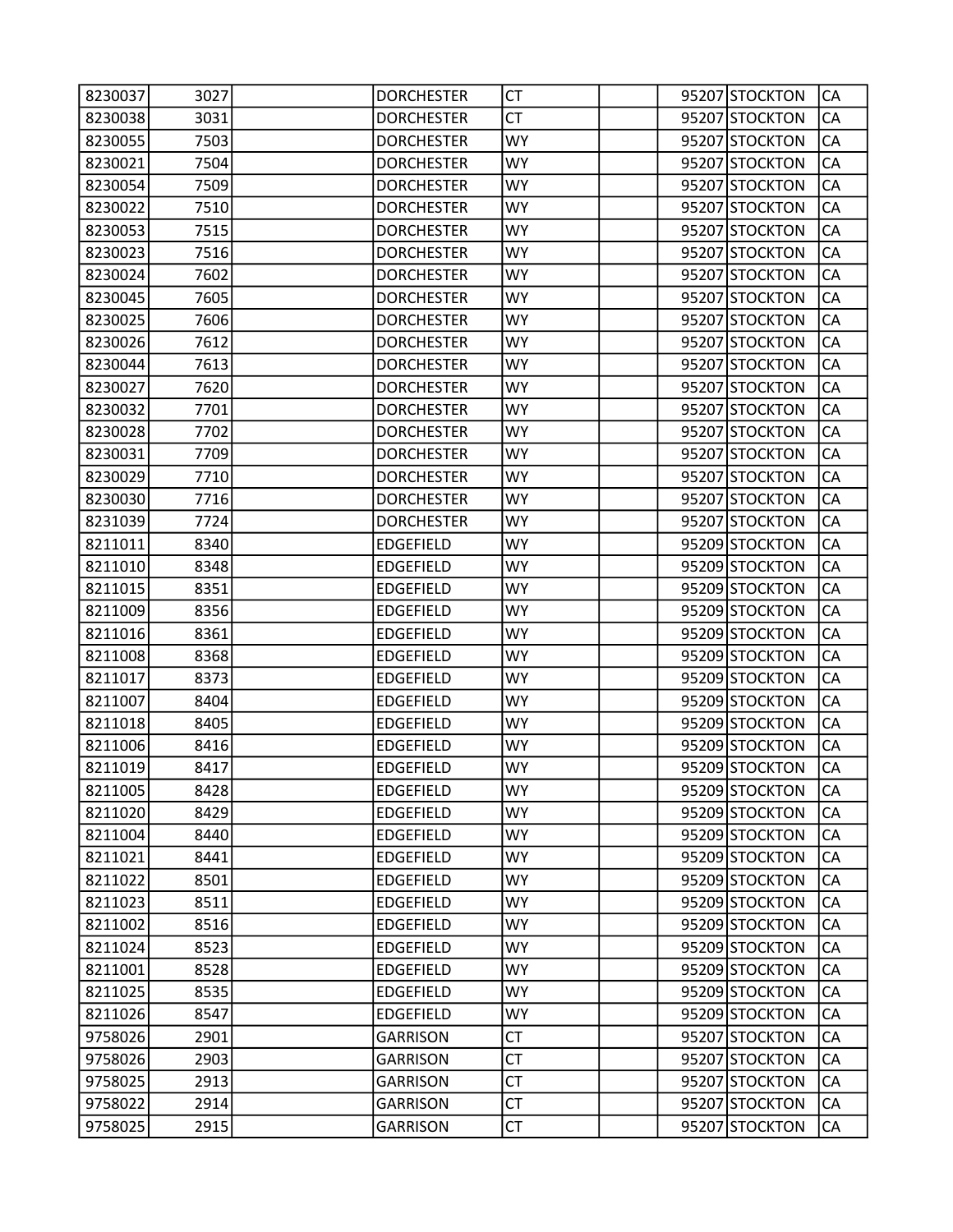| 9758022 | 2916           | <b>GARRISON</b> | CT        |  | 95207 STOCKTON | CA        |
|---------|----------------|-----------------|-----------|--|----------------|-----------|
| 9758024 | 2925           | <b>GARRISON</b> | <b>CT</b> |  | 95207 STOCKTON | CA        |
| 9758023 | 2926           | <b>GARRISON</b> | <b>CT</b> |  | 95207 STOCKTON | CA        |
| 9758024 | 2927           | <b>GARRISON</b> | <b>CT</b> |  | 95207 STOCKTON | CA        |
| 9758023 | 2928           | <b>GARRISON</b> | <b>CT</b> |  | 95207 STOCKTON | CA        |
| 8218037 | 3005           | <b>HAMILTON</b> | СT        |  | 95209 STOCKTON | CA        |
| 8218036 | 3017           | <b>HAMILTON</b> | <b>CT</b> |  | 95209 STOCKTON | CA        |
| 8218031 | 3018           | <b>HAMILTON</b> | <b>CT</b> |  | 95209 STOCKTON | CA        |
| 8218035 | 3029           | <b>HAMILTON</b> | <b>CT</b> |  | 95209 STOCKTON | CA        |
| 8218032 | 3030           | <b>HAMILTON</b> | <b>CT</b> |  | 95209 STOCKTON | CA        |
| 8218034 | 3041           | <b>HAMILTON</b> | СT        |  | 95209 STOCKTON | CA        |
| 8218033 | 3042           | <b>HAMILTON</b> | <b>CT</b> |  | 95209 STOCKTON | CA        |
| 8218005 | 8344           | <b>HAMILTON</b> | <b>WY</b> |  | 95209 STOCKTON | CA        |
| 8218030 | 8351           | <b>HAMILTON</b> | WY        |  | 95209 STOCKTON | CA        |
| 8218004 | 8356           | <b>HAMILTON</b> | <b>WY</b> |  | 95209 STOCKTON | CA        |
| 8218003 | 8368           | <b>HAMILTON</b> | WY        |  | 95209 STOCKTON | CA        |
| 8218002 | 8380           | <b>HAMILTON</b> | <b>WY</b> |  | 95209 STOCKTON | CA        |
| 8218001 | 8392           | <b>HAMILTON</b> | <b>WY</b> |  | 95209 STOCKTON | CA        |
| 8209036 | 8401           | <b>HAMILTON</b> | WY        |  | 95209 STOCKTON | CA        |
| 8210050 | 8404           | <b>HAMILTON</b> | <b>WY</b> |  | 95209 STOCKTON | CA        |
| 8209035 | 8409           | <b>HAMILTON</b> | <b>WY</b> |  | 95209 STOCKTON | CA        |
| 8210049 | 8416           | <b>HAMILTON</b> | <b>WY</b> |  | 95209 STOCKTON | CA        |
| 8209034 | 8417           | <b>HAMILTON</b> | <b>WY</b> |  | 95209 STOCKTON | CA        |
| 8209033 | 8425           | <b>HAMILTON</b> | WY        |  | 95209 STOCKTON | CA        |
| 8210048 | 8428           | <b>HAMILTON</b> | <b>WY</b> |  | 95209 STOCKTON | CA        |
| 8209032 | 8433           | <b>HAMILTON</b> | WY        |  | 95209 STOCKTON | CA        |
| 8210047 | 8440           | <b>HAMILTON</b> | <b>WY</b> |  | 95209 STOCKTON | CA        |
| 8209031 | 8441           | <b>HAMILTON</b> | <b>WY</b> |  | 95209 STOCKTON | CA        |
| 8209030 | 8449           | <b>HAMILTON</b> | WY        |  | 95209 STOCKTON | CA        |
| 8210046 | 8452           | <b>HAMILTON</b> | <b>WY</b> |  | 95209 STOCKTON | CA        |
| 8209029 | 8457           | <b>HAMILTON</b> | WY        |  | 95209 STOCKTON | CA        |
| 8210052 | 8524           | <b>HAMILTON</b> | <b>WY</b> |  | 95209 STOCKTON | <b>CA</b> |
| 8209021 | 8525           | <b>HAMILTON</b> | <b>WY</b> |  | 95209 STOCKTON | CA        |
| 8209022 | 8531           | <b>HAMILTON</b> | <b>WY</b> |  | 95209 STOCKTON | CA        |
| 8210051 | 8536           | <b>HAMILTON</b> | <b>WY</b> |  | 95209 STOCKTON | CA        |
| 8209023 | 8549           | <b>HAMILTON</b> | <b>WY</b> |  | 95209 STOCKTON | CA        |
| 8231012 | $2916$ W       | <b>HAMMER</b>   | LN        |  | 95209 STOCKTON | CA        |
| 8231011 | 2928 W         | <b>HAMMER</b>   | LN        |  | 95209 STOCKTON | CA        |
| 8231010 | 2934 W         | <b>HAMMER</b>   | LN        |  | 95209 STOCKTON | CA        |
| 8231009 | 2942 W         | <b>HAMMER</b>   | LN        |  | 95209 STOCKTON | CA        |
| 8231008 | 2950 W         | <b>HAMMER</b>   | LN        |  | 95209 STOCKTON | CA        |
| 8231007 | 2956 W         | <b>HAMMER</b>   | LN        |  | 95209 STOCKTON | CA        |
| 8231006 | 3002 W         | <b>HAMMER</b>   | LN        |  | 95209 STOCKTON | CA        |
| 8231005 | $3014$ W       | <b>HAMMER</b>   | LN        |  | 95209 STOCKTON | CA        |
| 8231004 | 3020 W         | <b>HAMMER</b>   | LN        |  | 95209 STOCKTON | CA        |
| 8231003 | $3026\text{W}$ | <b>HAMMER</b>   | LN        |  | 95209 STOCKTON | СA        |
| 8231002 | $3032\vert W$  | <b>HAMMER</b>   | LN        |  | 95209 STOCKTON | CA        |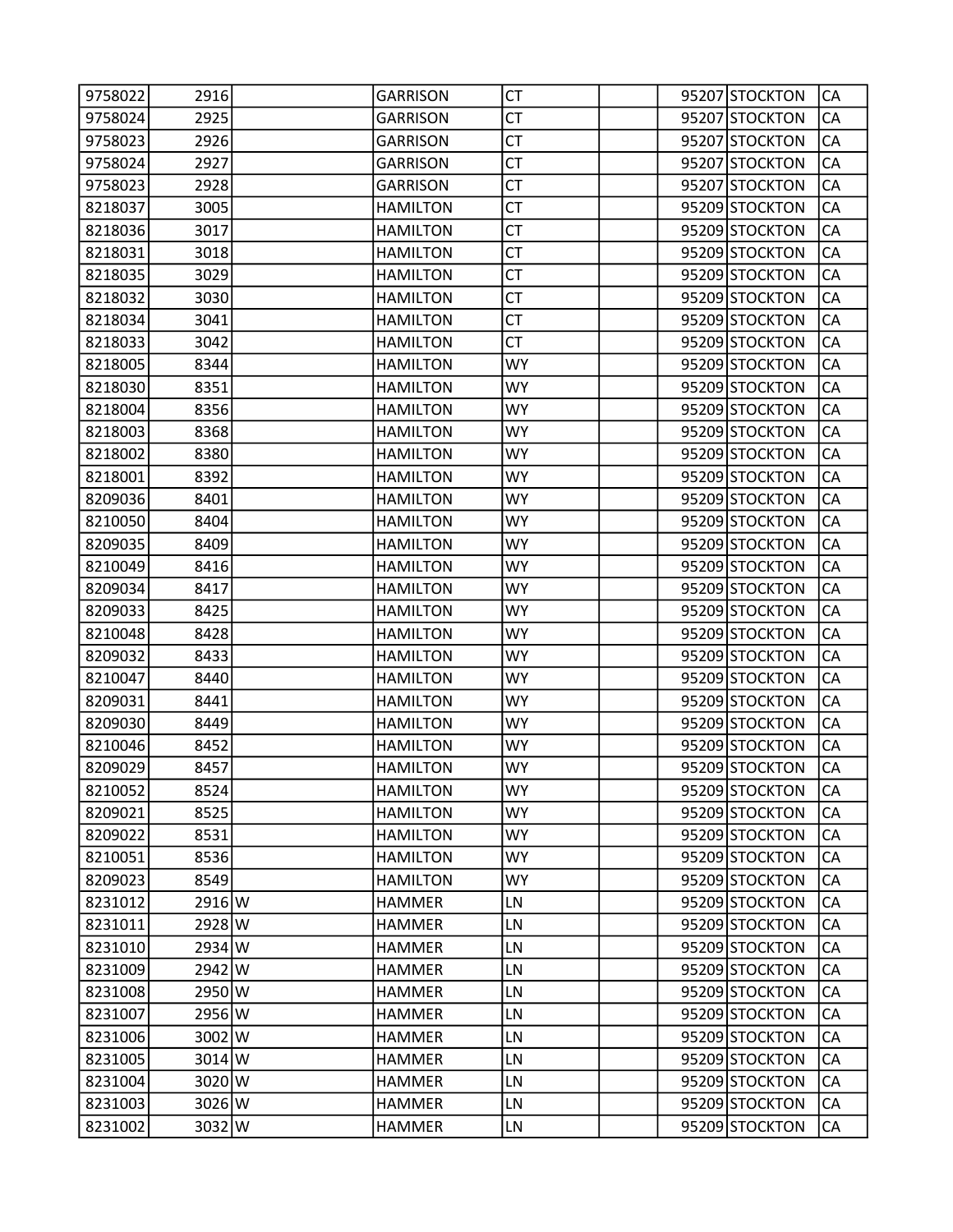| 8231001 | 3038 W   | <b>HAMMER</b>       | LN        |              | 95209 STOCKTON | CA        |
|---------|----------|---------------------|-----------|--------------|----------------|-----------|
| 8232012 | 3108 W   | <b>HAMMER</b>       | LN        | $\sf B$      | 95209 STOCKTON | CA        |
| 8232012 | 3108 W   | <b>HAMMER</b>       | LN        | $\mathsf{C}$ | 95209 STOCKTON | CA        |
| 8232012 | 3108 W   | <b>HAMMER</b>       | LN        | D            | 95209 STOCKTON | CA        |
| 8232012 | 3108 W   | <b>HAMMER</b>       | LN        | Α            | 95209 STOCKTON | CA        |
| 8232012 | 3108 W   | <b>HAMMER</b>       | LN        |              | 95209 STOCKTON | CA        |
| 8232001 | $3114$ W | <b>HAMMER</b>       | LN        |              | 95207 STOCKTON | CA        |
| 8229028 | 2905     | <b>HEMPSTEAD</b>    | <b>WY</b> |              | 95207 STOCKTON | CA        |
| 8235032 | 2913     | <b>HEMPSTEAD</b>    | WY        |              | 95207 STOCKTON | CA        |
| 8235033 | 2919     | <b>HEMPSTEAD</b>    | <b>WY</b> |              | 95207 STOCKTON | CA        |
| 8235034 | 2925     | <b>HEMPSTEAD</b>    | <b>WY</b> |              | 95207 STOCKTON | CA        |
| 8235035 | 2931     | <b>HEMPSTEAD</b>    | WY.       |              | 95207 STOCKTON | CA        |
| 8235036 | 2937     | <b>HEMPSTEAD</b>    | <b>WY</b> |              | 95207 STOCKTON | CA        |
| 8235041 | 2938     | <b>HEMPSTEAD</b>    | WY        |              | 95207 STOCKTON | CA        |
| 8235037 | 2943     | <b>HEMPSTEAD</b>    | <b>WY</b> |              | 95207 STOCKTON | CA        |
| 8235040 | 2944     | <b>HEMPSTEAD</b>    | <b>WY</b> |              | 95207 STOCKTON | CA        |
| 8235038 | 2949     | <b>HEMPSTEAD</b>    | WY        |              | 95207 STOCKTON | CA        |
| 8235039 | 2950     | <b>HEMPSTEAD</b>    | <b>WY</b> |              | 95207 STOCKTON | CA        |
| 8229029 | 2904     | <b>HILLVIEW</b>     | AV        |              | 95207 STOCKTON | CA        |
| 8230068 | 2910     | <b>HILLVIEW</b>     | AV        |              | 95207 STOCKTON | CA        |
| 8230067 | 2916     | <b>HILLVIEW</b>     | AV        |              | 95207 STOCKTON | CA        |
| 8230066 | 2922     | <b>HILLVIEW</b>     | AV        |              | 95207 STOCKTON | CA        |
| 8230065 | 2928     | <b>HILLVIEW</b>     | AV        |              | 95207 STOCKTON | CA        |
| 8230064 | 2934     | <b>HILLVIEW</b>     | AV        |              | 95207 STOCKTON | CA        |
| 8230063 | 2940     | <b>HILLVIEW</b>     | AV        |              | 95207 STOCKTON | CA        |
| 8230062 | 3002     | <b>HILLVIEW</b>     | AV        |              | 95207 STOCKTON | CA        |
| 8230061 | 3008     | <b>HILLVIEW</b>     | AV        |              | 95207 STOCKTON | CA        |
| 8230056 | 3013     | <b>HILLVIEW</b>     | AV        |              | 95207 STOCKTON | CA        |
| 8230060 | 3014     | <b>HILLVIEW</b>     | AV        |              | 95207 STOCKTON | CA        |
| 8230057 | 3021     | <b>HILLVIEW</b>     | AV        |              | 95207 STOCKTON | CA        |
| 8230058 | 3107     | <b>HILLVIEW</b>     | AV        |              | 95207 STOCKTON | CA        |
| 8225045 | 8003     | INDEPENDENCE        | AV        |              | 95209 STOCKTON | <b>CA</b> |
| 8225046 | 8009     | <b>INDEPENDENCE</b> | AV        |              | 95209 STOCKTON | CA        |
| 8225047 | 8015     | <b>INDEPENDENCE</b> | AV        |              | 95209 STOCKTON | CA        |
| 8225032 | 8018     | INDEPENDENCE        | AV        |              | 95209 STOCKTON | CA        |
| 8225048 | 8021     | INDEPENDENCE        | AV        |              | 95209 STOCKTON | CA        |
| 8225031 | 8030     | INDEPENDENCE        | AV        |              | 95209 STOCKTON | CA        |
| 8225030 | 8104     | INDEPENDENCE        | AV        |              | 95209 STOCKTON | CA        |
| 8225049 | 8105     | INDEPENDENCE        | AV        |              | 95209 STOCKTON | CA        |
| 8225029 | 8112     | INDEPENDENCE        | AV        |              | 95209 STOCKTON | CA        |
| 8225050 | 8113     | INDEPENDENCE        | AV        |              | 95209 STOCKTON | CA        |
| 8225028 | 8120     | INDEPENDENCE        | AV        |              | 95209 STOCKTON | CA        |
| 8225051 | 8121     | INDEPENDENCE        | AV        |              | 95209 STOCKTON | CA        |
| 8225052 | 8203     | INDEPENDENCE        | AV        |              | 95209 STOCKTON | CA        |
| 8225027 | 8206     | INDEPENDENCE        | AV        |              | 95209 STOCKTON | CA        |
| 8225053 | 8211     | INDEPENDENCE        | AV        |              | 95209 STOCKTON | CA        |
| 8225026 | 8214     | INDEPENDENCE        | AV        |              | 95209 STOCKTON | CA        |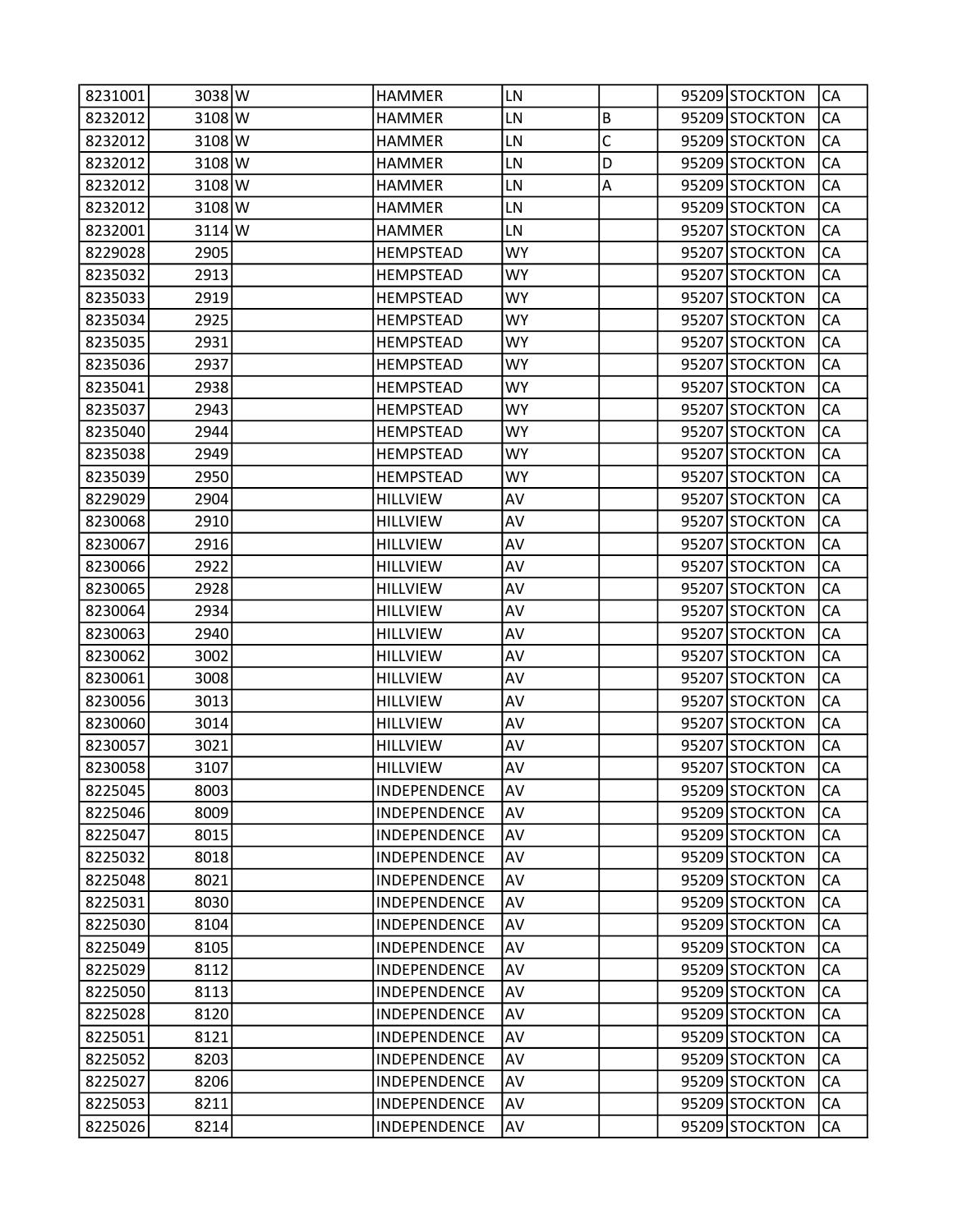| 8225054 | 8219 | INDEPENDENCE        | AV        |  | 95209 STOCKTON | CA        |
|---------|------|---------------------|-----------|--|----------------|-----------|
| 8225025 | 8222 | INDEPENDENCE        | AV        |  | 95209 STOCKTON | CA        |
| 8225055 | 8227 | INDEPENDENCE        | AV        |  | 95209 STOCKTON | CA        |
| 8225056 | 8301 | INDEPENDENCE        | AV        |  | 95209 STOCKTON | CA        |
| 8225001 | 8306 | <b>INDEPENDENCE</b> | AV        |  | 95209 STOCKTON | CA        |
| 8225057 | 8307 | INDEPENDENCE        | AV        |  | 95209 STOCKTON | CA        |
| 8218025 | 8313 | INDEPENDENCE        | AV        |  | 95209 STOCKTON | CA        |
| 8218024 | 8314 | INDEPENDENCE        | AV        |  | 95209 STOCKTON | CA        |
| 8212038 | 2620 | <b>JAVETE</b>       | WY        |  | 95209 STOCKTON | CA        |
| 8212013 | 2623 | <b>JAVETE</b>       | <b>WY</b> |  | 95209 STOCKTON | CA        |
| 8212039 | 2628 | <b>JAVETE</b>       | <b>WY</b> |  | 95209 STOCKTON | CA        |
| 8212012 | 2629 | <b>JAVETE</b>       | <b>WY</b> |  | 95209 STOCKTON | CA        |
| 8212011 | 2635 | <b>JAVETE</b>       | <b>WY</b> |  | 95209 STOCKTON | CA        |
| 8212040 | 2640 | <b>JAVETE</b>       | WY        |  | 95209 STOCKTON | CA        |
| 8212010 | 2641 | <b>JAVETE</b>       | <b>WY</b> |  | 95209 STOCKTON | CA        |
| 8212009 | 2647 | <b>JAVETE</b>       | <b>WY</b> |  | 95209 STOCKTON | CA        |
| 8212008 | 2653 | <b>JAVETE</b>       | <b>WY</b> |  | 95209 STOCKTON | CA        |
| 8212007 | 2659 | <b>JAVETE</b>       | <b>WY</b> |  | 95209 STOCKTON | CA        |
| 8212041 | 2664 | <b>JAVETE</b>       | WY        |  | 95209 STOCKTON | CA        |
| 8212006 | 2665 | <b>JAVETE</b>       | <b>WY</b> |  | 95209 STOCKTON | CA        |
| 8212042 | 2670 | <b>JAVETE</b>       | <b>WY</b> |  | 95209 STOCKTON | CA        |
| 8212005 | 2671 | <b>JAVETE</b>       | <b>WY</b> |  | 95209 STOCKTON | CA        |
| 8212004 | 2701 | <b>JAVETE</b>       | <b>WY</b> |  | 95209 STOCKTON | CA        |
| 8212043 | 2702 | <b>JAVETE</b>       | WY        |  | 95209 STOCKTON | CA        |
| 8212003 | 2709 | <b>JAVETE</b>       | <b>WY</b> |  | 95209 STOCKTON | CA        |
| 8212044 | 2710 | <b>JAVETE</b>       | <b>WY</b> |  | 95209 STOCKTON | CA        |
| 8212002 | 2717 | <b>JAVETE</b>       | <b>WY</b> |  | 95209 STOCKTON | CA        |
| 8212045 | 2718 | <b>JAVETE</b>       | <b>WY</b> |  | 95209 STOCKTON | CA        |
| 8212001 | 2725 | <b>JAVETE</b>       | WY        |  | 95209 STOCKTON | CA        |
| 8212046 | 2726 | <b>JAVETE</b>       | <b>WY</b> |  | 95209 STOCKTON | CA        |
| 8211029 | 2729 | <b>JAVETE</b>       | WY        |  | 95209 STOCKTON | CA        |
| 8211028 | 2733 | <b>JAVETE</b>       | <b>WY</b> |  | 95209 STOCKTON | <b>CA</b> |
| 8211027 | 2737 | <b>JAVETE</b>       | <b>WY</b> |  | 95209 STOCKTON | CA        |
| 8212018 | 8409 | <b>JAVETE</b>       | <b>CT</b> |  | 95209 STOCKTON | CA        |
| 8212017 | 8412 | <b>JAVETE</b>       | <b>CT</b> |  | 95209 STOCKTON | CA        |
| 8212019 | 8419 | <b>JAVETE</b>       | <b>CT</b> |  | 95209 STOCKTON | CA        |
| 8212016 | 8422 | <b>JAVETE</b>       | <b>CT</b> |  | 95209 STOCKTON | CA        |
| 8212020 | 8423 | <b>JAVETE</b>       | <b>CT</b> |  | 95209 STOCKTON | CA        |
| 8212021 | 8429 | <b>JAVETE</b>       | <b>CT</b> |  | 95209 STOCKTON | CA        |
| 8233031 | 7401 | KARLSBERG           | <b>CI</b> |  | 95207 STOCKTON | CA        |
| 8233032 | 7402 | KARLSBERG           | <b>CI</b> |  | 95207 STOCKTON | CA        |
| 8233030 | 7409 | <b>KARLSBERG</b>    | <b>CI</b> |  | 95207 STOCKTON | CA        |
| 8233047 | 7410 | KARLSBERG           | <b>CI</b> |  | 95207 STOCKTON | CA        |
| 8233030 | 7411 | KARLSBERG           | <b>CI</b> |  | 95207 STOCKTON | CA        |
| 8233047 | 7412 | KARLSBERG           | <b>CI</b> |  | 95207 STOCKTON | CA        |
| 8233029 | 7417 | KARLSBERG           | <b>CI</b> |  | 95207 STOCKTON | CA        |
| 8233029 | 7419 | KARLSBERG           | <b>CI</b> |  | 95207 STOCKTON | CA        |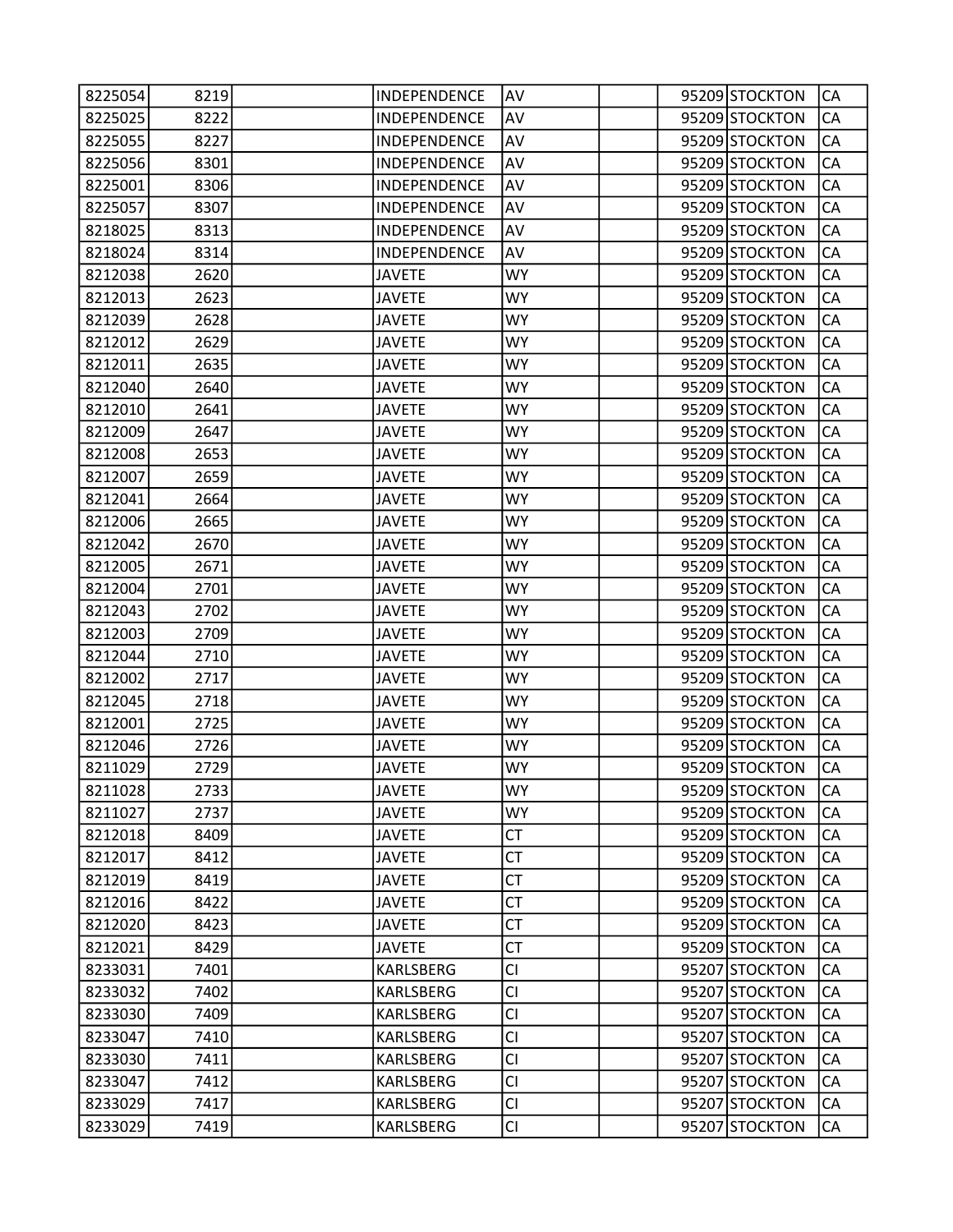| 8233029 | 7421 | KARLSBERG        | <b>CI</b> |  | 95207 STOCKTON | CA        |
|---------|------|------------------|-----------|--|----------------|-----------|
| 8233028 | 7425 | KARLSBERG        | <b>CI</b> |  | 95207 STOCKTON | CA        |
| 8233028 | 7427 | <b>KARLSBERG</b> | <b>CI</b> |  | 95207 STOCKTON | CA        |
| 8233027 | 7433 | KARLSBERG        | <b>CI</b> |  | 95207 STOCKTON | CA        |
| 8233027 | 7435 | KARLSBERG        | <b>CI</b> |  | 95207 STOCKTON | CA        |
| 8233026 | 7441 | KARLSBERG        | <b>CI</b> |  | 95207 STOCKTON | CA        |
| 8233046 | 7442 | KARLSBERG        | <b>CI</b> |  | 95207 STOCKTON | CA        |
| 8233026 | 7443 | KARLSBERG        | <b>CI</b> |  | 95207 STOCKTON | CA        |
| 8233046 | 7444 | KARLSBERG        | <b>CI</b> |  | 95207 STOCKTON | CA        |
| 8233025 | 7449 | KARLSBERG        | <b>CI</b> |  | 95207 STOCKTON | CA        |
| 8233045 | 7450 | KARLSBERG        | <b>CI</b> |  | 95207 STOCKTON | CA        |
| 8233025 | 7451 | KARLSBERG        | <b>CI</b> |  | 95207 STOCKTON | CA        |
| 8233045 | 7452 | KARLSBERG        | <b>CI</b> |  | 95207 STOCKTON | CA        |
| 8233024 | 7457 | KARLSBERG        | <b>CI</b> |  | 95207 STOCKTON | CA        |
| 8233044 | 7458 | KARLSBERG        | <b>CI</b> |  | 95207 STOCKTON | CA        |
| 8233024 | 7459 | KARLSBERG        | <b>CI</b> |  | 95207 STOCKTON | CA        |
| 8233044 | 7460 | <b>KARLSBERG</b> | CI        |  | 95207 STOCKTON | CA        |
| 8233023 | 7465 | KARLSBERG        | <b>CI</b> |  | 95207 STOCKTON | CA        |
| 8233043 | 7466 | KARLSBERG        | <b>CI</b> |  | 95207 STOCKTON | CA        |
| 8233023 | 7467 | KARLSBERG        | <b>CI</b> |  | 95207 STOCKTON | CA        |
| 8233043 | 7468 | KARLSBERG        | <b>CI</b> |  | 95207 STOCKTON | CA        |
| 8233022 | 7507 | KARLSBERG        | CI        |  | 95207 STOCKTON | CA        |
| 8233042 | 7508 | KARLSBERG        | <b>CI</b> |  | 95207 STOCKTON | CA        |
| 8233022 | 7509 | KARLSBERG        | <b>CI</b> |  | 95207 STOCKTON | CA        |
| 8233042 | 7510 | KARLSBERG        | <b>CI</b> |  | 95207 STOCKTON | CA        |
| 8233021 | 7515 | KARLSBERG        | <b>CI</b> |  | 95207 STOCKTON | CA        |
| 8233021 | 7517 | KARLSBERG        | <b>CI</b> |  | 95207 STOCKTON | CA        |
| 8233020 | 7523 | KARLSBERG        | <b>CI</b> |  | 95207 STOCKTON | CA        |
| 8233020 | 7525 | KARLSBERG        | <b>CI</b> |  | 95207 STOCKTON | CA        |
| 8233020 | 7527 | KARLSBERG        | <b>CI</b> |  | 95207 STOCKTON | CA        |
| 8233019 | 7531 | KARLSBERG        | CI        |  | 95207 STOCKTON | CA        |
| 8233019 | 7533 | <b>KARLSBERG</b> | <b>CI</b> |  | 95207 STOCKTON | <b>CA</b> |
| 8233019 | 7535 | <b>KARLSBERG</b> | <b>CI</b> |  | 95207 STOCKTON | CA        |
| 8233018 | 7539 | KARLSBERG        | <b>CI</b> |  | 95207 STOCKTON | CA        |
| 8233018 | 7541 | KARLSBERG        | <b>CI</b> |  | 95207 STOCKTON | CA        |
| 8233018 | 7543 | KARLSBERG        | CI        |  | 95207 STOCKTON | CA        |
| 8233017 | 7547 | <b>KARLSBERG</b> | <b>CI</b> |  | 95207 STOCKTON | CA        |
| 8233041 | 7548 | KARLSBERG        | <b>CI</b> |  | 95207 STOCKTON | CA        |
| 8233017 | 7549 | KARLSBERG        | <b>CI</b> |  | 95207 STOCKTON | CA        |
| 8233041 | 7550 | KARLSBERG        | <b>CI</b> |  | 95207 STOCKTON | CA        |
| 8233016 | 7555 | KARLSBERG        | <b>CI</b> |  | 95207 STOCKTON | CA        |
| 8233040 | 7556 | <b>KARLSBERG</b> | <b>CI</b> |  | 95207 STOCKTON | CA        |
| 8233016 | 7557 | KARLSBERG        | <b>CI</b> |  | 95207 STOCKTON | CA        |
| 8233040 | 7558 | KARLSBERG        | <b>CI</b> |  | 95207 STOCKTON | CA        |
| 8233015 | 7563 | KARLSBERG        | <b>CI</b> |  | 95207 STOCKTON | CA        |
| 8233039 | 7564 | KARLSBERG        | <b>CI</b> |  | 95207 STOCKTON | CA        |
| 8233015 | 7565 | KARLSBERG        | <b>CI</b> |  | 95207 STOCKTON | CA        |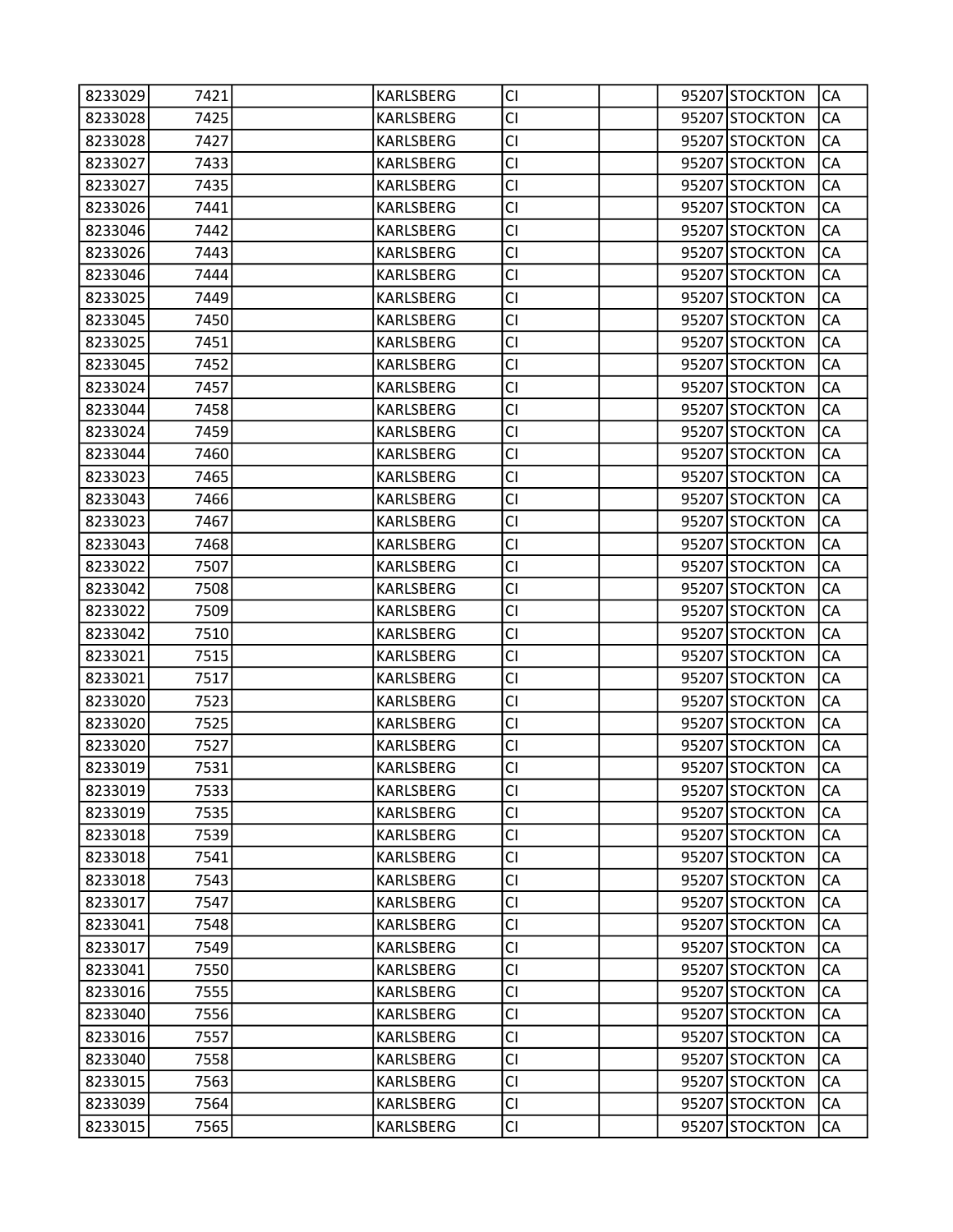| 8233039 | 7566 | KARLSBERG        | CI        |  | 95207 STOCKTON | CA         |
|---------|------|------------------|-----------|--|----------------|------------|
| 8233014 | 7571 | <b>KARLSBERG</b> | CI        |  | 95207 STOCKTON | CA         |
| 8233038 | 7572 | KARLSBERG        | <b>CI</b> |  | 95207 STOCKTON | CA         |
| 8233014 | 7573 | KARLSBERG        | <b>CI</b> |  | 95207 STOCKTON | CA         |
| 8233038 | 7574 | KARLSBERG        | <b>CI</b> |  | 95207 STOCKTON | CA         |
| 8233013 | 7579 | KARLSBERG        | <b>CI</b> |  | 95207 STOCKTON | CA         |
| 8233013 | 7581 | KARLSBERG        | CI        |  | 95207 STOCKTON | CA         |
| 8238032 | 3103 | KELLEY           | CT        |  | 95207 STOCKTON | CA         |
| 8238032 | 3105 | <b>KELLEY</b>    | <b>CT</b> |  | 95207 STOCKTON | CA         |
| 8238022 | 3106 | <b>KELLEY</b>    | <b>CT</b> |  | 95207 STOCKTON | CA         |
| 8238031 | 3109 | KELLEY           | CT        |  | 95207 STOCKTON | CA         |
| 8238031 | 3111 | KELLEY           | <b>CT</b> |  | 95207 STOCKTON | CA         |
| 8238023 | 3112 | KELLEY           | <b>CT</b> |  | 95207 STOCKTON | CA         |
| 8238023 | 3114 | <b>KELLEY</b>    | <b>CT</b> |  | 95207 STOCKTON | CA         |
| 8238030 | 3115 | <b>KELLEY</b>    | <b>CT</b> |  | 95207 STOCKTON | CA         |
| 8238030 | 3117 | <b>KELLEY</b>    | CT        |  | 95207 STOCKTON | CA         |
| 8238024 | 3118 | <b>KELLEY</b>    | <b>CT</b> |  | 95207 STOCKTON | CA         |
| 8238024 | 3120 | <b>KELLEY</b>    | <b>CT</b> |  | 95207 STOCKTON | CA         |
| 8238029 | 3121 | <b>KELLEY</b>    | <b>CT</b> |  | 95207 STOCKTON | CA         |
| 8238029 | 3123 | <b>KELLEY</b>    | <b>CT</b> |  | 95207 STOCKTON | CA         |
| 8238025 | 3124 | <b>KELLEY</b>    | CT        |  | 95207 STOCKTON | CA         |
| 8238025 | 3126 | <b>KELLEY</b>    | <b>CT</b> |  | 95207 STOCKTON | CA         |
| 8238028 | 3127 | <b>KELLEY</b>    | <b>CT</b> |  | 95207 STOCKTON | CA         |
| 8238028 | 3129 | <b>KELLEY</b>    | <b>CT</b> |  | 95207 STOCKTON | CA         |
| 8238026 | 3130 | <b>KELLEY</b>    | <b>CT</b> |  | 95207 STOCKTON | CA         |
| 8238028 | 3131 | <b>KELLEY</b>    | CT        |  | 95207 STOCKTON | CA         |
| 8238026 | 3132 | <b>KELLEY</b>    | <b>CT</b> |  | 95207 STOCKTON | CA         |
| 8238027 | 3133 | <b>KELLEY</b>    | <b>CT</b> |  | 95207 STOCKTON | CA         |
| 8238026 | 3134 | <b>KELLEY</b>    | <b>CT</b> |  | 95207 STOCKTON | CA         |
| 8238027 | 3135 | <b>KELLEY</b>    | <b>CT</b> |  | 95207 STOCKTON | CA         |
| 8238027 | 3137 | <b>KELLEY</b>    | СT        |  | 95207 STOCKTON | CA         |
| 8237004 | 7104 | <b>KELLEY</b>    | DR        |  | 95207 STOCKTON | <b>CA</b>  |
| 8237005 | 7105 | <b>KELLEY</b>    | DR        |  | 95207 STOCKTON | CA         |
| 8238012 | 7112 | <b>KELLEY</b>    | DR        |  | 95207 STOCKTON | CA         |
| 8238012 | 7114 | KELLEY           | <b>DR</b> |  | 95207 STOCKTON | CA         |
| 8238011 | 7118 | KELLEY           | DR        |  | 95207 STOCKTON | CA         |
| 8238011 | 7120 | <b>KELLEY</b>    | DR        |  | 95207 STOCKTON | CA         |
| 8238044 | 7123 | <b>KELLEY</b>    | DR        |  | 95207 STOCKTON | CA         |
| 8238010 | 7124 | <b>KELLEY</b>    | DR.       |  | 95207 STOCKTON | CA         |
| 8238010 | 7126 | KELLEY           | <b>DR</b> |  | 95207 STOCKTON | CA         |
| 8238013 | 7129 | KELLEY           | DR        |  | 95207 STOCKTON | CA         |
| 8238009 | 7130 | <b>KELLEY</b>    | DR        |  | 95207 STOCKTON | CA         |
| 8238013 | 7131 | KELLEY           | DR        |  | 95207 STOCKTON | CA         |
| 8238009 | 7132 | <b>KELLEY</b>    | DR        |  | 95207 STOCKTON | CA         |
| 8238014 | 7135 | KELLEY           | DR        |  | 95207 STOCKTON | ${\sf CA}$ |
| 8238014 | 7137 | KELLEY           | DR        |  | 95207 STOCKTON | CA         |
| 8238015 | 7143 | <b>KELLEY</b>    | DR        |  | 95207 STOCKTON | CA         |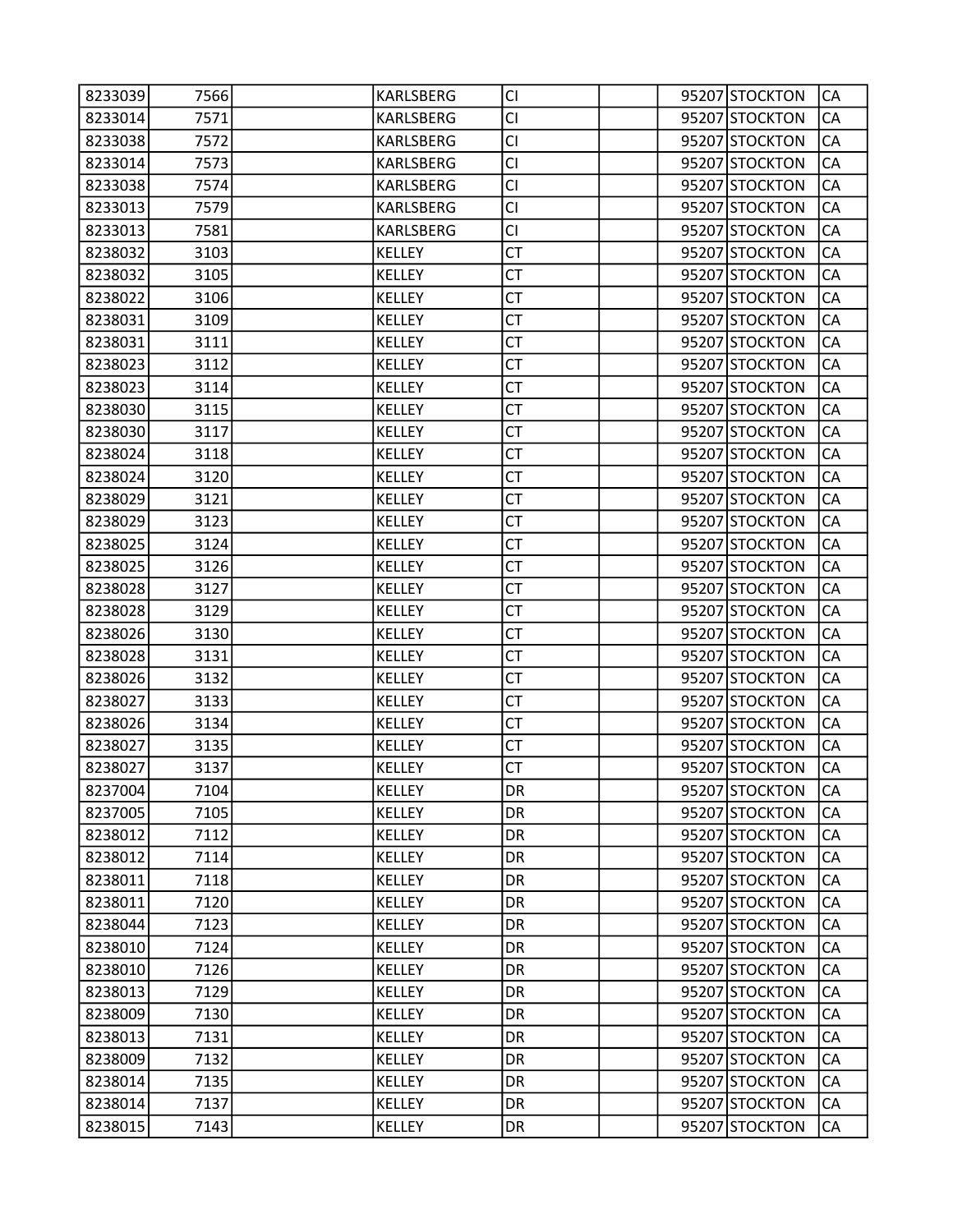| 8238015 | 7145 | <b>KELLEY</b> | DR        |  | 95207 STOCKTON | CA        |
|---------|------|---------------|-----------|--|----------------|-----------|
| 8238015 | 7147 | <b>KELLEY</b> | DR        |  | 95207 STOCKTON | CA        |
| 8238016 | 7149 | KELLEY        | DR        |  | 95207 STOCKTON | CA        |
| 8238016 | 7151 | KELLEY        | DR        |  | 95207 STOCKTON | CA        |
| 8238016 | 7153 | <b>KELLEY</b> | DR        |  | 95207 STOCKTON | CA        |
| 8238017 | 7155 | <b>KELLEY</b> | DR        |  | 95207 STOCKTON | CA        |
| 8238017 | 7157 | <b>KELLEY</b> | DR        |  | 95207 STOCKTON | CA        |
| 8238017 | 7159 | KELLEY        | DR        |  | 95207 STOCKTON | CA        |
| 8238018 | 7161 | KELLEY        | DR        |  | 95207 STOCKTON | CA        |
| 8238018 | 7163 | <b>KELLEY</b> | DR        |  | 95207 STOCKTON | CA        |
| 8238019 | 7167 | KELLEY        | DR        |  | 95207 STOCKTON | CA        |
| 8238019 | 7169 | <b>KELLEY</b> | DR        |  | 95207 STOCKTON | CA        |
| 8238008 | 7202 | KELLEY        | DR        |  | 95207 STOCKTON | CA        |
| 8238020 | 7203 | KELLEY        | DR        |  | 95207 STOCKTON | CA        |
| 8238008 | 7204 | <b>KELLEY</b> | DR        |  | 95207 STOCKTON | CA        |
| 8238020 | 7205 | KELLEY        | DR        |  | 95207 STOCKTON | CA        |
| 8238021 | 7209 | <b>KELLEY</b> | DR        |  | 95207 STOCKTON | CA        |
| 8238007 | 7210 | <b>KELLEY</b> | DR        |  | 95207 STOCKTON | CA        |
| 8238021 | 7211 | KELLEY        | DR        |  | 95207 STOCKTON | CA        |
| 8238007 | 7212 | <b>KELLEY</b> | DR        |  | 95207 STOCKTON | CA        |
| 8238022 | 7217 | <b>KELLEY</b> | DR        |  | 95207 STOCKTON | CA        |
| 8238006 | 7218 | <b>KELLEY</b> | DR        |  | 95207 STOCKTON | CA        |
| 8238006 | 7220 | KELLEY        | DR        |  | 95207 STOCKTON | CA        |
| 8238005 | 7224 | KELLEY        | DR        |  | 95207 STOCKTON | CA        |
| 8238005 | 7226 | <b>KELLEY</b> | DR        |  | 95207 STOCKTON | CA        |
| 8238004 | 7232 | KELLEY        | DR        |  | 95207 STOCKTON | CA        |
| 8238004 | 7234 | <b>KELLEY</b> | DR        |  | 95207 STOCKTON | CA        |
| 8238003 | 7240 | KELLEY        | DR        |  | 95207 STOCKTON | CA        |
| 8238033 | 7241 | KELLEY        | DR        |  | 95207 STOCKTON | CA        |
| 8238003 | 7242 | <b>KELLEY</b> | DR        |  | 95207 STOCKTON | CA        |
| 8238002 | 7248 | <b>KELLEY</b> | DR        |  | 95207 STOCKTON | CA        |
| 8238002 | 7250 | KELLEY        | DR        |  | 95207 STOCKTON | <b>CA</b> |
| 8238001 | 7306 | <b>KELLEY</b> | <b>DR</b> |  | 95207 STOCKTON | CA        |
| 8238041 | 7307 | <b>KELLEY</b> | DR        |  | 95207 STOCKTON | CA        |
| 8238001 | 7308 | <b>KELLEY</b> | <b>DR</b> |  | 95207 STOCKTON | CA        |
| 8234009 | 7313 | KELLEY        | DR        |  | 95207 STOCKTON | CA        |
| 8234010 | 7314 | <b>KELLEY</b> | DR        |  | 95207 STOCKTON | CA        |
| 8234009 | 7315 | <b>KELLEY</b> | <b>DR</b> |  | 95207 STOCKTON | CA        |
| 8234010 | 7316 | <b>KELLEY</b> | DR        |  | 95207 STOCKTON | CA        |
| 8234008 | 7321 | <b>KELLEY</b> | <b>DR</b> |  | 95207 STOCKTON | CA        |
| 8234008 | 7323 | KELLEY        | DR        |  | 95207 STOCKTON | CA        |
| 8234011 | 7328 | <b>KELLEY</b> | DR        |  | 95207 STOCKTON | CA        |
| 8234007 | 7329 | <b>KELLEY</b> | <b>DR</b> |  | 95207 STOCKTON | CA        |
| 8234011 | 7330 | <b>KELLEY</b> | DR        |  | 95207 STOCKTON | CA        |
| 8234007 | 7331 | <b>KELLEY</b> | <b>DR</b> |  | 95207 STOCKTON | CA        |
| 8234006 | 7335 | <b>KELLEY</b> | DR        |  | 95207 STOCKTON | CA        |
| 8234006 | 7337 | <b>KELLEY</b> | DR        |  | 95207 STOCKTON | CA        |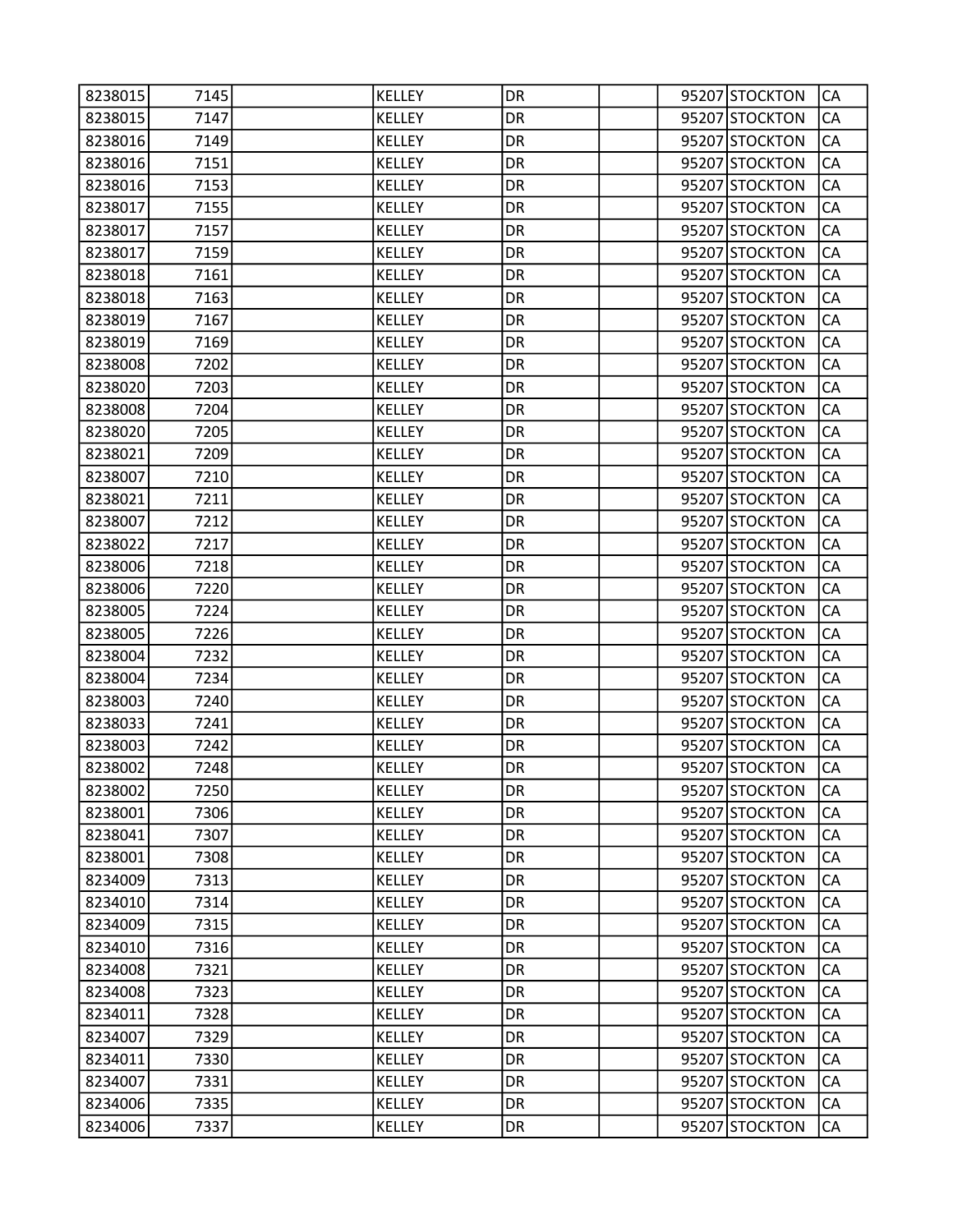| 8234006 | 7339 | <b>KELLEY</b> | DR        |  | 95207 STOCKTON | CA        |
|---------|------|---------------|-----------|--|----------------|-----------|
| 8234005 | 7341 | <b>KELLEY</b> | DR        |  | 95207 STOCKTON | CA        |
| 8234005 | 7343 | <b>KELLEY</b> | DR        |  | 95207 STOCKTON | CA        |
| 8234004 | 7347 | <b>KELLEY</b> | DR        |  | 95207 STOCKTON | CA        |
| 8234004 | 7349 | <b>KELLEY</b> | DR        |  | 95207 STOCKTON | CA        |
| 8234004 | 7351 | KELLEY        | DR        |  | 95207 STOCKTON | CA        |
| 8234003 | 7353 | <b>KELLEY</b> | DR        |  | 95207 STOCKTON | CA        |
| 8234012 | 7354 | <b>KELLEY</b> | DR        |  | 95207 STOCKTON | CA        |
| 8234003 | 7355 | <b>KELLEY</b> | DR        |  | 95207 STOCKTON | CA        |
| 8234012 | 7356 | <b>KELLEY</b> | DR        |  | 95207 STOCKTON | CA        |
| 8234003 | 7357 | KELLEY        | DR        |  | 95207 STOCKTON | CA        |
| 8234002 | 7361 | <b>KELLEY</b> | DR        |  | 95207 STOCKTON | CA        |
| 8234002 | 7363 | <b>KELLEY</b> | DR        |  | 95207 STOCKTON | CA        |
| 8234013 | 7368 | <b>KELLEY</b> | DR        |  | 95207 STOCKTON | CA        |
| 8234001 | 7369 | <b>KELLEY</b> | DR        |  | 95207 STOCKTON | CA        |
| 8234013 | 7370 | KELLEY        | DR        |  | 95207 STOCKTON | CA        |
| 8234001 | 7371 | <b>KELLEY</b> | DR        |  | 95207 STOCKTON | CA        |
| 8233012 | 7376 | <b>KELLEY</b> | DR        |  | 95207 STOCKTON | CA        |
| 8233031 | 7377 | <b>KELLEY</b> | DR        |  | 95207 STOCKTON | CA        |
| 8233012 | 7378 | <b>KELLEY</b> | DR        |  | 95207 STOCKTON | CA        |
| 8233011 | 7384 | KELLEY        | DR        |  | 95207 STOCKTON | CA        |
| 8233011 | 7386 | <b>KELLEY</b> | DR        |  | 95207 STOCKTON | CA        |
| 8233010 | 7406 | <b>KELLEY</b> | DR        |  | 95207 STOCKTON | CA        |
| 8233032 | 7407 | <b>KELLEY</b> | DR        |  | 95207 STOCKTON | CA        |
| 8233010 | 7408 | <b>KELLEY</b> | DR        |  | 95207 STOCKTON | CA        |
| 8233009 | 7414 | KELLEY        | DR        |  | 95207 STOCKTON | CA        |
| 8233033 | 7415 | <b>KELLEY</b> | DR        |  | 95207 STOCKTON | CA        |
| 8233009 | 7416 | <b>KELLEY</b> | DR        |  | 95207 STOCKTON | CA        |
| 8233033 | 7417 | KELLEY        | DR        |  | 95207 STOCKTON | CA        |
| 8233008 | 7422 | <b>KELLEY</b> | DR        |  | 95207 STOCKTON | CA        |
| 8233034 | 7423 | <b>KELLEY</b> | DR        |  | 95207 STOCKTON | CA        |
| 8233008 | 7424 | KELLEY        | DR        |  | 95207 STOCKTON | <b>CA</b> |
| 8233034 | 7425 | <b>KELLEY</b> | DR        |  | 95207 STOCKTON | CA        |
| 8233007 | 7430 | KELLEY        | DR        |  | 95207 STOCKTON | CA        |
| 8233035 | 7431 | <b>KELLEY</b> | <b>DR</b> |  | 95207 STOCKTON | CA        |
| 8233007 | 7432 | KELLEY        | DR        |  | 95207 STOCKTON | CA        |
| 8233035 | 7433 | <b>KELLEY</b> | DR        |  | 95207 STOCKTON | CA        |
| 8233006 | 7438 | KELLEY        | DR        |  | 95207 STOCKTON | CA        |
| 8233036 | 7439 | <b>KELLEY</b> | DR        |  | 95207 STOCKTON | CA        |
| 8233006 | 7440 | <b>KELLEY</b> | <b>DR</b> |  | 95207 STOCKTON | CA        |
| 8233036 | 7441 | KELLEY        | DR        |  | 95207 STOCKTON | CA        |
| 8233037 | 7513 | <b>KELLEY</b> | DR        |  | 95207 STOCKTON | CA        |
| 8233037 | 7515 | KELLEY        | DR        |  | 95207 STOCKTON | CA        |
| 8233005 | 7518 | KELLEY        | DR        |  | 95207 STOCKTON | CA        |
| 8233005 | 7520 | <b>KELLEY</b> | <b>DR</b> |  | 95207 STOCKTON | CA        |
| 8233004 | 7526 | <b>KELLEY</b> | DR        |  | 95207 STOCKTON | CA        |
| 8233004 | 7528 | <b>KELLEY</b> | DR        |  | 95207 STOCKTON | CA        |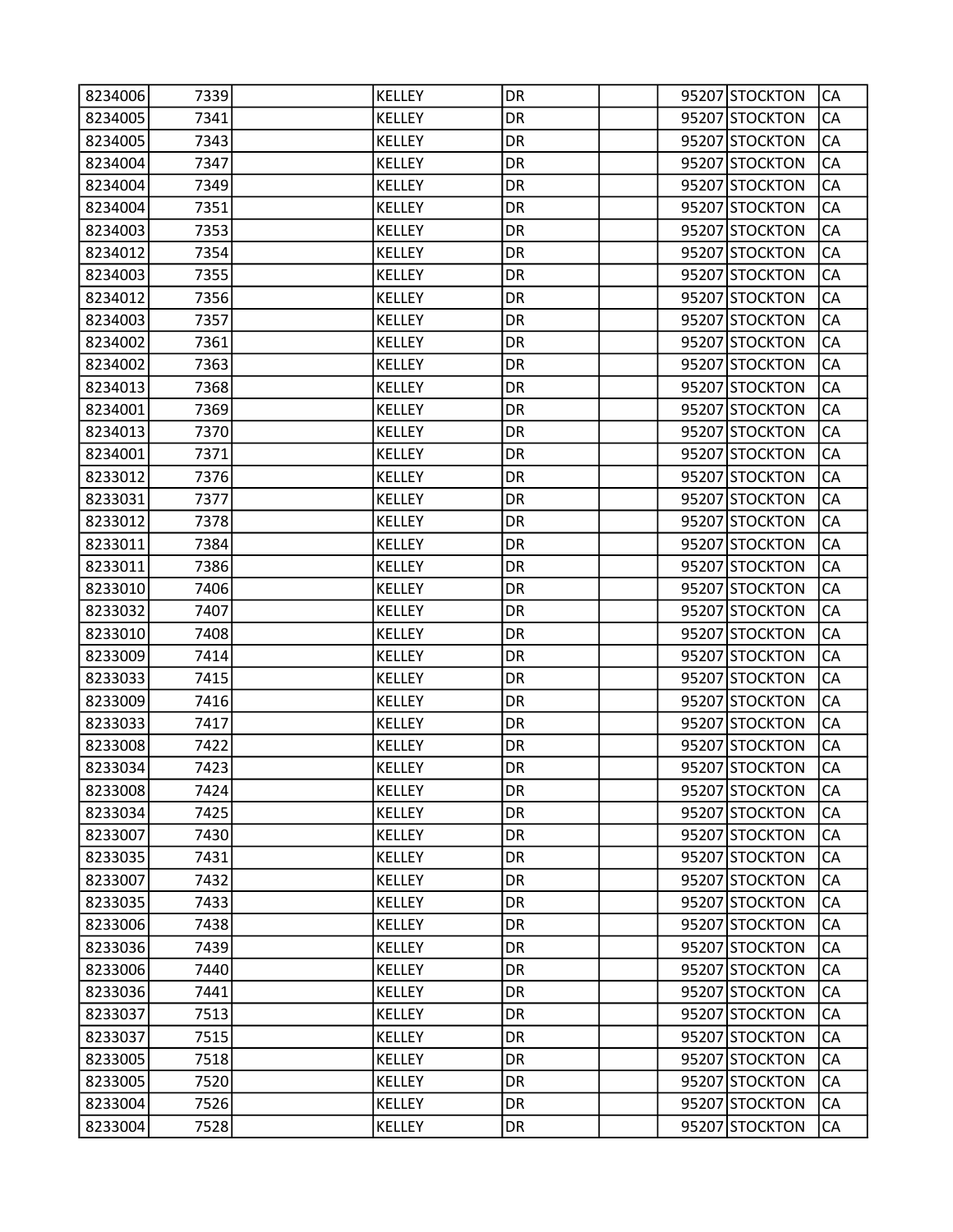| 8233003 | 7534 |                    | <b>KELLEY</b> | DR        |              | 95207 STOCKTON | CA        |
|---------|------|--------------------|---------------|-----------|--------------|----------------|-----------|
| 8233003 | 7536 |                    | <b>KELLEY</b> | DR        |              | 95207 STOCKTON | CA        |
| 8233002 | 7612 |                    | KELLEY        | DR        |              | 95207 STOCKTON | CA        |
| 8233002 | 7614 |                    | <b>KELLEY</b> | DR        |              | 95207 STOCKTON | CA        |
| 8233001 | 7620 |                    | KELLEY        | DR        |              | 95207 STOCKTON | CA        |
| 8233001 | 7622 |                    | KELLEY        | DR        |              | 95207 STOCKTON | CA        |
| 8232009 | 7628 |                    | <b>KELLEY</b> | DR        |              | 95207 STOCKTON | CA        |
| 8232009 | 7630 |                    | <b>KELLEY</b> | DR        |              | 95207 STOCKTON | CA        |
| 8232008 | 7636 |                    | <b>KELLEY</b> | DR        |              | 95207 STOCKTON | CA        |
| 8232008 | 7638 |                    | KELLEY        | DR        |              | 95207 STOCKTON | CA        |
| 8232007 | 7644 |                    | KELLEY        | DR        |              | 95207 STOCKTON | CA        |
| 8232007 | 7646 |                    | <b>KELLEY</b> | DR        |              | 95207 STOCKTON | CA        |
| 8240013 | 7667 |                    | KELLEY        | DR        |              | 95207 STOCKTON | CA        |
| 8240013 | 7667 |                    | <b>KELLEY</b> | DR        | 27           | 95207 STOCKTON | CA        |
| 8240013 | 7667 |                    | KELLEY        | DR        | $\mathbf{1}$ | 95207 STOCKTON | CA        |
| 8240013 | 7667 |                    | KELLEY        | DR        | 4            | 95207 STOCKTON | CA        |
| 8240013 | 7667 |                    | <b>KELLEY</b> | DR        | 5            | 95207 STOCKTON | CA        |
| 8240013 | 7667 |                    | KELLEY        | DR        | 3            | 95207 STOCKTON | CA        |
| 8240013 |      | 7667 <null></null> | <b>KELLEY</b> | DR        | 43           | 95207 STOCKTON | CA        |
| 8232006 | 7702 |                    | <b>KELLEY</b> | DR        |              | 95207 STOCKTON | CA        |
| 8232006 | 7704 |                    | KELLEY        | DR        |              | 95207 STOCKTON | CA        |
| 8232005 | 7710 |                    | KELLEY        | DR        |              | 95207 STOCKTON | CA        |
| 8232005 | 7712 |                    | <b>KELLEY</b> | DR        |              | 95207 STOCKTON | CA        |
| 8232004 | 7718 |                    | <b>KELLEY</b> | DR        |              | 95207 STOCKTON | CA        |
| 8232004 | 7720 |                    | KELLEY        | DR        |              | 95207 STOCKTON | CA        |
| 8232004 | 7722 |                    | KELLEY        | DR        |              | 95207 STOCKTON | CA        |
| 8232003 | 7726 |                    | <b>KELLEY</b> | DR        |              | 95207 STOCKTON | CA        |
| 8232003 | 7728 |                    | KELLEY        | DR        |              | 95207 STOCKTON | CA        |
| 8232003 | 7730 |                    | <b>KELLEY</b> | DR        |              | 95207 STOCKTON | CA        |
| 8232002 | 7808 |                    | <b>KELLEY</b> | DR        | Α            | 95207 STOCKTON | CA        |
| 8232002 | 7808 |                    | <b>KELLEY</b> | DR        | C            | 95207 STOCKTON | CA        |
| 8232002 | 7808 |                    | <b>KELLEY</b> | DR        | D            | 95207 STOCKTON | <b>CA</b> |
| 8232002 | 7808 |                    | <b>KELLEY</b> | DR        | B            | 95207 STOCKTON | CA        |
| 8232002 | 7808 |                    | <b>KELLEY</b> | DR        | $\mathsf E$  | 95207 STOCKTON | CA        |
| 8232002 | 7808 |                    | <b>KELLEY</b> | <b>DR</b> |              | 95207 STOCKTON | CA        |
| 8232002 | 7808 |                    | <b>KELLEY</b> | DR        | G            | 95207 STOCKTON | CA        |
| 8221022 | 8204 |                    | <b>KELLEY</b> | DR        |              | 95209 STOCKTON | CA        |
| 8221021 | 8212 |                    | <b>KELLEY</b> | DR        |              | 95209 STOCKTON | CA        |
| 8221021 | 8214 |                    | <b>KELLEY</b> | DR        |              | 95209 STOCKTON | CA        |
| 8221020 | 8220 |                    | <b>KELLEY</b> | <b>DR</b> |              | 95209 STOCKTON | CA        |
| 8221019 | 8308 |                    | KELLEY        | DR        |              | 95209 STOCKTON | CA        |
| 8221018 | 8314 |                    | <b>KELLEY</b> | DR        |              | 95209 STOCKTON | CA        |
| 8221018 | 8316 |                    | <b>KELLEY</b> | DR        |              | 95209 STOCKTON | CA        |
| 8221017 | 8322 |                    | <b>KELLEY</b> | DR        |              | 95209 STOCKTON | CA        |
| 8221017 | 8324 |                    | <b>KELLEY</b> | <b>DR</b> |              | 95209 STOCKTON | CA        |
| 8221016 | 8330 |                    | <b>KELLEY</b> | DR        |              | 95209 STOCKTON | CA        |
| 8221016 | 8332 |                    | <b>KELLEY</b> | DR        |              | 95209 STOCKTON | CA        |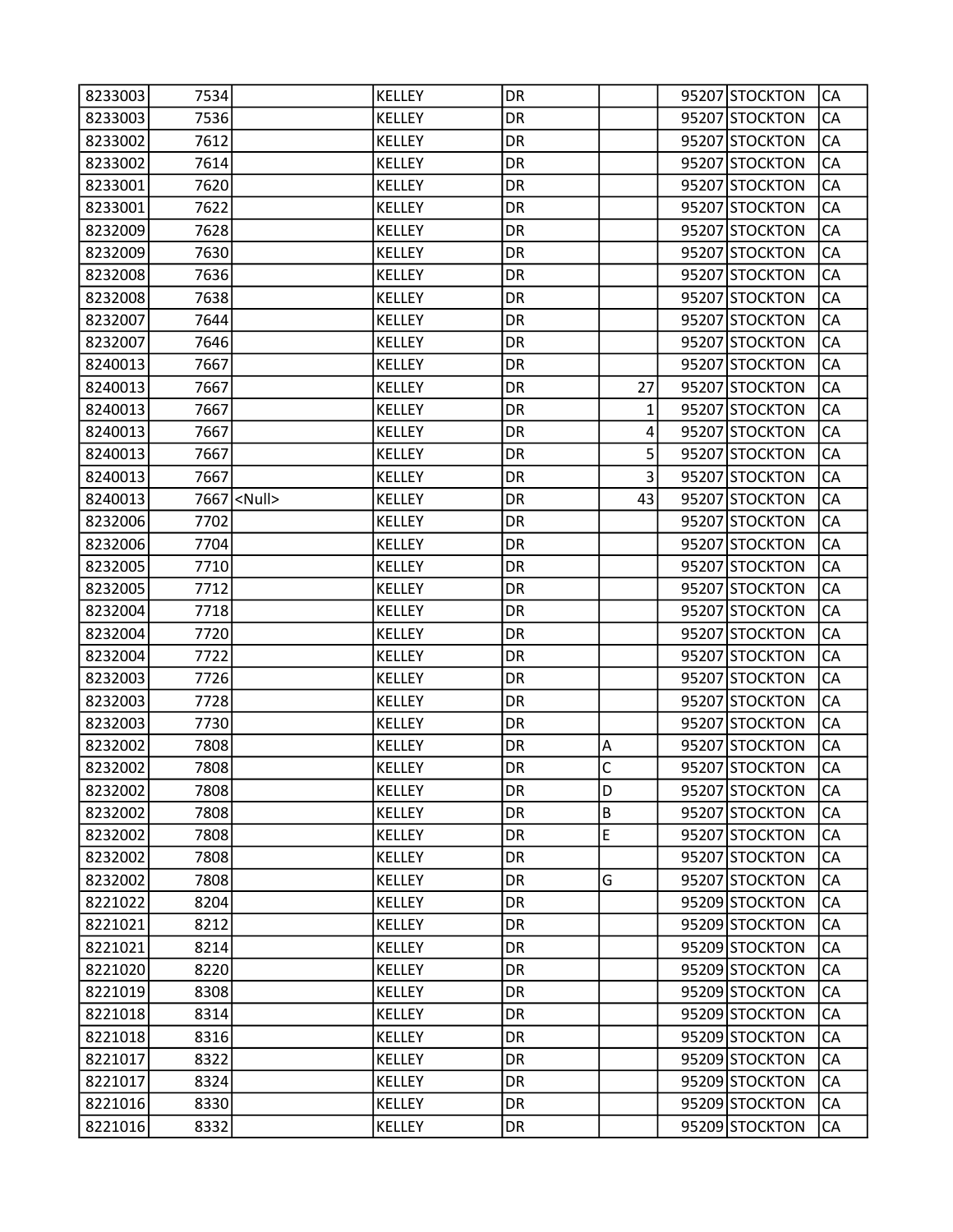| 8221015 | 8338 | KELLEY        | DR        |         | 95209 STOCKTON | CA         |
|---------|------|---------------|-----------|---------|----------------|------------|
| 8221015 | 8340 | <b>KELLEY</b> | DR        |         | 95209 STOCKTON | CA         |
| 8221014 | 8346 | <b>KELLEY</b> | DR        |         | 95209 STOCKTON | CA         |
| 8221014 | 8348 | <b>KELLEY</b> | DR        |         | 95209 STOCKTON | CA         |
| 8221013 | 8402 | <b>KELLEY</b> | DR        |         | 95209 STOCKTON | CA         |
| 8221013 | 8404 | <b>KELLEY</b> | DR        |         | 95209 STOCKTON | CA         |
| 8221012 | 8410 | <b>KELLEY</b> | DR        |         | 95209 STOCKTON | CA         |
| 8221012 | 8412 | <b>KELLEY</b> | DR        |         | 95209 STOCKTON | CA         |
| 8221011 | 8418 | <b>KELLEY</b> | DR        |         | 95209 STOCKTON | CA         |
| 8221011 | 8420 | <b>KELLEY</b> | DR        |         | 95209 STOCKTON | CA         |
| 8221010 | 8426 | <b>KELLEY</b> | DR        |         | 95209 STOCKTON | CA         |
| 8221010 | 8428 | KELLEY        | DR        |         | 95209 STOCKTON | CA         |
| 8207016 | 8433 | <b>KELLEY</b> | DR        |         | 95209 STOCKTON | CA         |
| 8221009 | 8434 | <b>KELLEY</b> | DR        |         | 95209 STOCKTON | CA         |
| 8207016 | 8435 | <b>KELLEY</b> | DR        |         | 95209 STOCKTON | CA         |
| 8221009 | 8436 | <b>KELLEY</b> | DR        |         | 95209 STOCKTON | CA         |
| 8207016 | 8437 | <b>KELLEY</b> | DR        |         | 95209 STOCKTON | CA         |
| 8207016 | 8439 | KELLEY        | DR        |         | 95209 STOCKTON | CA         |
| 8207015 | 8441 | <b>KELLEY</b> | DR        |         | 95209 STOCKTON | CA         |
| 8221008 | 8442 | <b>KELLEY</b> | DR        |         | 95209 STOCKTON | CA         |
| 8207015 | 8443 | <b>KELLEY</b> | DR        |         | 95209 STOCKTON | CA         |
| 8207015 | 8445 | KELLEY        | DR        |         | 95209 STOCKTON | CA         |
| 8207014 | 8449 | <b>KELLEY</b> | DR        | Α       | 95209 STOCKTON | CA         |
| 8207014 | 8449 | <b>KELLEY</b> | DR        | B       | 95209 STOCKTON | CA         |
| 8207014 | 8449 | <b>KELLEY</b> | DR        | C       | 95209 STOCKTON | CA         |
| 8207014 | 8449 | KELLEY        | DR        | D       | 95209 STOCKTON | CA         |
| 8207014 | 8449 | <b>KELLEY</b> | DR        | E       | 95209 STOCKTON | CA         |
| 8207014 | 8449 | KELLEY        | DR        | F       | 95209 STOCKTON | CA         |
| 8207014 | 8449 | <b>KELLEY</b> | DR        | G       | 95209 STOCKTON | CA         |
| 8207013 | 8457 | <b>KELLEY</b> | DR        |         | 95209 STOCKTON | CA         |
| 8207013 | 8459 | <b>KELLEY</b> | DR        |         | 95209 STOCKTON | CA         |
| 8207013 | 8461 | <b>KELLEY</b> | DR        |         | 95209 STOCKTON | <b>CA</b>  |
| 8207013 | 8463 | <b>KELLEY</b> | DR        |         | 95209 STOCKTON | CA         |
| 8207012 | 8465 | KELLEY        | DR        |         | 95209 STOCKTON | CA         |
| 8207012 | 8467 | KELLEY        | <b>DR</b> |         | 95209 STOCKTON | ${\sf CA}$ |
| 8207012 | 8469 | KELLEY        | DR        |         | 95209 STOCKTON | CA         |
| 8207012 | 8471 | <b>KELLEY</b> | DR        |         | 95209 STOCKTON | CA         |
| 8207011 | 8473 | <b>KELLEY</b> | DR        | Α       | 95209 STOCKTON | CA         |
| 8207011 | 8473 | KELLEY        | DR.       | $\sf B$ | 95209 STOCKTON | CA         |
| 8207011 | 8473 | KELLEY        | <b>DR</b> | C       | 95209 STOCKTON | CA         |
| 8207011 | 8473 | KELLEY        | DR        | D       | 95209 STOCKTON | CA         |
| 8207011 | 8473 | <b>KELLEY</b> | DR        | E       | 95209 STOCKTON | CA         |
| 8207011 | 8473 | KELLEY        | DR        | F       | 95209 STOCKTON | CA         |
| 8207011 | 8473 | <b>KELLEY</b> | DR        | G       | 95209 STOCKTON | CA         |
| 8207010 | 8501 | KELLEY        | DR        |         | 95209 STOCKTON | CA         |
| 8207010 | 8503 | KELLEY        | DR        |         | 95209 STOCKTON | CA         |
| 8221007 | 8504 | <b>KELLEY</b> | DR        |         | 95209 STOCKTON | CA         |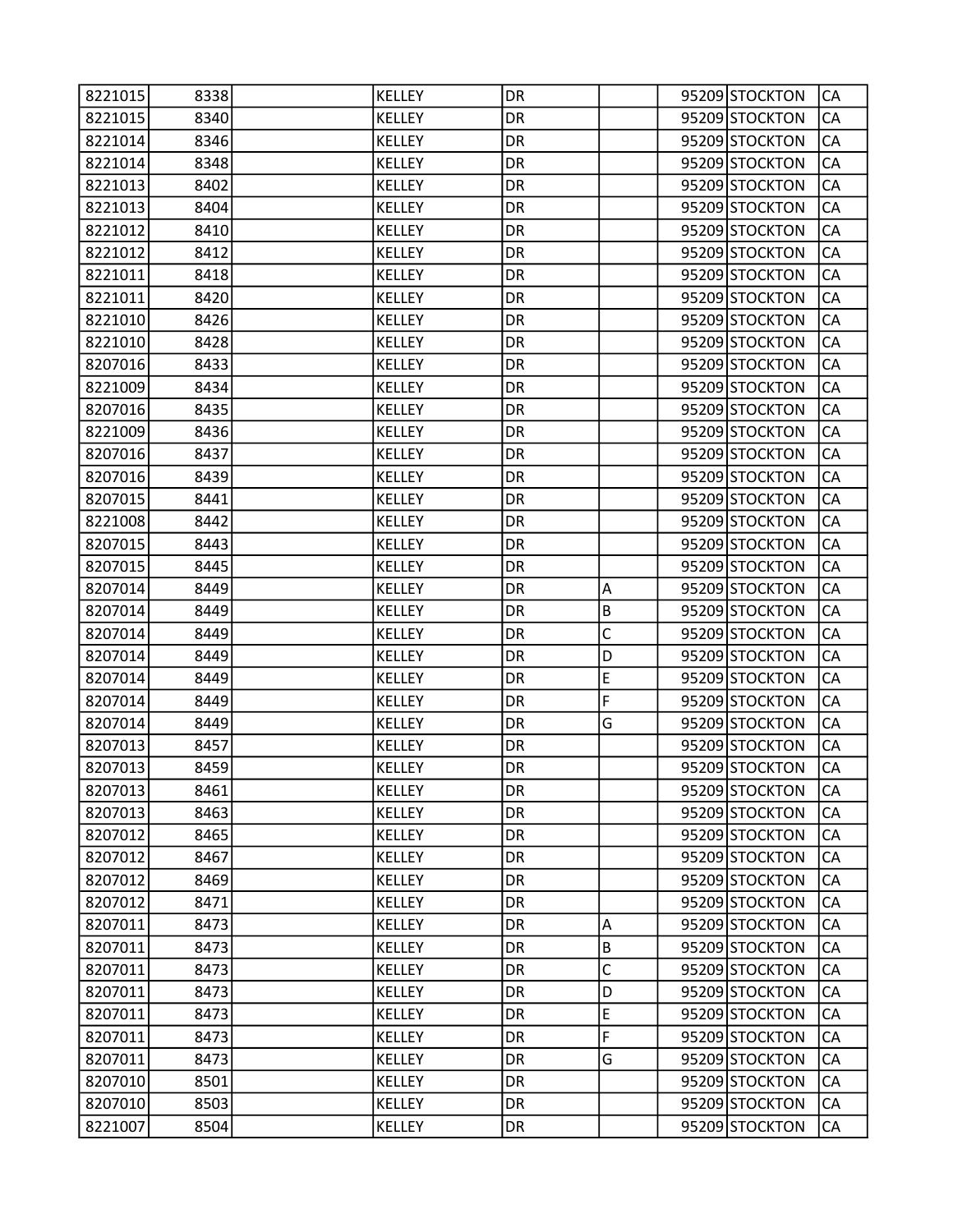| 8207010 | 8505 | KELLEY        | DR        |  | 95209 STOCKTON | CA        |
|---------|------|---------------|-----------|--|----------------|-----------|
| 8207009 | 8509 | <b>KELLEY</b> | DR        |  | 95209 STOCKTON | CA        |
| 8207009 | 8511 | KELLEY        | DR        |  | 95209 STOCKTON | CA        |
| 8221006 | 8512 | <b>KELLEY</b> | DR        |  | 95209 STOCKTON | CA        |
| 8207009 | 8513 | <b>KELLEY</b> | DR        |  | 95209 STOCKTON | CA        |
| 8221006 | 8514 | KELLEY        | DR        |  | 95209 STOCKTON | CA        |
| 8207009 | 8515 | <b>KELLEY</b> | DR        |  | 95209 STOCKTON | CA        |
| 8207008 | 8517 | <b>KELLEY</b> | DR        |  | 95209 STOCKTON | CA        |
| 8207008 | 8519 | <b>KELLEY</b> | DR        |  | 95209 STOCKTON | CA        |
| 8221005 | 8520 | <b>KELLEY</b> | DR        |  | 95209 STOCKTON | CA        |
| 8207008 | 8521 | KELLEY        | DR        |  | 95209 STOCKTON | CA        |
| 8221005 | 8522 | <b>KELLEY</b> | DR        |  | 95209 STOCKTON | CA        |
| 8207008 | 8523 | KELLEY        | DR        |  | 95209 STOCKTON | CA        |
| 8207007 | 8525 | <b>KELLEY</b> | DR        |  | 95209 STOCKTON | CA        |
| 8207007 | 8527 | <b>KELLEY</b> | DR        |  | 95209 STOCKTON | CA        |
| 8221004 | 8528 | KELLEY        | DR        |  | 95209 STOCKTON | CA        |
| 8207007 | 8529 | <b>KELLEY</b> | DR        |  | 95209 STOCKTON | CA        |
| 8221004 | 8530 | <b>KELLEY</b> | DR        |  | 95209 STOCKTON | CA        |
| 8207007 | 8531 | <b>KELLEY</b> | DR        |  | 95209 STOCKTON | CA        |
| 8207006 | 8533 | <b>KELLEY</b> | DR        |  | 95209 STOCKTON | CA        |
| 8207006 | 8535 | KELLEY        | DR        |  | 95209 STOCKTON | CA        |
| 8221003 | 8536 | KELLEY        | DR        |  | 95209 STOCKTON | CA        |
| 8207006 | 8537 | <b>KELLEY</b> | DR        |  | 95209 STOCKTON | CA        |
| 8221003 | 8538 | <b>KELLEY</b> | DR        |  | 95209 STOCKTON | CA        |
| 8207006 | 8539 | <b>KELLEY</b> | DR        |  | 95209 STOCKTON | CA        |
| 8207005 | 8541 | KELLEY        | DR        |  | 95209 STOCKTON | CA        |
| 8207005 | 8543 | <b>KELLEY</b> | DR        |  | 95209 STOCKTON | CA        |
| 8221002 | 8544 | KELLEY        | DR        |  | 95209 STOCKTON | CA        |
| 8207005 | 8545 | <b>KELLEY</b> | DR        |  | 95209 STOCKTON | CA        |
| 8221002 | 8546 | <b>KELLEY</b> | DR        |  | 95209 STOCKTON | CA        |
| 8207005 | 8547 | <b>KELLEY</b> | DR        |  | 95209 STOCKTON | CA        |
| 8207004 | 8549 | KELLEY        | DR        |  | 95209 STOCKTON | <b>CA</b> |
| 8207004 | 8551 | <b>KELLEY</b> | DR        |  | 95209 STOCKTON | CA        |
| 8221001 | 8552 | KELLEY        | DR        |  | 95209 STOCKTON | CA        |
| 8207004 | 8553 | <b>KELLEY</b> | <b>DR</b> |  | 95209 STOCKTON | CA        |
| 8207004 | 8555 | KELLEY        | DR        |  | 95209 STOCKTON | CA        |
| 8207003 | 8557 | <b>KELLEY</b> | DR        |  | 95209 STOCKTON | CA        |
| 8207003 | 8559 | <b>KELLEY</b> | DR        |  | 95209 STOCKTON | CA        |
| 8207003 | 8561 | KELLEY        | DR        |  | 95209 STOCKTON | CA        |
| 8207003 | 8563 | <b>KELLEY</b> | <b>DR</b> |  | 95209 STOCKTON | CA        |
| 8207002 | 8565 | KELLEY        | DR        |  | 95209 STOCKTON | CA        |
| 8207002 | 8567 | <b>KELLEY</b> | DR        |  | 95209 STOCKTON | CA        |
| 8207002 | 8569 | KELLEY        | DR        |  | 95209 STOCKTON | CA        |
| 8207002 | 8571 | <b>KELLEY</b> | DR        |  | 95209 STOCKTON | CA        |
| 8207001 | 8573 | <b>KELLEY</b> | <b>DR</b> |  | 95209 STOCKTON | CA        |
| 8207001 | 8575 | <b>KELLEY</b> | DR        |  | 95209 STOCKTON | CA        |
| 8207001 | 8577 | <b>KELLEY</b> | DR        |  | 95209 STOCKTON | CA        |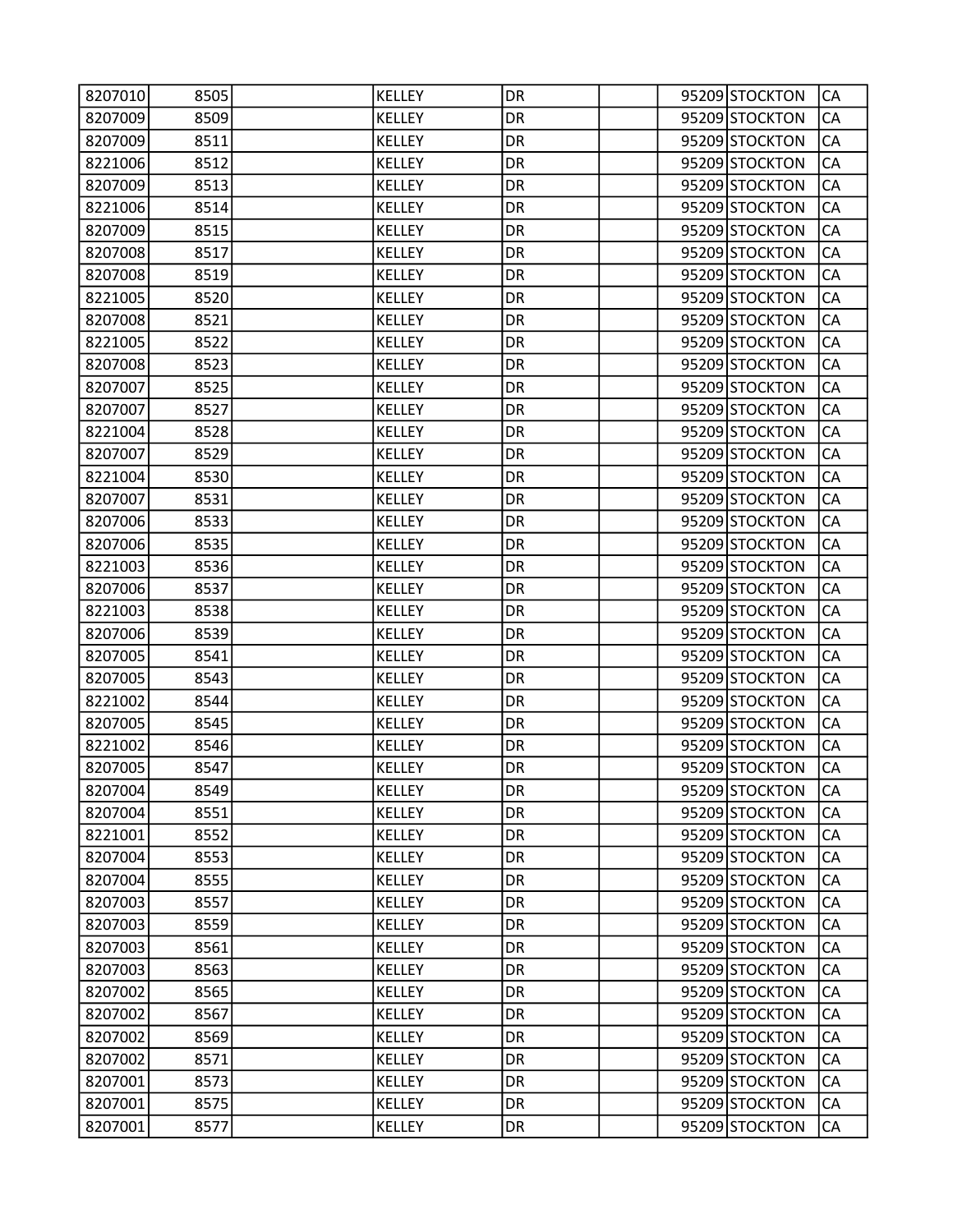| 8207001 | 8579 | KELLEY        | DR        |  | 95209 STOCKTON | CA        |
|---------|------|---------------|-----------|--|----------------|-----------|
| 8205009 | 8606 | <b>KELLEY</b> | DR        |  | 95209 STOCKTON | CA        |
| 8205010 | 8607 | KELLEY        | DR        |  | 95209 STOCKTON | CA        |
| 8205010 | 8609 | <b>KELLEY</b> | DR        |  | 95209 STOCKTON | CA        |
| 8205008 | 8614 | KELLEY        | DR        |  | 95209 STOCKTON | CA        |
| 8205008 | 8616 | KELLEY        | DR        |  | 95209 STOCKTON | CA        |
| 8205007 | 8622 | <b>KELLEY</b> | DR        |  | 95209 STOCKTON | CA        |
| 8205007 | 8624 | <b>KELLEY</b> | DR        |  | 95209 STOCKTON | CA        |
| 8205006 | 8630 | <b>KELLEY</b> | DR        |  | 95209 STOCKTON | CA        |
| 8205006 | 8632 | KELLEY        | DR        |  | 95209 STOCKTON | CA        |
| 8205018 | 8633 | KELLEY        | DR        |  | 95209 STOCKTON | CA        |
| 8205018 | 8635 | <b>KELLEY</b> | DR        |  | 95209 STOCKTON | CA        |
| 8205005 | 8638 | KELLEY        | DR        |  | 95209 STOCKTON | CA        |
| 8205005 | 8640 | <b>KELLEY</b> | DR        |  | 95209 STOCKTON | CA        |
| 8205004 | 8646 | <b>KELLEY</b> | DR        |  | 95209 STOCKTON | CA        |
| 8205004 | 8648 | KELLEY        | DR        |  | 95209 STOCKTON | CA        |
| 8205003 | 8654 | <b>KELLEY</b> | DR        |  | 95209 STOCKTON | CA        |
| 8205003 | 8656 | KELLEY        | DR        |  | 95209 STOCKTON | CA        |
| 8205002 | 8702 | <b>KELLEY</b> | DR        |  | 95209 STOCKTON | CA        |
| 8205002 | 8704 | <b>KELLEY</b> | DR        |  | 95209 STOCKTON | CA        |
| 8205001 | 8710 | KELLEY        | DR        |  | 95209 STOCKTON | CA        |
| 8203013 | 8711 | KELLEY        | DR        |  | 95209 STOCKTON | CA        |
| 8205001 | 8712 | <b>KELLEY</b> | DR        |  | 95209 STOCKTON | CA        |
| 8203013 | 8713 | <b>KELLEY</b> | DR        |  | 95209 STOCKTON | CA        |
| 8203012 | 8719 | KELLEY        | DR        |  | 95209 STOCKTON | CA        |
| 8203012 | 8721 | KELLEY        | DR        |  | 95209 STOCKTON | CA        |
| 8203014 | 8722 | <b>KELLEY</b> | DR        |  | 95209 STOCKTON | CA        |
| 8203012 | 8723 | KELLEY        | DR        |  | 95209 STOCKTON | CA        |
| 8203014 | 8724 | <b>KELLEY</b> | DR        |  | 95209 STOCKTON | CA        |
| 8203011 | 8727 | <b>KELLEY</b> | DR        |  | 95209 STOCKTON | CA        |
| 8203011 | 8729 | <b>KELLEY</b> | DR        |  | 95209 STOCKTON | CA        |
| 8203011 | 8731 | KELLEY        | DR        |  | 95209 STOCKTON | <b>CA</b> |
| 8203015 | 8734 | <b>KELLEY</b> | DR        |  | 95209 STOCKTON | CA        |
| 8203010 | 8735 | <b>KELLEY</b> | DR        |  | 95209 STOCKTON | CA        |
| 8203015 | 8736 | <b>KELLEY</b> | <b>DR</b> |  | 95209 STOCKTON | CA        |
| 8203010 | 8737 | KELLEY        | DR        |  | 95209 STOCKTON | CA        |
| 8203010 | 8739 | <b>KELLEY</b> | DR        |  | 95209 STOCKTON | CA        |
| 8203009 | 8743 | <b>KELLEY</b> | DR        |  | 95209 STOCKTON | CA        |
| 8203009 | 8745 | <b>KELLEY</b> | DR        |  | 95209 STOCKTON | CA        |
| 8203016 | 8746 | <b>KELLEY</b> | <b>DR</b> |  | 95209 STOCKTON | CA        |
| 8203009 | 8747 | KELLEY        | DR        |  | 95209 STOCKTON | CA        |
| 8203016 | 8748 | <b>KELLEY</b> | DR        |  | 95209 STOCKTON | CA        |
| 8203008 | 8751 | KELLEY        | DR        |  | 95209 STOCKTON | CA        |
| 8203008 | 8753 | <b>KELLEY</b> | DR        |  | 95209 STOCKTON | CA        |
| 8203017 | 8758 | <b>KELLEY</b> | <b>DR</b> |  | 95209 STOCKTON | CA        |
| 8203017 | 8760 | <b>KELLEY</b> | DR        |  | 95209 STOCKTON | CA        |
| 8203018 | 8802 | <b>KELLEY</b> | DR        |  | 95209 STOCKTON | CA        |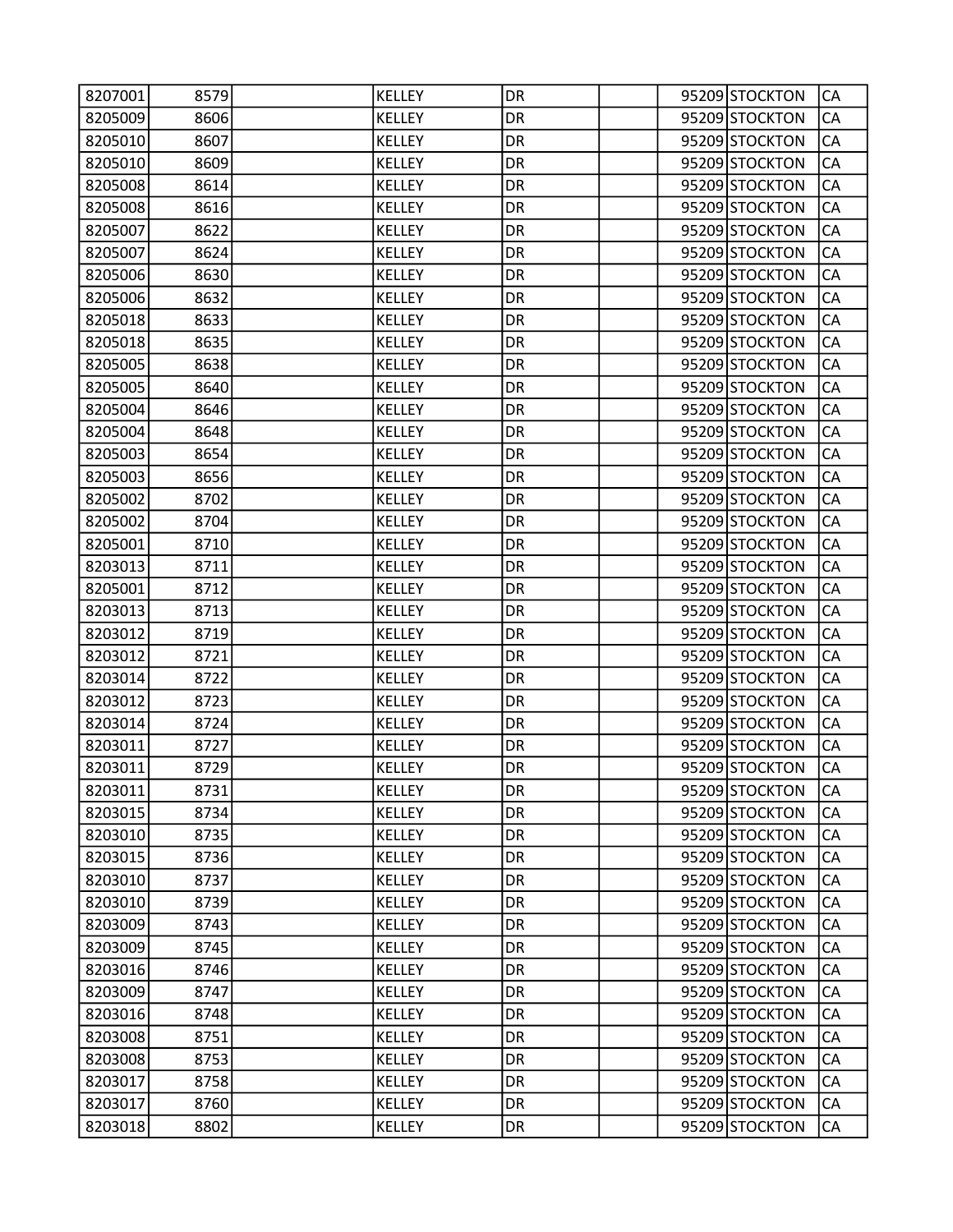| 8203018 | 8804 | KELLEY        | DR        |  | 95209 STOCKTON | CA        |
|---------|------|---------------|-----------|--|----------------|-----------|
| 8203007 | 8805 | <b>KELLEY</b> | DR        |  | 95209 STOCKTON | CA        |
| 8203007 | 8807 | <b>KELLEY</b> | DR        |  | 95209 STOCKTON | CA        |
| 8203007 | 8809 | <b>KELLEY</b> | DR        |  | 95209 STOCKTON | CA        |
| 8203019 | 8810 | KELLEY        | DR        |  | 95209 STOCKTON | CA        |
| 8203019 | 8812 | KELLEY        | DR        |  | 95209 STOCKTON | CA        |
| 8203006 | 8813 | <b>KELLEY</b> | DR        |  | 95209 STOCKTON | CA        |
| 8203006 | 8815 | <b>KELLEY</b> | DR        |  | 95209 STOCKTON | CA        |
| 8203006 | 8817 | <b>KELLEY</b> | DR        |  | 95209 STOCKTON | CA        |
| 8203020 | 8818 | KELLEY        | DR        |  | 95209 STOCKTON | CA        |
| 8203020 | 8820 | KELLEY        | DR        |  | 95209 STOCKTON | CA        |
| 8203005 | 8821 | <b>KELLEY</b> | DR        |  | 95209 STOCKTON | CA        |
| 8203005 | 8823 | <b>KELLEY</b> | DR        |  | 95209 STOCKTON | CA        |
| 8203005 | 8825 | <b>KELLEY</b> | DR        |  | 95209 STOCKTON | CA        |
| 8203021 | 8826 | <b>KELLEY</b> | DR        |  | 95209 STOCKTON | CA        |
| 8203021 | 8828 | KELLEY        | DR        |  | 95209 STOCKTON | CA        |
| 8203004 | 8829 | <b>KELLEY</b> | DR        |  | 95209 STOCKTON | CA        |
| 8203004 | 8831 | <b>KELLEY</b> | DR        |  | 95209 STOCKTON | CA        |
| 8203004 | 8833 | <b>KELLEY</b> | DR        |  | 95209 STOCKTON | CA        |
| 8203022 | 8834 | <b>KELLEY</b> | DR        |  | 95209 STOCKTON | CA        |
| 8203022 | 8836 | KELLEY        | DR        |  | 95209 STOCKTON | CA        |
| 8203003 | 8837 | KELLEY        | DR        |  | 95209 STOCKTON | CA        |
| 8203003 | 8839 | <b>KELLEY</b> | DR        |  | 95209 STOCKTON | CA        |
| 8203003 | 8841 | <b>KELLEY</b> | DR        |  | 95209 STOCKTON | CA        |
| 8203023 | 8842 | KELLEY        | DR        |  | 95209 STOCKTON | CA        |
| 8203023 | 8844 | KELLEY        | DR        |  | 95209 STOCKTON | CA        |
| 8203002 | 8845 | <b>KELLEY</b> | DR        |  | 95209 STOCKTON | CA        |
| 8203002 | 8847 | KELLEY        | DR        |  | 95209 STOCKTON | CA        |
| 8203024 | 8850 | <b>KELLEY</b> | DR        |  | 95209 STOCKTON | CA        |
| 8203024 | 8852 | <b>KELLEY</b> | DR        |  | 95209 STOCKTON | CA        |
| 8203001 | 8853 | <b>KELLEY</b> | DR        |  | 95209 STOCKTON | CA        |
| 8203001 | 8855 | <b>KELLEY</b> | DR        |  | 95209 STOCKTON | <b>CA</b> |
| 8202032 | 8861 | <b>KELLEY</b> | DR        |  | 95209 STOCKTON | CA        |
| 8202033 | 8909 | <b>KELLEY</b> | DR        |  | 95209 STOCKTON | CA        |
| 8202031 | 8910 | <b>KELLEY</b> | <b>DR</b> |  | 95209 STOCKTON | CA        |
| 8202034 | 8921 | <b>KELLEY</b> | DR        |  | 95209 STOCKTON | CA        |
| 8202035 | 8933 | <b>KELLEY</b> | DR        |  | 95209 STOCKTON | CA        |
| 8202030 | 8934 | <b>KELLEY</b> | DR        |  | 95209 STOCKTON | CA        |
| 8202036 | 8945 | <b>KELLEY</b> | DR        |  | 95209 STOCKTON | CA        |
| 8202029 | 8958 | <b>KELLEY</b> | <b>DR</b> |  | 95209 STOCKTON | CA        |
| 8202037 | 9003 | KELLEY        | DR        |  | 95209 STOCKTON | CA        |
| 8202038 | 9015 | <b>KELLEY</b> | DR        |  | 95209 STOCKTON | CA        |
| 8202039 | 9027 | KELLEY        | DR        |  | 95209 STOCKTON | CA        |
| 8202040 | 9041 | <b>KELLEY</b> | DR        |  | 95209 STOCKTON | CA        |
| 8202026 | 9051 | <b>KELLEY</b> | <b>DR</b> |  | 95209 STOCKTON | CA        |
| 8202041 | 9063 | <b>KELLEY</b> | DR        |  | 95209 STOCKTON | CA        |
| 8202042 | 9075 | <b>KELLEY</b> | DR        |  | 95209 STOCKTON | CA        |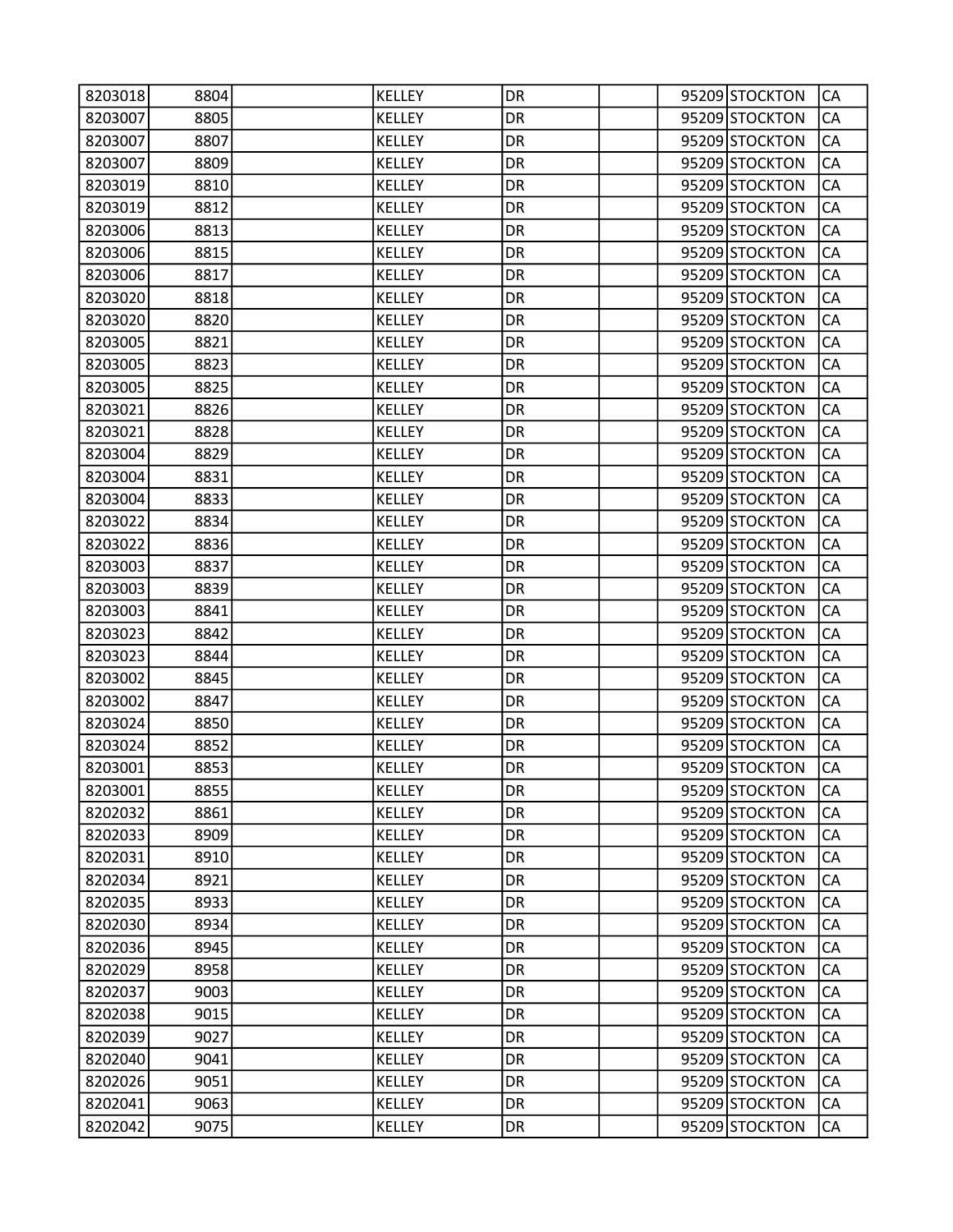| 8002007 | 9211 | KELLEY        | DR        |            | 95209 STOCKTON | CA        |
|---------|------|---------------|-----------|------------|----------------|-----------|
| 8002007 | 9213 | <b>KELLEY</b> | DR        |            | 95209 STOCKTON | CA        |
| 8002007 | 9215 | KELLEY        | DR        | <b>IRR</b> | 95209 STOCKTON | CA        |
| 8002006 | 9225 | <b>KELLEY</b> | DR        |            | 95209 STOCKTON | CA        |
| 8002006 | 9227 | <b>KELLEY</b> | DR        |            | 95209 STOCKTON | CA        |
| 8002005 | 9303 | KELLEY        | DR        |            | 95209 STOCKTON | CA        |
| 8002005 | 9305 | <b>KELLEY</b> | DR        |            | 95209 STOCKTON | CA        |
| 8002005 | 9307 | <b>KELLEY</b> | DR        |            | 95209 STOCKTON | CA        |
| 8002008 | 9318 | <b>KELLEY</b> | DR        |            | 95209 STOCKTON | CA        |
| 8002004 | 9319 | KELLEY        | DR        |            | 95209 STOCKTON | CA        |
| 8002008 | 9320 | KELLEY        | DR        |            | 95209 STOCKTON | CA        |
| 8002004 | 9321 | <b>KELLEY</b> | DR        |            | 95209 STOCKTON | CA        |
| 8002004 | 9323 | KELLEY        | DR        |            | 95209 STOCKTON | CA        |
| 8002003 | 9411 | <b>KELLEY</b> | DR        |            | 95209 STOCKTON | CA        |
| 8002009 | 9412 | <b>KELLEY</b> | DR        |            | 95209 STOCKTON | CA        |
| 8002003 | 9413 | KELLEY        | DR        |            | 95209 STOCKTON | CA        |
| 8002009 | 9414 | <b>KELLEY</b> | DR        |            | 95209 STOCKTON | CA        |
| 8002002 | 9423 | KELLEY        | DR        |            | 95209 STOCKTON | CA        |
| 8002002 | 9425 | <b>KELLEY</b> | DR        |            | 95209 STOCKTON | CA        |
| 8002010 | 9434 | KELLEY        | DR        |            | 95209 STOCKTON | CA        |
| 8002010 | 9436 | KELLEY        | DR        |            | 95209 STOCKTON | CA        |
| 8002001 | 9439 | KELLEY        | DR        |            | 95209 STOCKTON | CA        |
| 8002001 | 9441 | <b>KELLEY</b> | DR        |            | 95209 STOCKTON | CA        |
| 7833019 | 9501 | <b>KELLEY</b> | DR        |            | 95209 STOCKTON | CA        |
| 7833017 | 9502 | KELLEY        | DR        |            | 95209 STOCKTON | CA        |
| 7833019 | 9503 | KELLEY        | DR        |            | 95209 STOCKTON | CA        |
| 7833017 | 9504 | <b>KELLEY</b> | DR        |            | 95209 STOCKTON | CA        |
| 7833018 | 9507 | <b>KELLEY</b> | DR        |            | 95209 STOCKTON | CA        |
| 7838040 | 9508 | <b>KELLEY</b> | DR        |            | 95209 STOCKTON | CA        |
| 7833018 | 9509 | <b>KELLEY</b> | DR        |            | 95209 STOCKTON | CA        |
| 7838040 | 9510 | <b>KELLEY</b> | DR        |            | 95209 STOCKTON | CA        |
| 7838040 | 9512 | <b>KELLEY</b> | DR        |            | 95209 STOCKTON | <b>CA</b> |
| 7838041 | 9513 | <b>KELLEY</b> | DR        |            | 95209 STOCKTON | CA        |
| 7838039 | 9514 | <b>KELLEY</b> | DR        |            | 95209 STOCKTON | CA        |
| 7838041 | 9515 | <b>KELLEY</b> | <b>DR</b> |            | 95209 STOCKTON | CA        |
| 7838039 | 9516 | KELLEY        | DR        |            | 95209 STOCKTON | CA        |
| 7838041 | 9517 | <b>KELLEY</b> | DR        |            | 95209 STOCKTON | CA        |
| 7838039 | 9518 | <b>KELLEY</b> | DR        |            | 95209 STOCKTON | CA        |
| 7838042 | 9519 | <b>KELLEY</b> | DR        |            | 95209 STOCKTON | CA        |
| 7838042 | 9521 | <b>KELLEY</b> | <b>DR</b> |            | 95209 STOCKTON | CA        |
| 7838042 | 9523 | KELLEY        | DR        |            | 95209 STOCKTON | CA        |
| 7838043 | 9525 | <b>KELLEY</b> | DR        |            | 95209 STOCKTON | CA        |
| 7838069 | 9526 | KELLEY        | DR        |            | 95209 STOCKTON | CA        |
| 7838043 | 9527 | <b>KELLEY</b> | DR        |            | 95209 STOCKTON | CA        |
| 7838069 | 9528 | <b>KELLEY</b> | <b>DR</b> |            | 95209 STOCKTON | CA        |
| 7838043 | 9529 | <b>KELLEY</b> | DR        |            | 95209 STOCKTON | CA        |
| 7838069 | 9530 | <b>KELLEY</b> | DR        |            | 95209 STOCKTON | CA        |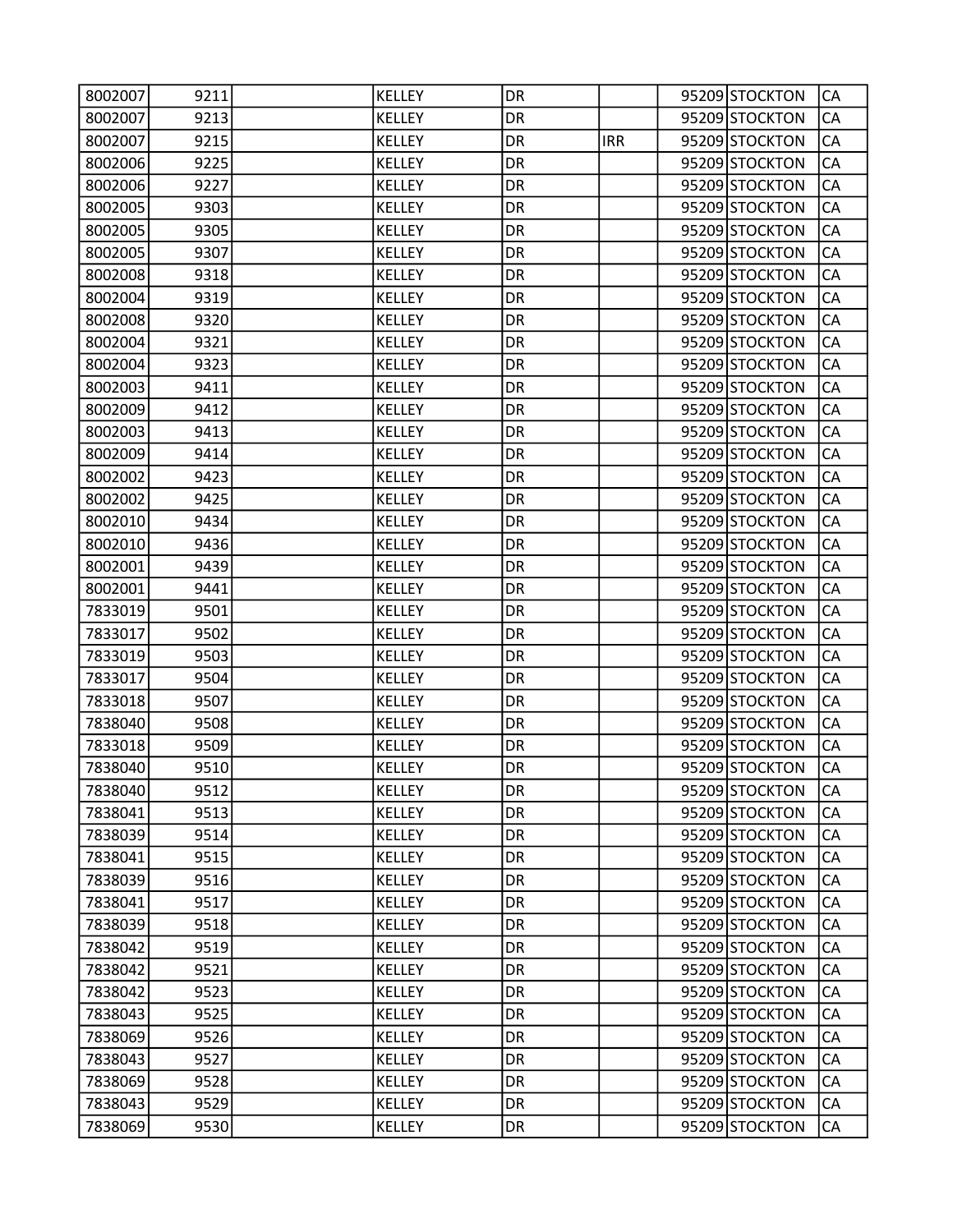| 7838044            | 9531         | KELLEY                  | DR        |  | 95209 STOCKTON                   | CA        |
|--------------------|--------------|-------------------------|-----------|--|----------------------------------|-----------|
| 7838070            | 9532         | <b>KELLEY</b>           | DR        |  | 95209 STOCKTON                   | CA        |
| 7838044            | 9533         | <b>KELLEY</b>           | DR        |  | 95209 STOCKTON                   | CA        |
| 7838070            | 9534         | <b>KELLEY</b>           | DR        |  | 95209 STOCKTON                   | CA        |
| 7838044            | 9535         | <b>KELLEY</b>           | DR        |  | 95209 STOCKTON                   | CA        |
| 7838070            | 9536         | KELLEY                  | DR        |  | 95209 STOCKTON                   | CA        |
| 7838045            | 9537         | <b>KELLEY</b>           | DR        |  | 95209 STOCKTON                   | CA        |
| 7838071            | 9538         | <b>KELLEY</b>           | DR        |  | 95209 STOCKTON                   | CA        |
| 7838045            | 9539         | <b>KELLEY</b>           | DR        |  | 95209 STOCKTON                   | CA        |
| 7838071            | 9540         | <b>KELLEY</b>           | DR        |  | 95209 STOCKTON                   | CA        |
| 7838045            | 9541         | KELLEY                  | DR        |  | 95209 STOCKTON                   | CA        |
| 7838071            | 9542         | <b>KELLEY</b>           | DR        |  | 95209 STOCKTON                   | CA        |
| 7838046            | 9543         | <b>KELLEY</b>           | DR        |  | 95209 STOCKTON                   | CA        |
| 7838072            | 9544         | KELLEY                  | DR        |  | 95209 STOCKTON                   | CA        |
| 7838046            | 9545         | <b>KELLEY</b>           | DR        |  | 95209 STOCKTON                   | CA        |
| 7838072            | 9546         | KELLEY                  | DR        |  | 95209 STOCKTON                   | CA        |
| 7838046            | 9547         | <b>KELLEY</b>           | DR        |  | 95209 STOCKTON                   | CA        |
| 7838047            | 9549         | <b>KELLEY</b>           | DR        |  | 95209 STOCKTON                   | CA        |
| 7838073            | 9550         | <b>KELLEY</b>           | DR        |  | 95209 STOCKTON                   | CA        |
| 7838047            | 9551         | <b>KELLEY</b>           | DR        |  | 95209 STOCKTON                   | CA        |
| 7838073            | 9552         | <b>KELLEY</b>           | DR        |  | 95209 STOCKTON                   | CA        |
| 7838047            | 9553         | <b>KELLEY</b>           | DR        |  | 95209 STOCKTON                   | CA        |
| 7838048            | 9555         | <b>KELLEY</b>           | DR        |  | 95209 STOCKTON                   | CA        |
| 7838074            | 9556         | KELLEY                  | DR        |  | 95209 STOCKTON                   | CA        |
| 7838048            | 9557         | <b>KELLEY</b>           | DR        |  | 95209 STOCKTON                   | CA        |
| 7838074            | 9558         | KELLEY                  | DR        |  | 95209 STOCKTON                   | CA        |
| 7838048            | 9559         | <b>KELLEY</b>           | DR        |  | 95209 STOCKTON                   | CA        |
| 7838074            | 9560         | <b>KELLEY</b>           | DR        |  | 95209 STOCKTON                   | CA        |
| 7838049            | 9561         | KELLEY                  | DR        |  | 95209 STOCKTON                   | CA        |
| 7838075            | 9562         | <b>KELLEY</b>           | DR        |  | 95209 STOCKTON                   | CA        |
| 7838049            | 9563         | <b>KELLEY</b>           | DR        |  | 95209 STOCKTON                   | CA        |
| 7838075            | 9564         | <b>KELLEY</b>           | DR        |  | 95209 STOCKTON                   | <b>CA</b> |
| 7838049            | 9565         | <b>KELLEY</b>           | DR        |  | 95209 STOCKTON                   | CA        |
| 7838075            | 9566         | KELLEY                  | DR        |  | 95209 STOCKTON                   | CA        |
| 7838050            | 9567         | <b>KELLEY</b>           | <b>DR</b> |  | 95209 STOCKTON                   | CA        |
| 7838076            | 9568         | KELLEY                  | DR        |  | 95209 STOCKTON                   | CA        |
| 7838050            | 9569         | <b>KELLEY</b>           | DR        |  | 95209 STOCKTON                   | CA        |
| 7838076            | 9570         | <b>KELLEY</b>           | DR        |  | 95209 STOCKTON                   | CA        |
| 7838050            | 9571         | <b>KELLEY</b>           | DR        |  | 95209 STOCKTON                   | CA        |
| 7838076            | 9572         | <b>KELLEY</b>           | <b>DR</b> |  | 95209 STOCKTON                   | CA        |
| 7838051<br>7838051 | 9573<br>9575 | KELLEY<br><b>KELLEY</b> | DR<br>DR  |  | 95209 STOCKTON<br>95209 STOCKTON | CA<br>CA  |
| 7838051            | 9577         | KELLEY                  | DR        |  | 95209 STOCKTON                   | CA        |
| 7838052            | 9579         | KELLEY                  | DR        |  | 95209 STOCKTON                   | CA        |
| 7838052            | 9581         | <b>KELLEY</b>           | <b>DR</b> |  | 95209 STOCKTON                   | CA        |
| 7838052            | 9583         | <b>KELLEY</b>           | DR        |  | 95209 STOCKTON                   | CA        |
| 7838053            | 9585         | <b>KELLEY</b>           | DR        |  | 95209 STOCKTON                   | CA        |
|                    |              |                         |           |  |                                  |           |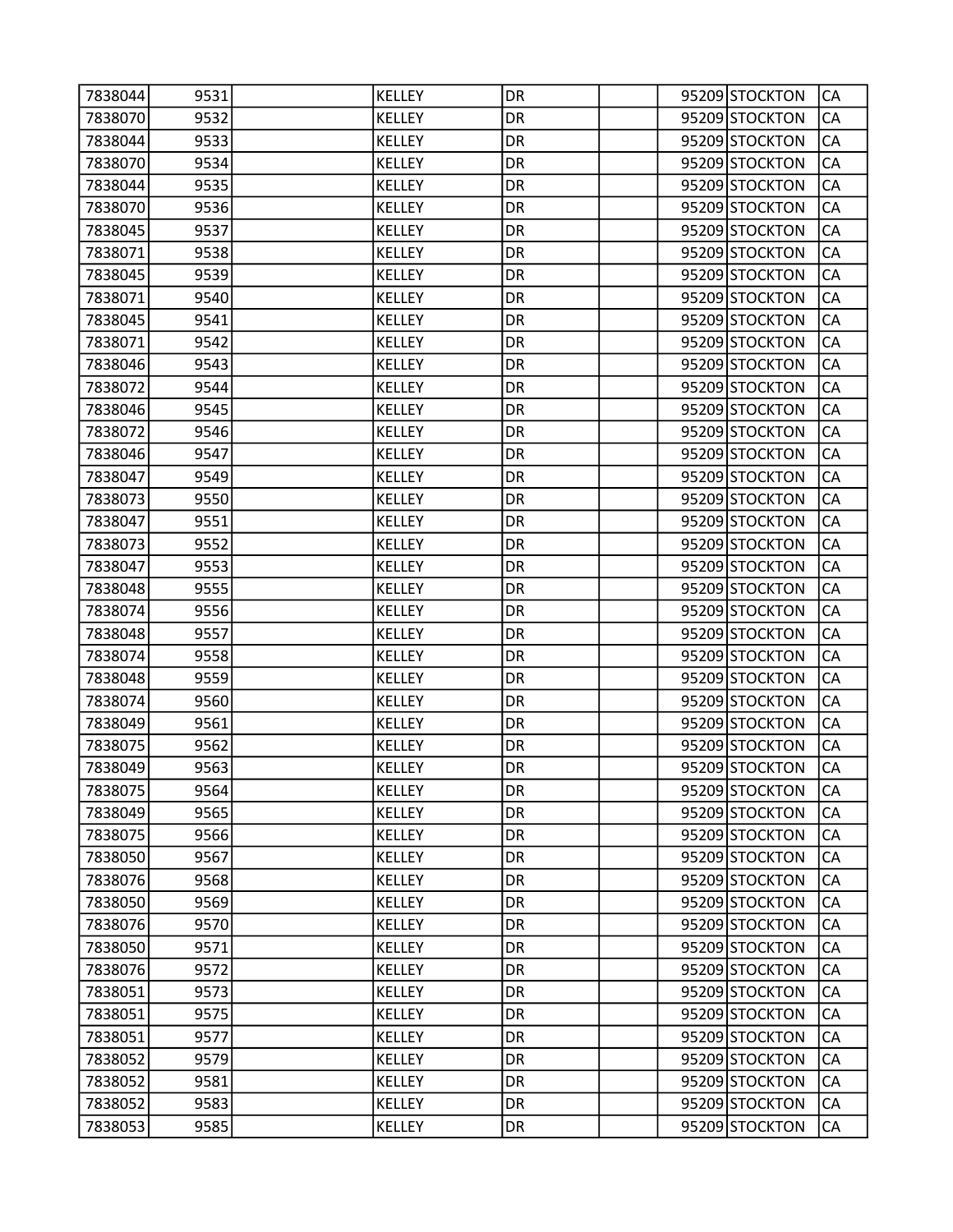| 7838053 | 9587 | <b>KELLEY</b>  | DR        |  | 95209 STOCKTON | CA        |
|---------|------|----------------|-----------|--|----------------|-----------|
| 7838053 | 9589 | <b>KELLEY</b>  | DR        |  | 95209 STOCKTON | CA        |
| 8210035 | 2901 | LITCHFIELD     | DR        |  | 95209 STOCKTON | CA        |
| 8210009 | 2902 | LITCHFIELD     | DR        |  | 95209 STOCKTON | CA        |
| 8210034 | 2913 | LITCHFIELD     | DR        |  | 95209 STOCKTON | CA        |
| 8210010 | 2914 | LITCHFIELD     | DR        |  | 95209 STOCKTON | CA        |
| 8210033 | 2925 | LITCHFIELD     | DR        |  | 95209 STOCKTON | CA        |
| 8210011 | 2926 | LITCHFIELD     | DR        |  | 95209 STOCKTON | CA        |
| 8210032 | 2937 | LITCHFIELD     | DR        |  | 95209 STOCKTON | CA        |
| 8210012 | 2938 | LITCHFIELD     | DR        |  | 95209 STOCKTON | CA        |
| 8210031 | 2949 | LITCHFIELD     | DR        |  | 95209 STOCKTON | CA        |
| 8210013 | 2950 | LITCHFIELD     | DR        |  | 95209 STOCKTON | CA        |
| 8210030 | 2961 | LITCHFIELD     | DR        |  | 95209 STOCKTON | CA        |
| 8210014 | 2962 | LITCHFIELD     | DR        |  | 95209 STOCKTON | CA        |
| 8210029 | 2973 | LITCHFIELD     | DR        |  | 95209 STOCKTON | CA        |
| 8210028 | 2985 | LITCHFIELD     | DR        |  | 95209 STOCKTON | CA        |
| 8212027 | 8407 | <b>LOIRE</b>   | <b>CT</b> |  | 95209 STOCKTON | CA        |
| 8212026 | 8408 | <b>LOIRE</b>   | <b>CT</b> |  | 95209 STOCKTON | CA        |
| 8212028 | 8415 | <b>LOIRE</b>   | <b>CT</b> |  | 95209 STOCKTON | CA        |
| 8212025 | 8416 | <b>LOIRE</b>   | <b>CT</b> |  | 95209 STOCKTON | CA        |
| 8212029 | 8423 | <b>LOIRE</b>   | СT        |  | 95209 STOCKTON | CA        |
| 8212024 | 8424 | <b>LOIRE</b>   | <b>CT</b> |  | 95209 STOCKTON | CA        |
| 8212030 | 8431 | <b>LOIRE</b>   | <b>CT</b> |  | 95209 STOCKTON | CA        |
| 8212031 | 8439 | LOIRE          | <b>CT</b> |  | 95209 STOCKTON | CA        |
| 9756024 | 2906 | <b>MALVERN</b> | <b>CT</b> |  | 95207 STOCKTON | CA        |
| 9756014 | 2907 | <b>MALVERN</b> | СT        |  | 95207 STOCKTON | CA        |
| 9756024 | 2908 | <b>MALVERN</b> | <b>CT</b> |  | 95207 STOCKTON | CA        |
| 9756014 | 2909 | <b>MALVERN</b> | <b>CT</b> |  | 95207 STOCKTON | CA        |
| 9756023 | 2918 | <b>MALVERN</b> | <b>CT</b> |  | 95207 STOCKTON | CA        |
| 9756015 | 2919 | <b>MALVERN</b> | <b>CT</b> |  | 95207 STOCKTON | CA        |
| 9756023 | 2920 | <b>MALVERN</b> | СT        |  | 95207 STOCKTON | CA        |
| 9756015 | 2921 | <b>MALVERN</b> | <b>CT</b> |  | 95207 STOCKTON | <b>CA</b> |
| 9756023 | 2922 | <b>MALVERN</b> | <b>CT</b> |  | 95207 STOCKTON | CA        |
| 9756015 | 2923 | <b>MALVERN</b> | <b>CT</b> |  | 95207 STOCKTON | CA        |
| 9756022 | 2930 | <b>MALVERN</b> | <b>CT</b> |  | 95207 STOCKTON | CA        |
| 9756016 | 2931 | <b>MALVERN</b> | CT        |  | 95207 STOCKTON | CA        |
| 9756022 | 2932 | <b>MALVERN</b> | <b>CT</b> |  | 95207 STOCKTON | CA        |
| 9756016 | 2933 | <b>MALVERN</b> | <b>CT</b> |  | 95207 STOCKTON | CA        |
| 9756022 | 2934 | <b>MALVERN</b> | <b>CT</b> |  | 95207 STOCKTON | CA        |
| 9756016 | 2935 | <b>MALVERN</b> | <b>CT</b> |  | 95207 STOCKTON | CA        |
| 9756021 | 2942 | <b>MALVERN</b> | CT        |  | 95207 STOCKTON | CA        |
| 9756017 | 2943 | <b>MALVERN</b> | <b>CT</b> |  | 95207 STOCKTON | CA        |
| 9756021 | 2944 | <b>MALVERN</b> | <b>CT</b> |  | 95207 STOCKTON | CA        |
| 9756017 | 2945 | <b>MALVERN</b> | <b>CT</b> |  | 95207 STOCKTON | CA        |
| 9756020 | 2954 | <b>MALVERN</b> | <b>CT</b> |  | 95207 STOCKTON | CA        |
| 9756018 | 2955 | <b>MALVERN</b> | <b>CT</b> |  | 95207 STOCKTON | CA        |
| 9756020 | 2956 | <b>MALVERN</b> | <b>CT</b> |  | 95207 STOCKTON | CA        |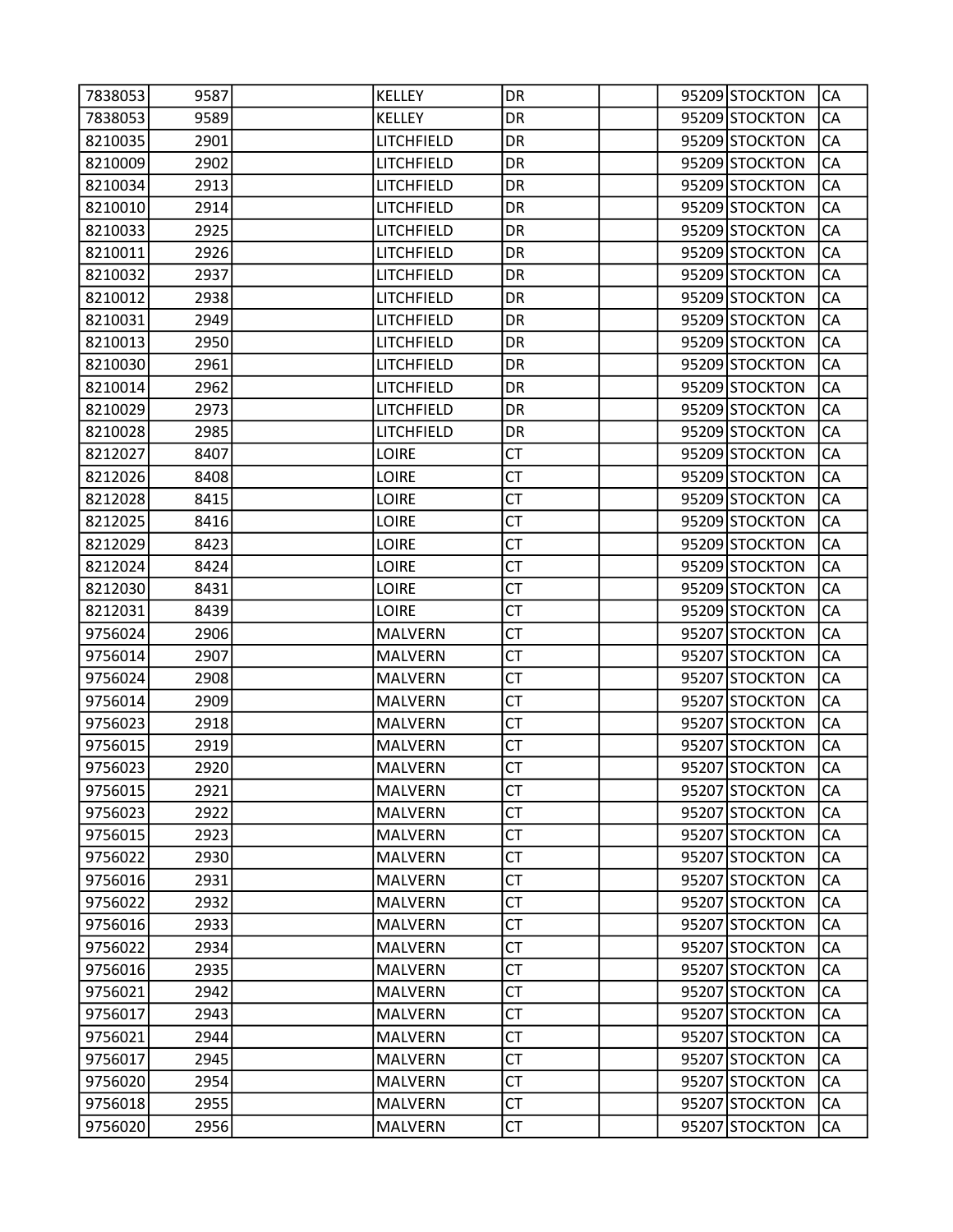| 9756018 | 2957 | <b>MALVERN</b>   | CT        |  | 95207 STOCKTON | CA        |
|---------|------|------------------|-----------|--|----------------|-----------|
| 9756020 | 2958 | <b>MALVERN</b>   | <b>CT</b> |  | 95207 STOCKTON | CA        |
| 9756018 | 2959 | <b>MALVERN</b>   | <b>CT</b> |  | 95207 STOCKTON | CA        |
| 9756019 | 2966 | <b>MALVERN</b>   | <b>CT</b> |  | 95207 STOCKTON | CA        |
| 9756019 | 2968 | <b>MALVERN</b>   | <b>CT</b> |  | 95207 STOCKTON | CA        |
| 9756019 | 2970 | <b>MALVERN</b>   | СT        |  | 95207 STOCKTON | CA        |
| 9758013 | 2821 | <b>MARIETTA</b>  | <b>CT</b> |  | 95207 STOCKTON | CA        |
| 9758014 | 2822 | <b>MARIETTA</b>  | <b>CT</b> |  | 95207 STOCKTON | CA        |
| 9758012 | 2831 | <b>MARIETTA</b>  | <b>CT</b> |  | 95207 STOCKTON | CA        |
| 9758015 | 2832 | <b>MARIETTA</b>  | <b>CT</b> |  | 95207 STOCKTON | CA        |
| 9758016 | 2844 | <b>MARIETTA</b>  | CT        |  | 95207 STOCKTON | CA        |
| 9758011 | 2847 | <b>MARIETTA</b>  | <b>CT</b> |  | 95207 STOCKTON | CA        |
| 9758017 | 2856 | <b>MARIETTA</b>  | <b>CT</b> |  | 95207 STOCKTON | CA        |
| 9758010 | 2859 | <b>MARIETTA</b>  | <b>CT</b> |  | 95207 STOCKTON | CA        |
| 9758018 | 2864 | <b>MARIETTA</b>  | <b>CT</b> |  | 95207 STOCKTON | CA        |
| 9758009 | 2867 | <b>MARIETTA</b>  | CT        |  | 95207 STOCKTON | CA        |
| 9758008 | 2871 | <b>MARIETTA</b>  | <b>CT</b> |  | 95207 STOCKTON | CA        |
| 9758019 | 2872 | <b>MARIETTA</b>  | <b>CT</b> |  | 95207 STOCKTON | CA        |
| 8214034 | 2502 | <b>MARSEILLE</b> | <b>WY</b> |  | 95209 STOCKTON | CA        |
| 8214006 | 2513 | MARSEILLE        | <b>WY</b> |  | 95209 STOCKTON | CA        |
| 8214033 | 2514 | <b>MARSEILLE</b> | <b>WY</b> |  | 95209 STOCKTON | CA        |
| 8214032 | 2526 | MARSEILLE        | <b>WY</b> |  | 95209 STOCKTON | CA        |
| 8214031 | 2534 | <b>MARSEILLE</b> | <b>WY</b> |  | 95209 STOCKTON | CA        |
| 8214030 | 2542 | <b>MARSEILLE</b> | <b>WY</b> |  | 95209 STOCKTON | CA        |
| 8214014 | 2547 | MARSEILLE        | <b>WY</b> |  | 95209 STOCKTON | CA        |
| 8214029 | 2548 | <b>MARSEILLE</b> | <b>WY</b> |  | 95209 STOCKTON | CA        |
| 8214015 | 2557 | <b>MARSEILLE</b> | <b>WY</b> |  | 95209 STOCKTON | CA        |
| 8214028 | 2558 | MARSEILLE        | <b>WY</b> |  | 95209 STOCKTON | CA        |
| 8214023 | 2610 | <b>MARSEILLE</b> | WY        |  | 95209 STOCKTON | CA        |
| 8214021 | 2613 | MARSEILLE        | <b>WY</b> |  | 95209 STOCKTON | CA        |
| 8212015 | 2616 | <b>MARSEILLE</b> | WY        |  | 95209 STOCKTON | CA        |
| 8212014 | 2617 | <b>MARSEILLE</b> | <b>WY</b> |  | 95209 STOCKTON | <b>CA</b> |
| 8212022 | 2654 | MARSEILLE        | <b>WY</b> |  | 95209 STOCKTON | CA        |
| 8212037 | 2655 | MARSEILLE        | <b>WY</b> |  | 95209 STOCKTON | CA        |
| 8212036 | 2663 | MARSEILLE        | <b>WY</b> |  | 95209 STOCKTON | CA        |
| 8212035 | 2703 | <b>MARSEILLE</b> | <b>WY</b> |  | 95209 STOCKTON | CA        |
| 8212023 | 2704 | MARSEILLE        | <b>WY</b> |  | 95209 STOCKTON | CA        |
| 8212034 | 2715 | MARSEILLE        | <b>WY</b> |  | 95209 STOCKTON | CA        |
| 8212033 | 2727 | MARSEILLE        | <b>WY</b> |  | 95209 STOCKTON | CA        |
| 8212032 | 2739 | MARSEILLE        | <b>WY</b> |  | 95209 STOCKTON | CA        |
| 8211003 | 2743 | <b>MARSEILLE</b> | <b>WY</b> |  | 95209 STOCKTON | CA        |
| 8219033 | 8320 | <b>MASON</b>     | DR        |  | 95209 STOCKTON | CA        |
| 8219021 | 8321 | <b>MASON</b>     | <b>DR</b> |  | 95209 STOCKTON | CA        |
| 8219032 | 8332 | <b>MASON</b>     | DR        |  | 95209 STOCKTON | CA        |
| 8219019 | 8333 | <b>MASON</b>     | <b>DR</b> |  | 95209 STOCKTON | CA        |
| 8219031 | 8344 | <b>MASON</b>     | DR        |  | 95209 STOCKTON | CA        |
| 8219017 | 8345 | <b>MASON</b>     | DR        |  | 95209 STOCKTON | CA        |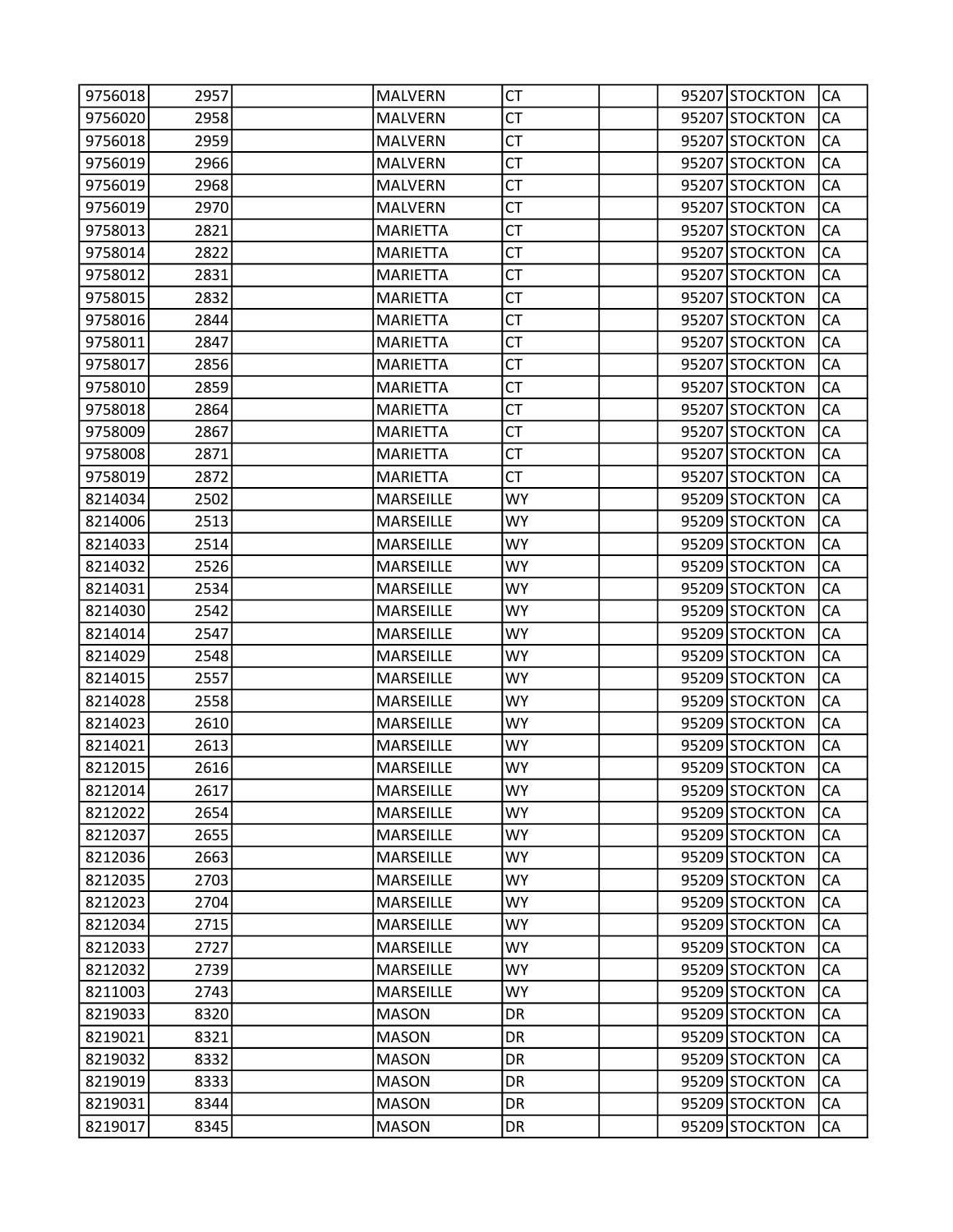| 8219030 | 8356 | <b>MASON</b>      | DR        |  | 95209 STOCKTON | CA |
|---------|------|-------------------|-----------|--|----------------|----|
| 8219015 | 8357 | <b>MASON</b>      | DR        |  | 95209 STOCKTON | CA |
| 8219013 | 8403 | <b>MASON</b>      | DR        |  | 95209 STOCKTON | CA |
| 8219029 | 8404 | <b>MASON</b>      | DR        |  | 95209 STOCKTON | CA |
| 8219011 | 8413 | <b>MASON</b>      | DR        |  | 95209 STOCKTON | CA |
| 8219028 | 8416 | <b>MASON</b>      | DR        |  | 95209 STOCKTON | CA |
| 8219009 | 8423 | <b>MASON</b>      | DR        |  | 95209 STOCKTON | CA |
| 8219027 | 8428 | <b>MASON</b>      | DR        |  | 95209 STOCKTON | CA |
| 8219007 | 8433 | <b>MASON</b>      | DR        |  | 95209 STOCKTON | CA |
| 8219026 | 8440 | <b>MASON</b>      | DR        |  | 95209 STOCKTON | CA |
| 8219005 | 8443 | <b>MASON</b>      | DR        |  | 95209 STOCKTON | CA |
| 8219025 | 8452 | <b>MASON</b>      | DR        |  | 95209 STOCKTON | CA |
| 8219003 | 8453 | <b>MASON</b>      | DR        |  | 95209 STOCKTON | CA |
| 8209028 | 8464 | <b>MASON</b>      | DR        |  | 95209 STOCKTON | CA |
| 8209008 | 8513 | <b>MASON</b>      | DR        |  | 95209 STOCKTON | CA |
| 8209015 | 8524 | <b>MASON</b>      | DR        |  | 95209 STOCKTON | CA |
| 8209009 | 8525 | <b>MASON</b>      | DR        |  | 95209 STOCKTON | CA |
| 8209014 | 8536 | <b>MASON</b>      | DR        |  | 95209 STOCKTON | CA |
| 8209010 | 8537 | <b>MASON</b>      | DR        |  | 95209 STOCKTON | CA |
| 8209013 | 8548 | <b>MASON</b>      | DR        |  | 95209 STOCKTON | CA |
| 8209011 | 8549 | <b>MASON</b>      | DR        |  | 95209 STOCKTON | CA |
| 8209012 | 8560 | <b>MASON</b>      | DR        |  | 95209 STOCKTON | CA |
| 9759005 | 2916 | <b>MILROY</b>     | <b>CT</b> |  | 95207 STOCKTON | CA |
| 9759005 | 2918 | <b>MILROY</b>     | <b>CT</b> |  | 95207 STOCKTON | CA |
| 9759004 | 2928 | <b>MILROY</b>     | <b>CT</b> |  | 95207 STOCKTON | CA |
| 9759004 | 2930 | <b>MILROY</b>     | CT        |  | 95207 STOCKTON | CA |
| 9759002 | 2939 | <b>MILROY</b>     | <b>CT</b> |  | 95207 STOCKTON | CA |
| 9759003 | 2940 | <b>MILROY</b>     | CT        |  | 95207 STOCKTON | CA |
| 9759002 | 2941 | <b>MILROY</b>     | <b>CT</b> |  | 95207 STOCKTON | CA |
| 9759003 | 2942 | <b>MILROY</b>     | <b>CT</b> |  | 95207 STOCKTON | CA |
| 8224042 | 7901 | <b>MONTGOMERY</b> | AV        |  | 95209 STOCKTON | CA |
| 8224042 | 7903 | <b>MONTGOMERY</b> | AV        |  | 95209 STOCKTON | CA |
| 8224032 | 7909 | <b>MONTGOMERY</b> | AV        |  | 95209 STOCKTON | CA |
| 8224032 | 7911 | <b>MONTGOMERY</b> | AV        |  | 95209 STOCKTON | CA |
| 8224032 | 7913 | <b>MONTGOMERY</b> | AV        |  | 95209 STOCKTON | CA |
| 8224010 | 7916 | <b>MONTGOMERY</b> | AV        |  | 95209 STOCKTON | CA |
| 8224033 | 7917 | <b>MONTGOMERY</b> | AV        |  | 95209 STOCKTON | CA |
| 8224010 | 7918 | <b>MONTGOMERY</b> | AV        |  | 95209 STOCKTON | CA |
| 8224033 | 7919 | <b>MONTGOMERY</b> | AV        |  | 95209 STOCKTON | CA |
| 8224033 | 7921 | <b>MONTGOMERY</b> | AV        |  | 95209 STOCKTON | CA |
| 8224009 | 7924 | <b>MONTGOMERY</b> | AV        |  | 95209 STOCKTON | CA |
| 8224034 | 7925 | <b>MONTGOMERY</b> | AV        |  | 95209 STOCKTON | CA |
| 8224009 | 7926 | <b>MONTGOMERY</b> | AV        |  | 95209 STOCKTON | CA |
| 8224034 | 7927 | <b>MONTGOMERY</b> | AV        |  | 95209 STOCKTON | CA |
| 8224034 | 7929 | <b>MONTGOMERY</b> | AV        |  | 95209 STOCKTON | CA |
| 8224008 | 7932 | <b>MONTGOMERY</b> | AV        |  | 95209 STOCKTON | CA |
| 8224008 | 7934 | <b>MONTGOMERY</b> | AV        |  | 95209 STOCKTON | СA |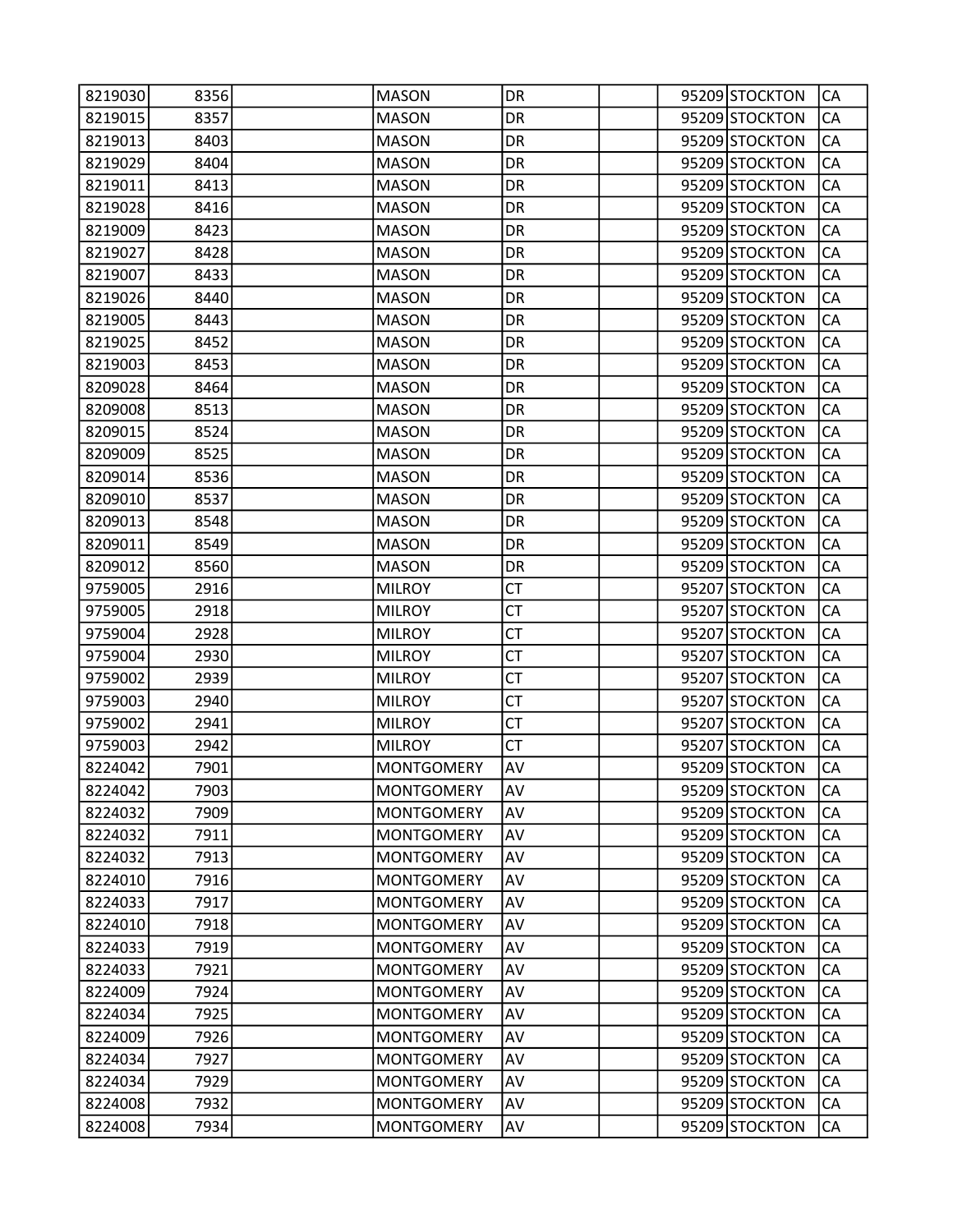| 8224035 | 8003 | <b>MONTGOMERY</b> | AV |  | 95209 STOCKTON | CA |
|---------|------|-------------------|----|--|----------------|----|
| 8224007 | 8004 | <b>MONTGOMERY</b> | AV |  | 95209 STOCKTON | CA |
| 8224035 | 8005 | <b>MONTGOMERY</b> | AV |  | 95209 STOCKTON | CA |
| 8224007 | 8006 | <b>MONTGOMERY</b> | AV |  | 95209 STOCKTON | CA |
| 8224035 | 8007 | <b>MONTGOMERY</b> | AV |  | 95209 STOCKTON | CA |
| 8224036 | 8011 | <b>MONTGOMERY</b> | AV |  | 95209 STOCKTON | CA |
| 8224006 | 8012 | <b>MONTGOMERY</b> | AV |  | 95209 STOCKTON | CA |
| 8224036 | 8013 | <b>MONTGOMERY</b> | AV |  | 95209 STOCKTON | CA |
| 8224006 | 8014 | <b>MONTGOMERY</b> | AV |  | 95209 STOCKTON | CA |
| 8224036 | 8015 | <b>MONTGOMERY</b> | AV |  | 95209 STOCKTON | CA |
| 8224037 | 8019 | <b>MONTGOMERY</b> | AV |  | 95209 STOCKTON | CA |
| 8224005 | 8020 | <b>MONTGOMERY</b> | AV |  | 95209 STOCKTON | CA |
| 8224037 | 8021 | <b>MONTGOMERY</b> | AV |  | 95209 STOCKTON | CA |
| 8224005 | 8022 | <b>MONTGOMERY</b> | AV |  | 95209 STOCKTON | CA |
| 8224037 | 8023 | <b>MONTGOMERY</b> | AV |  | 95209 STOCKTON | CA |
| 8224038 | 8027 | <b>MONTGOMERY</b> | AV |  | 95209 STOCKTON | CA |
| 8224004 | 8028 | <b>MONTGOMERY</b> | AV |  | 95209 STOCKTON | CA |
| 8224038 | 8029 | <b>MONTGOMERY</b> | AV |  | 95209 STOCKTON | CA |
| 8224004 | 8030 | <b>MONTGOMERY</b> | AV |  | 95209 STOCKTON | CA |
| 8224038 | 8031 | <b>MONTGOMERY</b> | AV |  | 95209 STOCKTON | CA |
| 8224039 | 8107 | <b>MONTGOMERY</b> | AV |  | 95209 STOCKTON | CA |
| 8224003 | 8108 | <b>MONTGOMERY</b> | AV |  | 95209 STOCKTON | CA |
| 8224039 | 8109 | <b>MONTGOMERY</b> | AV |  | 95209 STOCKTON | CA |
| 8224003 | 8110 | <b>MONTGOMERY</b> | AV |  | 95209 STOCKTON | CA |
| 8224039 | 8111 | <b>MONTGOMERY</b> | AV |  | 95209 STOCKTON | CA |
| 8224040 | 8115 | <b>MONTGOMERY</b> | AV |  | 95209 STOCKTON | CA |
| 8224002 | 8116 | <b>MONTGOMERY</b> | AV |  | 95209 STOCKTON | CA |
| 8224040 | 8117 | <b>MONTGOMERY</b> | AV |  | 95209 STOCKTON | CA |
| 8224002 | 8118 | <b>MONTGOMERY</b> | AV |  | 95209 STOCKTON | CA |
| 8224040 | 8119 | <b>MONTGOMERY</b> | AV |  | 95209 STOCKTON | CA |
| 8224041 | 8123 | <b>MONTGOMERY</b> | AV |  | 95209 STOCKTON | CA |
| 8224001 | 8124 | <b>MONTGOMERY</b> | AV |  | 95209 STOCKTON | СA |
| 8224041 | 8125 | <b>MONTGOMERY</b> | AV |  | 95209 STOCKTON | CA |
| 8224001 | 8126 | <b>MONTGOMERY</b> | AV |  | 95209 STOCKTON | CA |
| 8224041 | 8127 | <b>MONTGOMERY</b> | AV |  | 95209 STOCKTON | CA |
| 8223020 | 8132 | <b>MONTGOMERY</b> | AV |  | 95209 STOCKTON | CA |
| 8223020 | 8134 | <b>MONTGOMERY</b> | AV |  | 95209 STOCKTON | CA |
| 8223020 | 8136 | <b>MONTGOMERY</b> | AV |  | 95209 STOCKTON | CA |
| 8223019 | 8140 | <b>MONTGOMERY</b> | AV |  | 95209 STOCKTON | CA |
| 8223019 | 8142 | <b>MONTGOMERY</b> | AV |  | 95209 STOCKTON | CA |
| 8223019 | 8144 | <b>MONTGOMERY</b> | AV |  | 95209 STOCKTON | CA |
| 8210063 | 2901 | <b>MONTICELLO</b> | DR |  | 95209 STOCKTON | CA |
| 8210062 | 2907 | <b>MONTICELLO</b> | DR |  | 95209 STOCKTON | CA |
| 8210037 | 2910 | <b>MONTICELLO</b> | DR |  | 95209 STOCKTON | CA |
| 8210061 | 2913 | <b>MONTICELLO</b> | DR |  | 95209 STOCKTON | CA |
| 8210038 | 2918 | <b>MONTICELLO</b> | DR |  | 95209 STOCKTON | CA |
| 8210060 | 2919 | <b>MONTICELLO</b> | DR |  | 95209 STOCKTON | CA |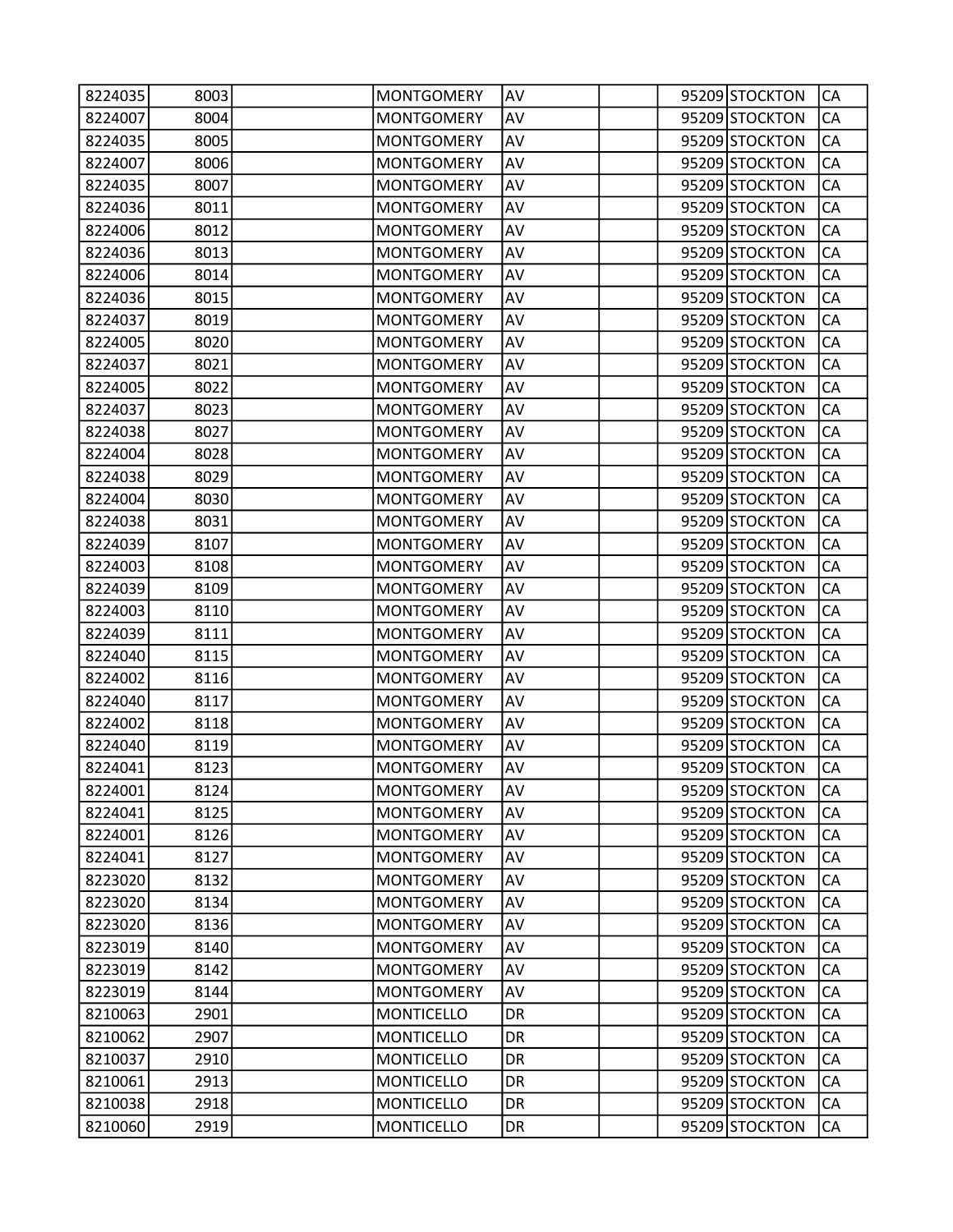| 8210059 | 2925 | <b>MONTICELLO</b> | DR        |  | 95209 STOCKTON | CA        |
|---------|------|-------------------|-----------|--|----------------|-----------|
| 8210039 | 2926 | <b>MONTICELLO</b> | DR        |  | 95209 STOCKTON | CA        |
| 8210058 | 2931 | <b>MONTICELLO</b> | DR        |  | 95209 STOCKTON | CA        |
| 8210040 | 2934 | <b>MONTICELLO</b> | DR        |  | 95209 STOCKTON | CA        |
| 8210057 | 2937 | <b>MONTICELLO</b> | DR        |  | 95209 STOCKTON | CA        |
| 8210041 | 2940 | <b>MONTICELLO</b> | DR        |  | 95209 STOCKTON | CA        |
| 8210056 | 2943 | <b>MONTICELLO</b> | DR        |  | 95209 STOCKTON | CA        |
| 8210042 | 2948 | <b>MONTICELLO</b> | DR        |  | 95209 STOCKTON | CA        |
| 8210055 | 2949 | <b>MONTICELLO</b> | DR        |  | 95209 STOCKTON | CA        |
| 8210054 | 2955 | <b>MONTICELLO</b> | DR        |  | 95209 STOCKTON | CA        |
| 8210043 | 2956 | <b>MONTICELLO</b> | DR        |  | 95209 STOCKTON | CA        |
| 8210053 | 2961 | <b>MONTICELLO</b> | DR        |  | 95209 STOCKTON | CA        |
| 8210044 | 2962 | <b>MONTICELLO</b> | DR        |  | 95209 STOCKTON | CA        |
| 8210045 | 2970 | <b>MONTICELLO</b> | DR        |  | 95209 STOCKTON | CA        |
| 8209020 | 3001 | <b>MONTICELLO</b> | DR        |  | 95209 STOCKTON | CA        |
| 8209024 | 3002 | <b>MONTICELLO</b> | DR        |  | 95209 STOCKTON | CA        |
| 8209019 | 3013 | <b>MONTICELLO</b> | DR        |  | 95209 STOCKTON | CA        |
| 8209025 | 3014 | <b>MONTICELLO</b> | DR        |  | 95209 STOCKTON | CA        |
| 8209018 | 3025 | <b>MONTICELLO</b> | DR        |  | 95209 STOCKTON | CA        |
| 8209026 | 3026 | <b>MONTICELLO</b> | DR        |  | 95209 STOCKTON | CA        |
| 8209017 | 3037 | <b>MONTICELLO</b> | DR        |  | 95209 STOCKTON | CA        |
| 8209027 | 3038 | <b>MONTICELLO</b> | DR        |  | 95209 STOCKTON | CA        |
| 8209016 | 3049 | <b>MONTICELLO</b> | DR        |  | 95209 STOCKTON | CA        |
| 8209007 | 3061 | <b>MONTICELLO</b> | DR        |  | 95209 STOCKTON | CA        |
| 8209037 | 3062 | <b>MONTICELLO</b> | DR        |  | 95209 STOCKTON | CA        |
| 8209038 | 3074 | <b>MONTICELLO</b> | DR        |  | 95209 STOCKTON | CA        |
| 8209006 | 3085 | <b>MONTICELLO</b> | DR        |  | 95209 STOCKTON | CA        |
| 8209039 | 3086 | <b>MONTICELLO</b> | DR        |  | 95209 STOCKTON | CA        |
| 8218006 | 8347 | <b>NORFOLK</b>    | <b>WY</b> |  | 95209 STOCKTON | CA        |
| 8218007 | 8348 | <b>NORFOLK</b>    | <b>WY</b> |  | 95209 STOCKTON | CA        |
| 8210020 | 8359 | <b>NORFOLK</b>    | <b>WY</b> |  | 95209 STOCKTON | CA        |
| 8210019 | 8360 | <b>NORFOLK</b>    | <b>WY</b> |  | 95209 STOCKTON | <b>CA</b> |
| 8210021 | 8371 | <b>NORFOLK</b>    | <b>WY</b> |  | 95209 STOCKTON | CA        |
| 8210018 | 8372 | <b>NORFOLK</b>    | <b>WY</b> |  | 95209 STOCKTON | CA        |
| 8210022 | 8383 | <b>NORFOLK</b>    | <b>WY</b> |  | 95209 STOCKTON | CA        |
| 8210017 | 8384 | <b>NORFOLK</b>    | <b>WY</b> |  | 95209 STOCKTON | CA        |
| 8210023 | 8413 | <b>NORFOLK</b>    | <b>WY</b> |  | 95209 STOCKTON | CA        |
| 8210016 | 8414 | <b>NORFOLK</b>    | <b>WY</b> |  | 95209 STOCKTON | CA        |
| 8210024 | 8425 | <b>NORFOLK</b>    | WY.       |  | 95209 STOCKTON | CA        |
| 8210015 | 8426 | <b>NORFOLK</b>    | <b>WY</b> |  | 95209 STOCKTON | CA        |
| 8210025 | 8437 | <b>NORFOLK</b>    | <b>WY</b> |  | 95209 STOCKTON | CA        |
| 8210026 | 8449 | <b>NORFOLK</b>    | <b>WY</b> |  | 95209 STOCKTON | CA        |
| 8210027 | 8461 | <b>NORFOLK</b>    | <b>WY</b> |  | 95209 STOCKTON | CA        |
| 7837016 | 3724 | <b>OTTO</b>       | DR        |  | 95209 STOCKTON | CA        |
| 7837017 | 3810 | <b>OTTO</b>       | <b>DR</b> |  | 95209 STOCKTON | CA        |
| 7837018 | 3818 | <b>OTTO</b>       | DR        |  | 95209 STOCKTON | CA        |
| 7837018 | 3820 | <b>OTTO</b>       | DR        |  | 95209 STOCKTON | CA        |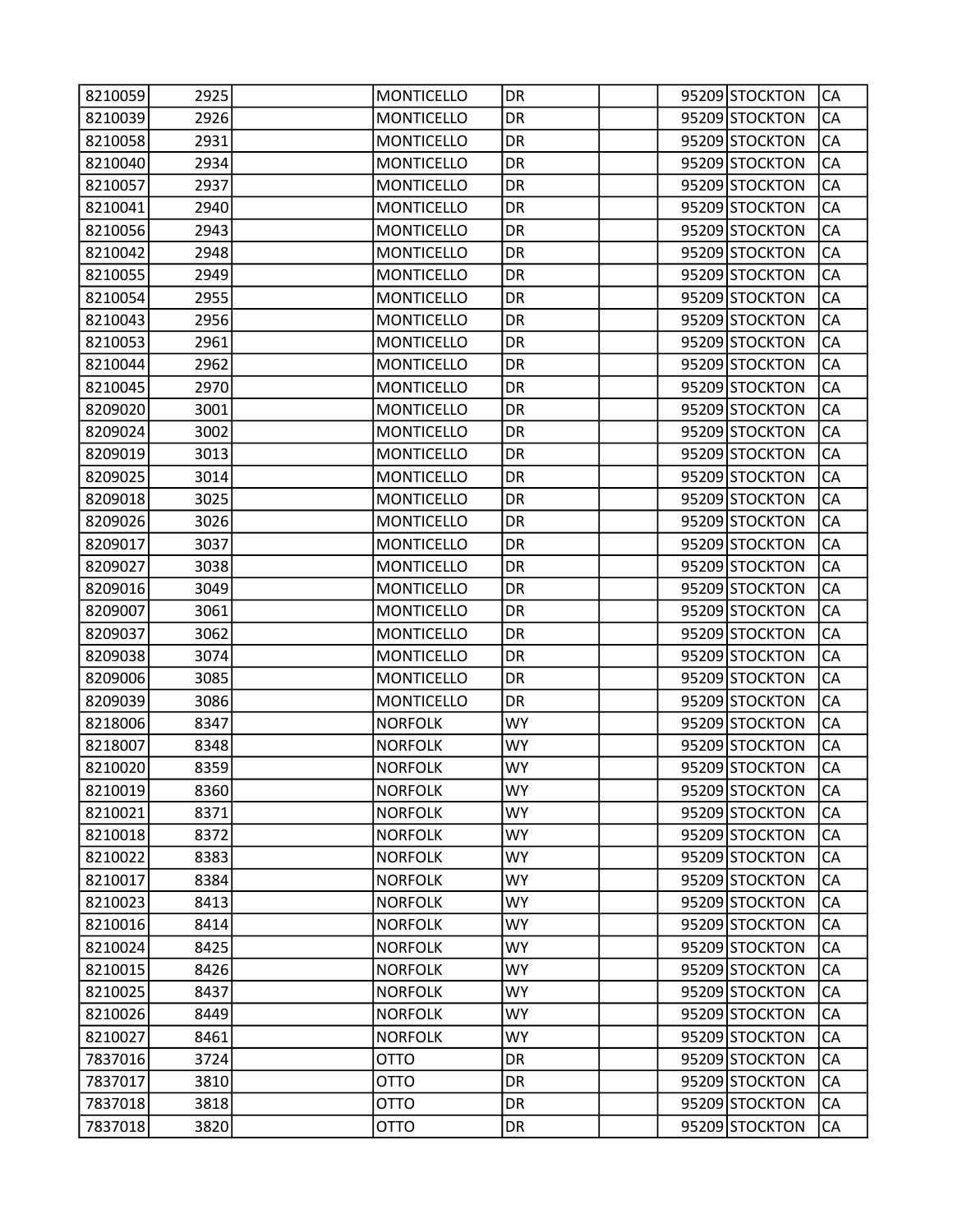| 7837019 | 3826 | OTTO        | DR        |                  | 95209 STOCKTON | CA        |
|---------|------|-------------|-----------|------------------|----------------|-----------|
| 7837019 | 3828 | <b>OTTO</b> | DR        |                  | 95209 STOCKTON | CA        |
| 7837020 | 3834 | <b>OTTO</b> | DR        |                  | 95209 STOCKTON | CA        |
| 7837020 | 3836 | <b>OTTO</b> | DR        |                  | 95209 STOCKTON | CA        |
| 7837021 | 3842 | <b>OTTO</b> | DR        |                  | 95209 STOCKTON | CA        |
| 7837021 | 3844 | <b>OTTO</b> | DR        |                  | 95209 STOCKTON | CA        |
| 7837022 | 3850 | <b>OTTO</b> | DR        |                  | 95209 STOCKTON | CA        |
| 7837022 | 3852 | <b>OTTO</b> | DR        |                  | 95209 STOCKTON | CA        |
| 9756013 | 2906 | PLYMOUTH    | <b>CT</b> |                  | 95207 STOCKTON | CA        |
| 9756001 | 2907 | PLYMOUTH    | <b>CT</b> |                  | 95207 STOCKTON | CA        |
| 9756013 | 2908 | PLYMOUTH    | СT        |                  | 95207 STOCKTON | CA        |
| 9756001 | 2909 | PLYMOUTH    | <b>CT</b> |                  | 95207 STOCKTON | CA        |
| 9756012 | 2918 | PLYMOUTH    | <b>CT</b> |                  | 95207 STOCKTON | CA        |
| 9756002 | 2919 | PLYMOUTH    | <b>CT</b> |                  | 95207 STOCKTON | CA        |
| 9756012 | 2920 | PLYMOUTH    | <b>CT</b> |                  | 95207 STOCKTON | CA        |
| 9756002 | 2921 | PLYMOUTH    | СT        |                  | 95207 STOCKTON | CA        |
| 9756012 | 2922 | PLYMOUTH    | <b>CT</b> |                  | 95207 STOCKTON | CA        |
| 9756011 | 2930 | PLYMOUTH    | <b>CT</b> |                  | 95207 STOCKTON | CA        |
| 9756003 | 2931 | PLYMOUTH    | <b>CT</b> |                  | 95207 STOCKTON | CA        |
| 9756011 | 2932 | PLYMOUTH    | <b>CT</b> |                  | 95207 STOCKTON | CA        |
| 9756003 | 2933 | PLYMOUTH    | СT        |                  | 95207 STOCKTON | CA        |
| 9756011 | 2934 | PLYMOUTH    | <b>CT</b> |                  | 95207 STOCKTON | CA        |
| 9756010 | 2942 | PLYMOUTH    | <b>CT</b> |                  | 95207 STOCKTON | CA        |
| 9756004 | 2943 | PLYMOUTH    | <b>CT</b> |                  | 95207 STOCKTON | CA        |
| 9756010 | 2944 | PLYMOUTH    | <b>CT</b> |                  | 95207 STOCKTON | CA        |
| 9756004 | 2945 | PLYMOUTH    | СT        |                  | 95207 STOCKTON | CA        |
| 9756010 | 2946 | PLYMOUTH    | <b>CT</b> |                  | 95207 STOCKTON | CA        |
| 9756009 | 2954 | PLYMOUTH    | <b>CT</b> |                  | 95207 STOCKTON | CA        |
| 9756005 | 2955 | PLYMOUTH    | <b>CT</b> |                  | 95207 STOCKTON | CA        |
| 9756009 | 2956 | PLYMOUTH    | <b>CT</b> |                  | 95207 STOCKTON | CA        |
| 9756005 | 2957 | PLYMOUTH    | СT        |                  | 95207 STOCKTON | CA        |
| 9756008 | 2966 | PLYMOUTH    | <b>CT</b> |                  | 95207 STOCKTON | <b>CA</b> |
| 9756006 | 2967 | PLYMOUTH    | <b>CT</b> |                  | 95207 STOCKTON | CA        |
| 9756008 | 2968 | PLYMOUTH    | <b>CT</b> |                  | 95207 STOCKTON | CA        |
| 9756006 | 2969 | PLYMOUTH    | <b>CT</b> |                  | 95207 STOCKTON | CA        |
| 9756008 | 2970 | PLYMOUTH    | CT        |                  | 95207 STOCKTON | СA        |
| 9756007 | 2978 | PLYMOUTH    | <b>CT</b> |                  | 95207 STOCKTON | CA        |
| 9756007 | 2980 | PLYMOUTH    | <b>CT</b> |                  | 95207 STOCKTON | CA        |
| 9756007 | 2982 | PLYMOUTH    | <b>CT</b> |                  | 95207 STOCKTON | CA        |
| 9760001 | 6723 | PLYMOUTH    | <b>RD</b> |                  | 95207 STOCKTON | CA        |
| 9760001 | 6723 | PLYMOUTH    | <b>RD</b> | $\mathbf{1}$     | 95207 STOCKTON | CA        |
| 9760001 | 6723 | PLYMOUTH    | <b>RD</b> | $\overline{2}$   | 95207 STOCKTON | CA        |
| 9760001 | 6723 | PLYMOUTH    | <b>RD</b> | $\overline{3}$   | 95207 STOCKTON | CA        |
| 9760001 | 6723 | PLYMOUTH    | <b>RD</b> | 4                | 95207 STOCKTON | CA        |
| 9760001 | 6723 | PLYMOUTH    | <b>RD</b> | 5                | 95207 STOCKTON | CA        |
| 9760001 | 6723 | PLYMOUTH    | <b>RD</b> | $6 \overline{6}$ | 95207 STOCKTON | СA        |
| 9760001 | 6723 | PLYMOUTH    | <b>RD</b> | $\overline{7}$   | 95207 STOCKTON | CA        |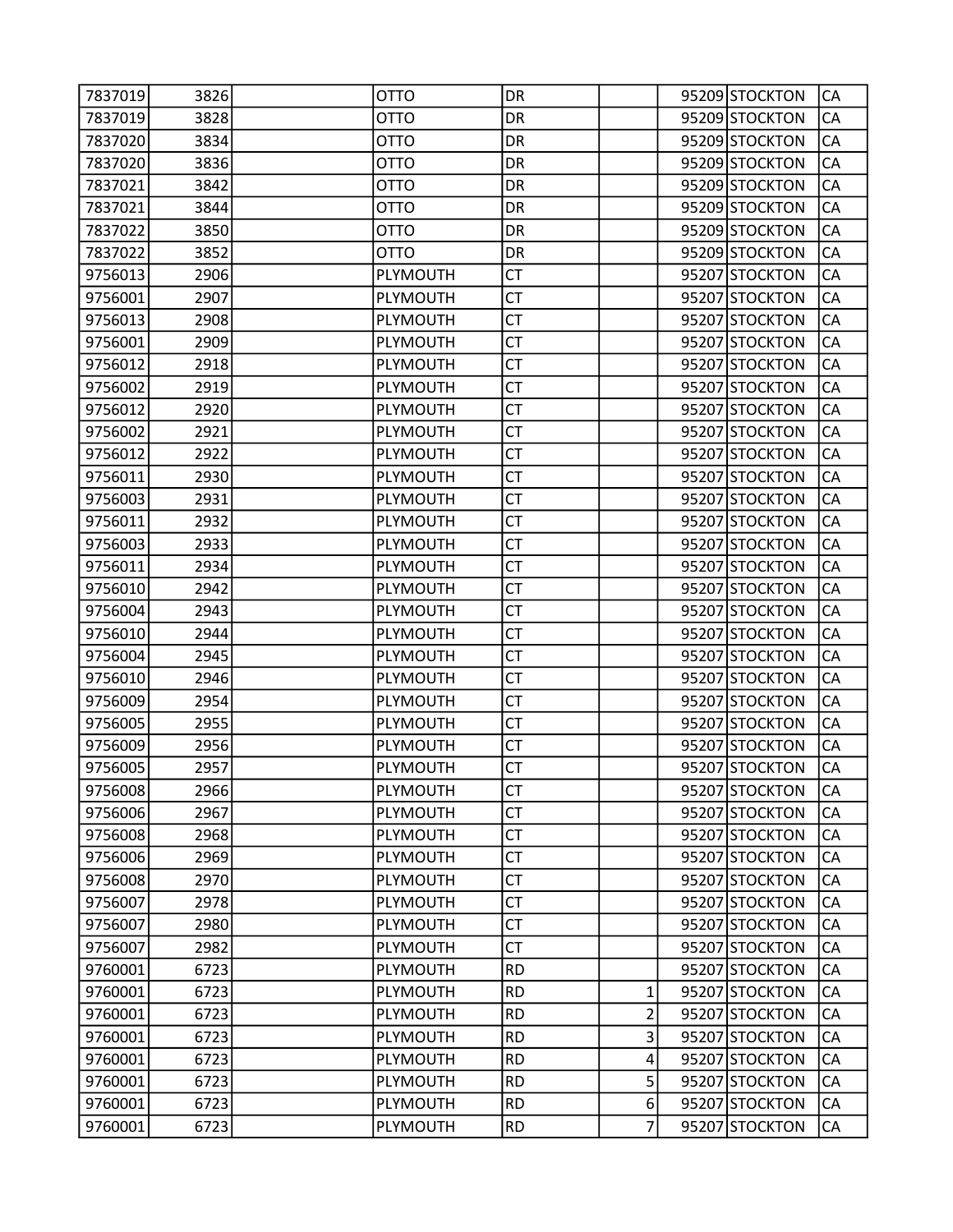| 9760001 | 6723 | PLYMOUTH        | <b>RD</b> | 8  | 95207 STOCKTON | CA        |
|---------|------|-----------------|-----------|----|----------------|-----------|
| 9760001 | 6723 | PLYMOUTH        | <b>RD</b> | 9  | 95207 STOCKTON | CA        |
| 9760001 | 6723 | <b>PLYMOUTH</b> | <b>RD</b> | 10 | 95207 STOCKTON | CA        |
| 9760001 | 6723 | PLYMOUTH        | <b>RD</b> | 11 | 95207 STOCKTON | CA        |
| 9760001 | 6723 | PLYMOUTH        | <b>RD</b> | 12 | 95207 STOCKTON | CA        |
| 9760001 | 6723 | PLYMOUTH        | <b>RD</b> | 13 | 95207 STOCKTON | CA        |
| 9760001 | 6723 | PLYMOUTH        | <b>RD</b> | 14 | 95207 STOCKTON | CA        |
| 9760001 | 6723 | PLYMOUTH        | <b>RD</b> | 15 | 95207 STOCKTON | CA        |
| 9760001 | 6723 | PLYMOUTH        | <b>RD</b> | 16 | 95207 STOCKTON | CA        |
| 9760001 | 6723 | PLYMOUTH        | <b>RD</b> | 17 | 95207 STOCKTON | CA        |
| 9760001 | 6723 | PLYMOUTH        | <b>RD</b> | 18 | 95207 STOCKTON | CA        |
| 9760001 | 6723 | PLYMOUTH        | <b>RD</b> | 19 | 95207 STOCKTON | CA        |
| 9760001 | 6723 | PLYMOUTH        | <b>RD</b> | 20 | 95207 STOCKTON | CA        |
| 9760001 | 6723 | PLYMOUTH        | <b>RD</b> | 21 | 95207 STOCKTON | CA        |
| 9760001 | 6723 | PLYMOUTH        | <b>RD</b> | 22 | 95207 STOCKTON | CA        |
| 9760001 | 6723 | PLYMOUTH        | <b>RD</b> | 23 | 95207 STOCKTON | CA        |
| 9760001 | 6723 | PLYMOUTH        | <b>RD</b> | 24 | 95207 STOCKTON | CA        |
| 9760001 | 6723 | PLYMOUTH        | <b>RD</b> | 25 | 95207 STOCKTON | CA        |
| 9760001 | 6723 | PLYMOUTH        | <b>RD</b> | 26 | 95207 STOCKTON | CA        |
| 9760001 | 6723 | PLYMOUTH        | <b>RD</b> | 27 | 95207 STOCKTON | CA        |
| 9760001 | 6723 | PLYMOUTH        | <b>RD</b> | 28 | 95207 STOCKTON | CA        |
| 9760001 | 6723 | PLYMOUTH        | <b>RD</b> | 29 | 95207 STOCKTON | CA        |
| 9760001 | 6723 | PLYMOUTH        | <b>RD</b> | 30 | 95207 STOCKTON | CA        |
| 9760001 | 6723 | <b>PLYMOUTH</b> | <b>RD</b> | 31 | 95207 STOCKTON | CA        |
| 9760001 | 6723 | PLYMOUTH        | <b>RD</b> | 32 | 95207 STOCKTON | CA        |
| 9760001 | 6723 | PLYMOUTH        | <b>RD</b> | 33 | 95207 STOCKTON | CA        |
| 9760001 | 6723 | PLYMOUTH        | <b>RD</b> | 34 | 95207 STOCKTON | CA        |
| 9760001 | 6723 | PLYMOUTH        | <b>RD</b> | 35 | 95207 STOCKTON | CA        |
| 9760001 | 6723 | PLYMOUTH        | <b>RD</b> | 36 | 95207 STOCKTON | CA        |
| 9760001 | 6723 | PLYMOUTH        | <b>RD</b> | 37 | 95207 STOCKTON | CA        |
| 9760001 | 6723 | PLYMOUTH        | <b>RD</b> | 38 | 95207 STOCKTON | CA        |
| 9760001 | 6723 | PLYMOUTH        | <b>RD</b> | 39 | 95207 STOCKTON | <b>CA</b> |
| 9760001 | 6723 | PLYMOUTH        | <b>RD</b> | 40 | 95207 STOCKTON | CA        |
| 9760001 | 6723 | PLYMOUTH        | <b>RD</b> | 41 | 95207 STOCKTON | CA        |
| 9760001 | 6723 | PLYMOUTH        | <b>RD</b> | 42 | 95207 STOCKTON | CA        |
| 9760001 | 6723 | PLYMOUTH        | <b>RD</b> | 43 | 95207 STOCKTON | CA        |
| 9760001 | 6723 | PLYMOUTH        | <b>RD</b> | 44 | 95207 STOCKTON | CA        |
| 9760001 | 6723 | PLYMOUTH        | <b>RD</b> | 45 | 95207 STOCKTON | CA        |
| 9760001 | 6723 | PLYMOUTH        | <b>RD</b> | 46 | 95207 STOCKTON | CA        |
| 9760001 | 6723 | PLYMOUTH        | <b>RD</b> | 47 | 95207 STOCKTON | CA        |
| 9760001 | 6723 | PLYMOUTH        | <b>RD</b> | 48 | 95207 STOCKTON | CA        |
| 9760001 | 6723 | PLYMOUTH        | <b>RD</b> | 49 | 95207 STOCKTON | CA        |
| 9760001 | 6723 | PLYMOUTH        | <b>RD</b> | 50 | 95207 STOCKTON | CA        |
| 9760001 | 6723 | PLYMOUTH        | <b>RD</b> | 51 | 95207 STOCKTON | CA        |
| 9760001 | 6723 | PLYMOUTH        | <b>RD</b> | 52 | 95207 STOCKTON | CA        |
| 9760001 | 6723 | PLYMOUTH        | <b>RD</b> | 53 | 95207 STOCKTON | CA        |
| 9760001 | 6723 | PLYMOUTH        | <b>RD</b> | 54 | 95207 STOCKTON | CA        |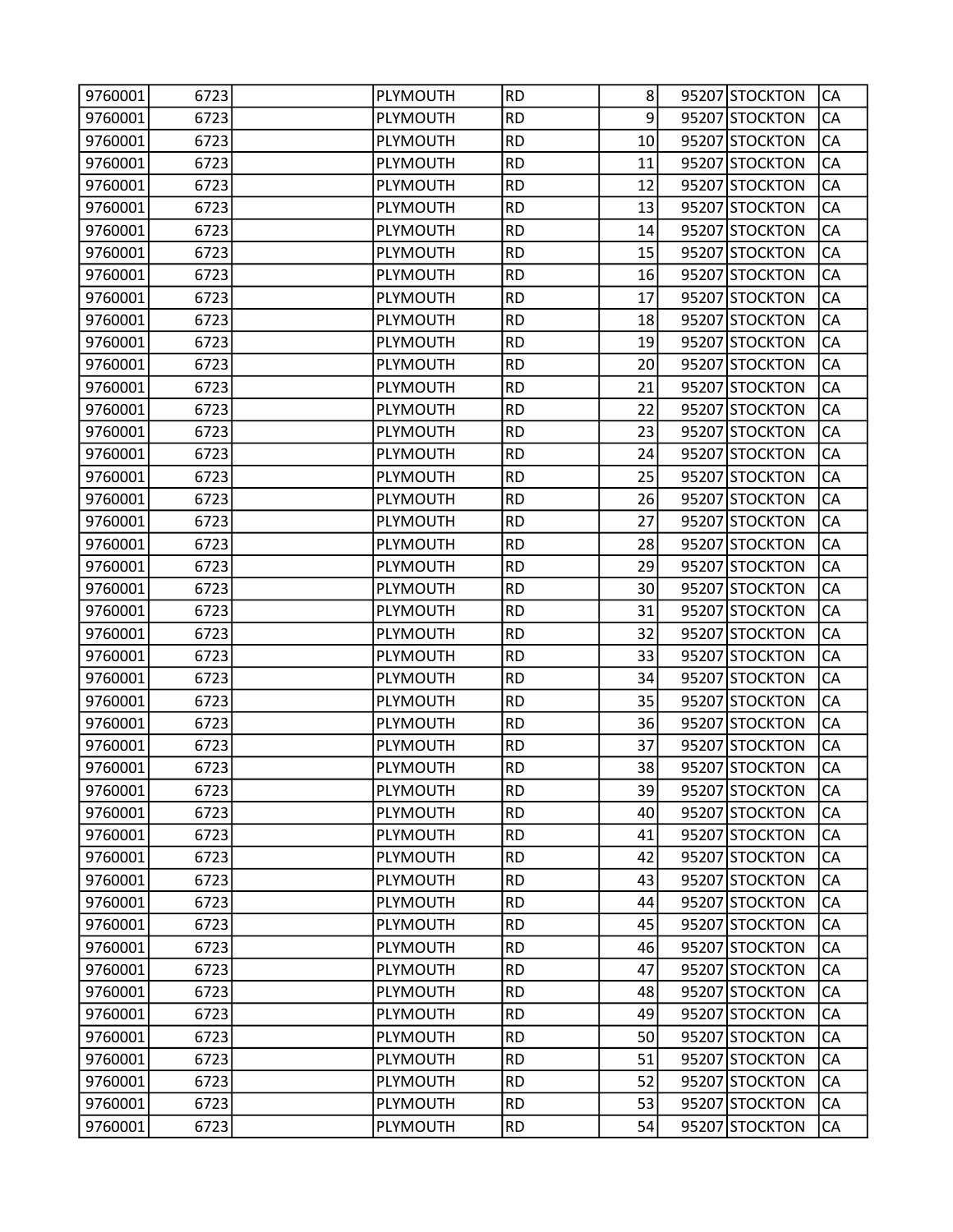| 9760001 | 6723 | PLYMOUTH          | <b>RD</b> | 55             | 95207 STOCKTON | CA        |
|---------|------|-------------------|-----------|----------------|----------------|-----------|
| 9760001 | 6723 | PLYMOUTH          | <b>RD</b> | 56             | 95207 STOCKTON | CA        |
| 9760001 | 6723 | PLYMOUTH          | <b>RD</b> | 57             | 95207 STOCKTON | CA        |
| 9760001 | 6723 | PLYMOUTH          | <b>RD</b> | 58             | 95207 STOCKTON | CA        |
| 9760001 | 6723 | PLYMOUTH          | <b>RD</b> | 59             | 95207 STOCKTON | CA        |
| 9760001 | 6723 | PLYMOUTH          | <b>RD</b> | 60             | 95207 STOCKTON | CA        |
| 9761055 | 6724 | PLYMOUTH          | <b>RD</b> |                | 95207 STOCKTON | CA        |
| 9759023 | 6740 | PLYMOUTH          | <b>RD</b> |                | 95207 STOCKTON | CA        |
| 9759023 | 6742 | PLYMOUTH          | <b>RD</b> |                | 95207 STOCKTON | CA        |
| 9759024 | 6746 | PLYMOUTH          | <b>RD</b> |                | 95207 STOCKTON | CA        |
| 9759024 | 6748 | PLYMOUTH          | <b>RD</b> |                | 95207 STOCKTON | CA        |
| 9759006 | 6751 | PLYMOUTH          | <b>RD</b> |                | 95207 STOCKTON | CA        |
| 9759006 | 6753 | PLYMOUTH          | <b>RD</b> |                | 95207 STOCKTON | CA        |
| 9759035 | 6804 | <b>PLYMOUTH</b>   | <b>RD</b> |                | 95207 STOCKTON | CA        |
| 9758020 | 6816 | PLYMOUTH          | <b>RD</b> |                | 95207 STOCKTON | CA        |
| 9759001 | 6821 | PLYMOUTH          | <b>RD</b> |                | 95207 STOCKTON | CA        |
| 9758007 | 6848 | PLYMOUTH          | <b>RD</b> |                | 95207 STOCKTON | CA        |
| 9758021 | 6851 | PLYMOUTH          | <b>RD</b> |                | 95207 STOCKTON | CA        |
| 9759001 | 6851 | <b>PLYMOUTH</b>   | <b>RD</b> | 1              | 95207 STOCKTON | CA        |
| 9759001 | 6851 | PLYMOUTH          | <b>RD</b> | $\overline{2}$ | 95207 STOCKTON | CA        |
| 9759001 | 6851 | PLYMOUTH          | <b>RD</b> | 3              | 95207 STOCKTON | CA        |
| 9759001 | 6851 | PLYMOUTH          | <b>RD</b> | 4              | 95207 STOCKTON | CA        |
| 9759001 | 6851 | PLYMOUTH          | <b>RD</b> | 5              | 95207 STOCKTON | CA        |
| 9759001 | 6851 | <b>PLYMOUTH</b>   | <b>RD</b> | 6              | 95207 STOCKTON | CA        |
| 9759001 | 6851 | PLYMOUTH          | <b>RD</b> | $\overline{7}$ | 95207 STOCKTON | CA        |
| 9759001 | 6851 | PLYMOUTH          | <b>RD</b> | 8              | 95207 STOCKTON | CA        |
| 9759001 | 6851 | PLYMOUTH          | <b>RD</b> | 9              | 95207 STOCKTON | CA        |
| 9759001 | 6851 | PLYMOUTH          | <b>RD</b> | 10             | 95207 STOCKTON | CA        |
| 9758006 | 6902 | <b>PLYMOUTH</b>   | <b>RD</b> |                | 95207 STOCKTON | CA        |
| 9758005 | 6914 | PLYMOUTH          | <b>RD</b> |                | 95207 STOCKTON | CA        |
| 9758004 | 6926 | PLYMOUTH          | <b>RD</b> |                | 95207 STOCKTON | CA        |
| 9758003 | 6938 | PLYMOUTH          | <b>RD</b> |                | 95207 STOCKTON | <b>CA</b> |
| 9758002 | 6948 | PLYMOUTH          | <b>RD</b> |                | 95207 STOCKTON | CA        |
| 9758001 | 6960 | PLYMOUTH          | <b>RD</b> |                | 95207 STOCKTON | CA        |
| 9756024 | 6973 | PLYMOUTH          | <b>RD</b> |                | 95207 STOCKTON | CA        |
| 9756014 | 7071 | PLYMOUTH          | <b>RD</b> |                | 95207 STOCKTON | CA        |
| 9756028 | 7072 | PLYMOUTH          | <b>RD</b> |                | 95207 STOCKTON | CA        |
| 9756027 | 7074 | PLYMOUTH          | <b>RD</b> |                | 95207 STOCKTON | CA        |
| 9756026 | 7076 | PLYMOUTH          | <b>RD</b> |                | 95207 STOCKTON | CA        |
| 9756025 | 7078 | PLYMOUTH          | <b>RD</b> |                | 95207 STOCKTON | CA        |
| 8238043 | 7086 | PLYMOUTH          | <b>RD</b> |                | 95207 STOCKTON | CA        |
| 8238044 | 7087 | PLYMOUTH          | <b>RD</b> |                | 95207 STOCKTON | CA        |
| 8208005 | 3310 | <b>PROVIDENCE</b> | <b>WY</b> |                | 95209 STOCKTON | CA        |
| 8208004 | 3318 | <b>PROVIDENCE</b> | <b>WY</b> |                | 95209 STOCKTON | CA        |
| 8206009 | 3319 | <b>PROVIDENCE</b> | <b>WY</b> |                | 95209 STOCKTON | CA        |
| 8208003 | 3326 | <b>PROVIDENCE</b> | WY        |                | 95209 STOCKTON | CA        |
| 8208002 | 3334 | <b>PROVIDENCE</b> | <b>WY</b> |                | 95209 STOCKTON | CA        |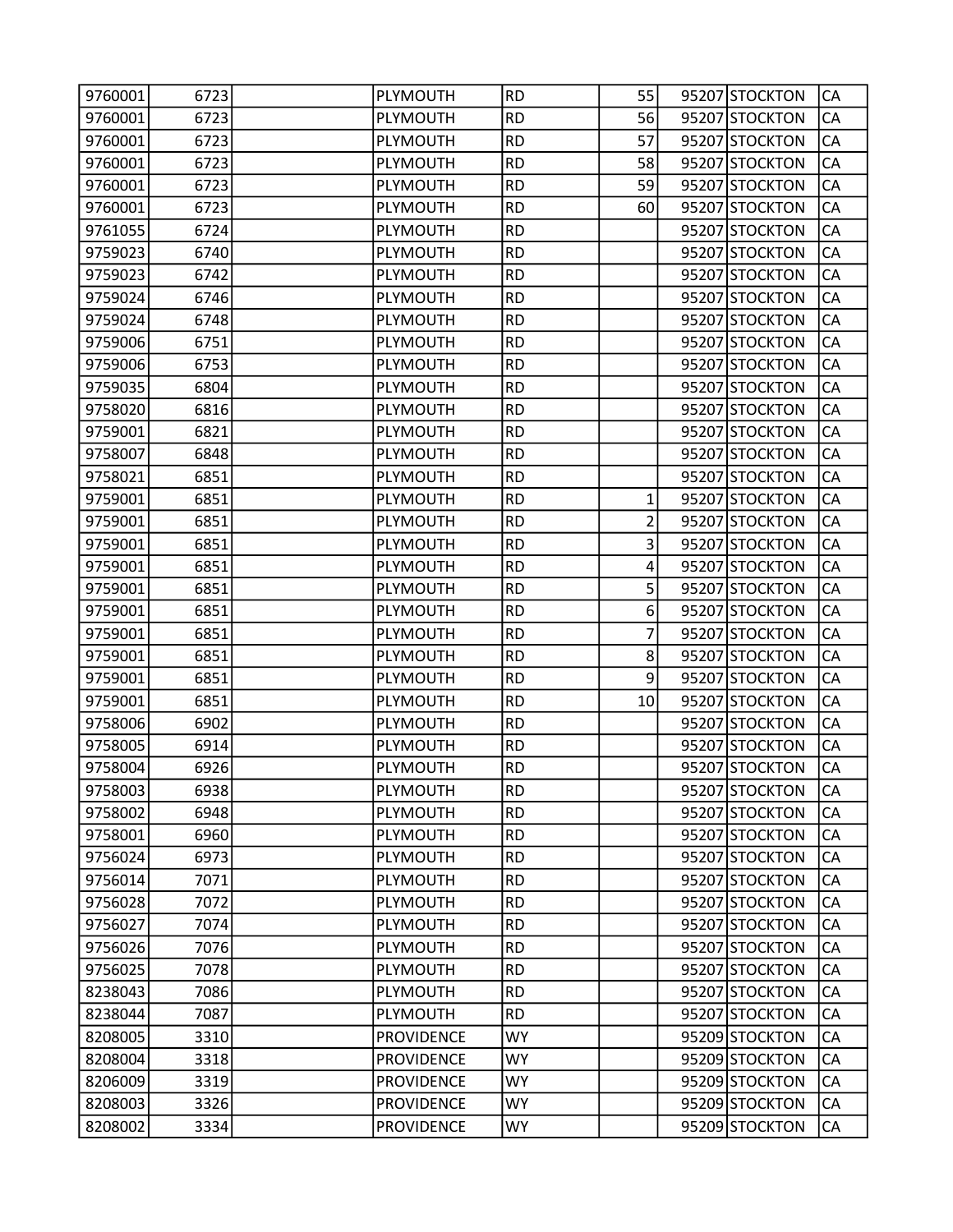| 8206010 | 3335 | <b>PROVIDENCE</b> | WY        |  | 95209 STOCKTON | CA        |
|---------|------|-------------------|-----------|--|----------------|-----------|
| 8208001 | 3342 | <b>PROVIDENCE</b> | <b>WY</b> |  | 95209 STOCKTON | CA        |
| 8206011 | 3351 | <b>PROVIDENCE</b> | <b>WY</b> |  | 95209 STOCKTON | CA        |
| 8221001 | 3364 | <b>PROVIDENCE</b> | WY        |  | 95209 STOCKTON | CA        |
| 8205009 | 3367 | <b>PROVIDENCE</b> | <b>WY</b> |  | 95209 STOCKTON | CA        |
| 8226018 | 2856 | RALEIGH           | DR        |  | 95209 STOCKTON | CA        |
| 8225014 | 2908 | <b>RALEIGH</b>    | DR        |  | 95209 STOCKTON | CA        |
| 8225015 | 2914 | <b>RALEIGH</b>    | DR        |  | 95209 STOCKTON | CA        |
| 8225016 | 2920 | <b>RALEIGH</b>    | DR        |  | 95209 STOCKTON | CA        |
| 8225017 | 2926 | RALEIGH           | DR        |  | 95209 STOCKTON | CA        |
| 8225018 | 2932 | RALEIGH           | DR        |  | 95209 STOCKTON | CA        |
| 8225013 | 2935 | <b>RALEIGH</b>    | DR        |  | 95209 STOCKTON | CA        |
| 8225019 | 2938 | <b>RALEIGH</b>    | DR        |  | 95209 STOCKTON | CA        |
| 8225012 | 2941 | <b>RALEIGH</b>    | DR        |  | 95209 STOCKTON | CA        |
| 8225020 | 2944 | RALEIGH           | DR        |  | 95209 STOCKTON | CA        |
| 8225011 | 2947 | <b>RALEIGH</b>    | DR        |  | 95209 STOCKTON | CA        |
| 8225021 | 2950 | RALEIGH           | DR        |  | 95209 STOCKTON | CA        |
| 8225010 | 2953 | <b>RALEIGH</b>    | DR        |  | 95209 STOCKTON | CA        |
| 8225022 | 2956 | <b>RALEIGH</b>    | DR        |  | 95209 STOCKTON | CA        |
| 8225009 | 2959 | RALEIGH           | DR        |  | 95209 STOCKTON | CA        |
| 8225023 | 2962 | RALEIGH           | DR        |  | 95209 STOCKTON | CA        |
| 8225008 | 2965 | <b>RALEIGH</b>    | DR        |  | 95209 STOCKTON | CA        |
| 8225024 | 2968 | <b>RALEIGH</b>    | DR        |  | 95209 STOCKTON | CA        |
| 8225007 | 2971 | RALEIGH           | DR        |  | 95209 STOCKTON | CA        |
| 8225006 | 2977 | RALEIGH           | DR        |  | 95209 STOCKTON | CA        |
| 8225005 | 2983 | RALEIGH           | DR        |  | 95209 STOCKTON | CA        |
| 8225004 | 3005 | RALEIGH           | DR        |  | 95209 STOCKTON | CA        |
| 8225003 | 3011 | <b>RALEIGH</b>    | DR        |  | 95209 STOCKTON | CA        |
| 8225002 | 3017 | RALEIGH           | DR        |  | 95209 STOCKTON | CA        |
| 8215034 | 8308 | <b>REIMS</b>      | AV        |  | 95209 STOCKTON | CA        |
| 8215024 | 8311 | <b>REIMS</b>      | AV        |  | 95209 STOCKTON | CA        |
| 8215033 | 8320 | <b>REIMS</b>      | AV        |  | 95209 STOCKTON | <b>CA</b> |
| 8215025 | 8323 | <b>REIMS</b>      | AV        |  | 95209 STOCKTON | CA        |
| 8215032 | 8332 | <b>REIMS</b>      | AV        |  | 95209 STOCKTON | CA        |
| 8215026 | 8335 | <b>REIMS</b>      | AV        |  | 95209 STOCKTON | CA        |
| 8215031 | 8340 | <b>REIMS</b>      | AV        |  | 95209 STOCKTON | CA        |
| 8215027 | 8347 | <b>REIMS</b>      | AV        |  | 95209 STOCKTON | CA        |
| 8215030 | 8348 | <b>REIMS</b>      | AV        |  | 95209 STOCKTON | CA        |
| 8215028 | 8359 | <b>REIMS</b>      | AV        |  | 95209 STOCKTON | CA        |
| 8215029 | 8360 | <b>REIMS</b>      | AV        |  | 95209 STOCKTON | CA        |
| 8214025 | 8371 | <b>REIMS</b>      | AV        |  | 95209 STOCKTON | CA        |
| 8214026 | 8372 | <b>REIMS</b>      | AV        |  | 95209 STOCKTON | CA        |
| 8214024 | 8383 | <b>REIMS</b>      | AV        |  | 95209 STOCKTON | CA        |
| 8214027 | 8384 | <b>REIMS</b>      | AV        |  | 95209 STOCKTON | CA        |
| 8214022 | 8427 | <b>REIMS</b>      | <b>CT</b> |  | 95209 STOCKTON | CA        |
| 8214016 | 8428 | <b>REIMS</b>      | <b>CT</b> |  | 95209 STOCKTON | СA        |
| 8214020 | 8435 | <b>REIMS</b>      | <b>CT</b> |  | 95209 STOCKTON | CA        |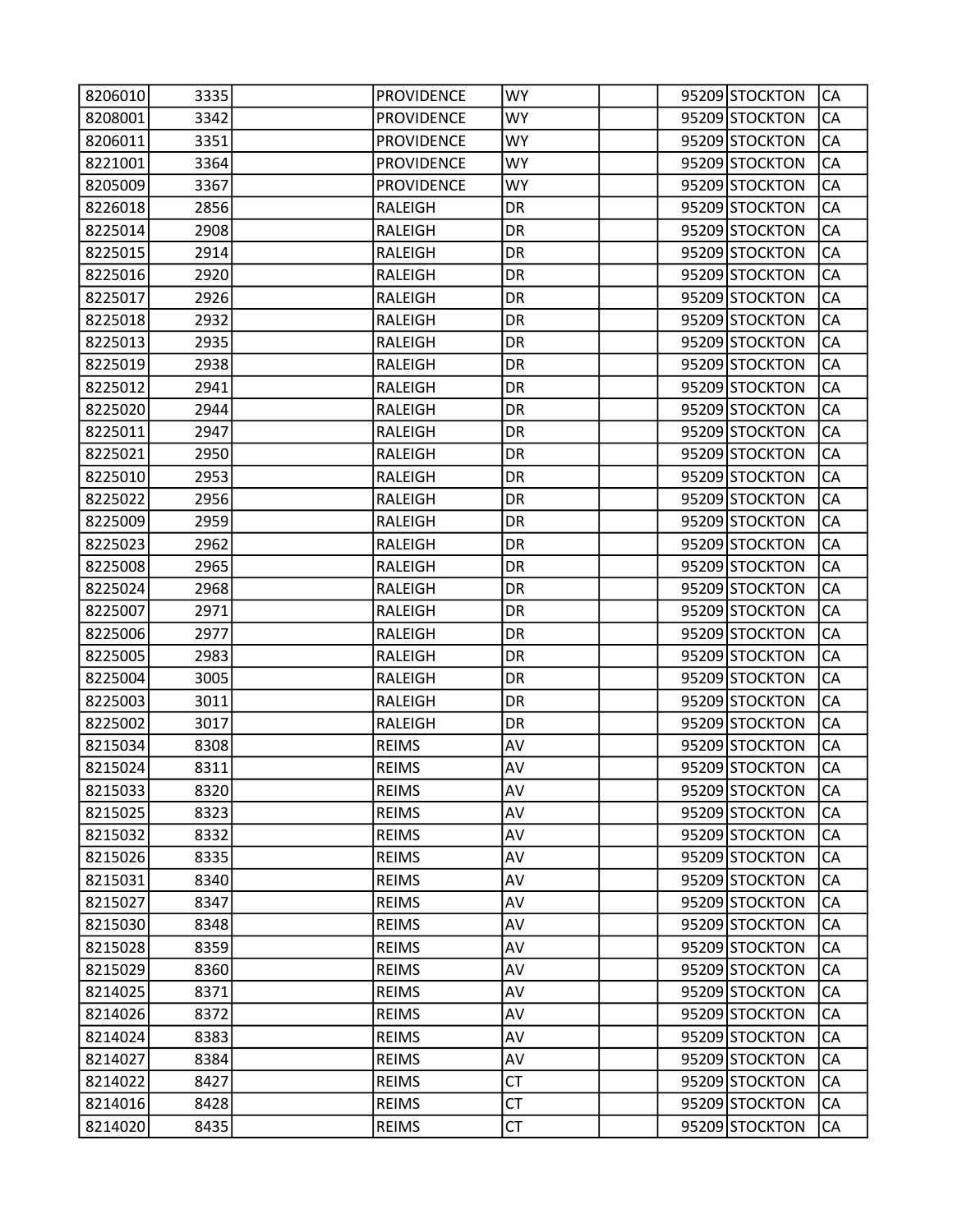| 8214017 | 8436 | <b>REIMS</b>    | СT        |  | 95209 STOCKTON | CA        |
|---------|------|-----------------|-----------|--|----------------|-----------|
| 8214018 | 8444 | <b>REIMS</b>    | <b>CT</b> |  | 95209 STOCKTON | CA        |
| 8214019 | 8453 | <b>REIMS</b>    | <b>CT</b> |  | 95209 STOCKTON | CA        |
| 8237008 | 7005 | <b>RICHLAND</b> | <b>WY</b> |  | 95207 STOCKTON | CA        |
| 8237006 | 7013 | <b>RICHLAND</b> | <b>WY</b> |  | 95207 STOCKTON | CA        |
| 8237001 | 7141 | <b>RICHLAND</b> | <b>WY</b> |  | 95207 STOCKTON | CA        |
| 8236001 | 7147 | <b>RICHLAND</b> | <b>WY</b> |  | 95207 STOCKTON | CA        |
| 8236002 | 7203 | <b>RICHLAND</b> | <b>WY</b> |  | 95207 STOCKTON | CA        |
| 8236003 | 7211 | <b>RICHLAND</b> | <b>WY</b> |  | 95207 STOCKTON | CA        |
| 8236004 | 7219 | <b>RICHLAND</b> | <b>WY</b> |  | 95207 STOCKTON | CA        |
| 8236005 | 7227 | RICHLAND        | <b>WY</b> |  | 95207 STOCKTON | CA        |
| 8236006 | 7305 | <b>RICHLAND</b> | WY        |  | 95207 STOCKTON | CA        |
| 8236007 | 7313 | <b>RICHLAND</b> | <b>WY</b> |  | 95207 STOCKTON | CA        |
| 8229027 | 7329 | <b>RICHLAND</b> | <b>WY</b> |  | 95207 STOCKTON | CA        |
| 8229030 | 7507 | <b>RICHLAND</b> | <b>WY</b> |  | 95207 STOCKTON | CA        |
| 8229031 | 7513 | <b>RICHLAND</b> | <b>WY</b> |  | 95207 STOCKTON | CA        |
| 8229032 | 7519 | <b>RICHLAND</b> | WY        |  | 95207 STOCKTON | CA        |
| 8229033 | 7611 | <b>RICHLAND</b> | <b>WY</b> |  | 95207 STOCKTON | CA        |
| 8229034 | 7619 | <b>RICHLAND</b> | <b>WY</b> |  | 95207 STOCKTON | CA        |
| 8229035 | 7627 | <b>RICHLAND</b> | <b>WY</b> |  | 95207 STOCKTON | CA        |
| 8229036 | 7635 | RICHLAND        | <b>WY</b> |  | 95207 STOCKTON | CA        |
| 8228023 | 7703 | <b>RICHLAND</b> | WY        |  | 95207 STOCKTON | CA        |
| 8228024 | 7711 | <b>RICHLAND</b> | <b>WY</b> |  | 95207 STOCKTON | CA        |
| 8228025 | 7719 | <b>RICHLAND</b> | WY        |  | 95207 STOCKTON | CA        |
| 8228026 | 7727 | <b>RICHLAND</b> | <b>WY</b> |  | 95207 STOCKTON | CA        |
| 8228005 | 7817 | RICHLAND        | <b>WY</b> |  | 95207 STOCKTON | CA        |
| 8226025 | 7912 | <b>RICHLAND</b> | WY.       |  | 95209 STOCKTON | CA        |
| 8226028 | 7913 | <b>RICHLAND</b> | <b>WY</b> |  | 95209 STOCKTON | CA        |
| 8226029 | 7925 | <b>RICHLAND</b> | <b>WY</b> |  | 95209 STOCKTON | CA        |
| 8226023 | 7926 | <b>RICHLAND</b> | <b>WY</b> |  | 95209 STOCKTON | CA        |
| 8226030 | 7937 | RICHLAND        | <b>WY</b> |  | 95209 STOCKTON | CA        |
| 8226022 | 7938 | <b>RICHLAND</b> | <b>WY</b> |  | 95209 STOCKTON | <b>CA</b> |
| 8226021 | 8020 | <b>RICHLAND</b> | <b>WY</b> |  | 95209 STOCKTON | CA        |
| 8226031 | 8031 | <b>RICHLAND</b> | WY        |  | 95209 STOCKTON | CA        |
| 8226020 | 8034 | RICHLAND        | <b>WY</b> |  | 95209 STOCKTON | CA        |
| 8226032 | 8049 | RICHLAND        | <b>WY</b> |  | 95209 STOCKTON | CA        |
| 8226019 | 8052 | RICHLAND        | <b>WY</b> |  | 95209 STOCKTON | CA        |
| 8226033 | 8063 | <b>RICHLAND</b> | <b>WY</b> |  | 95209 STOCKTON | CA        |
| 8217021 | 8103 | RICHLAND        | WY.       |  | 95209 STOCKTON | CA        |
| 8217020 | 8104 | RICHLAND        | <b>WY</b> |  | 95209 STOCKTON | CA        |
| 8217022 | 8116 | RICHLAND        | <b>WY</b> |  | 95209 STOCKTON | CA        |
| 8217040 | 8119 | RICHLAND        | <b>WY</b> |  | 95209 STOCKTON | CA        |
| 8217039 | 8128 | <b>RICHLAND</b> | <b>WY</b> |  | 95209 STOCKTON | CA        |
| 8217041 | 8131 | RICHLAND        | WY.       |  | 95209 STOCKTON | CA        |
| 8217038 | 8140 | RICHLAND        | <b>WY</b> |  | 95209 STOCKTON | CA        |
| 8217042 | 8143 | RICHLAND        | <b>WY</b> |  | 95209 STOCKTON | CA        |
| 8217037 | 8204 | RICHLAND        | <b>WY</b> |  | 95209 STOCKTON | CA        |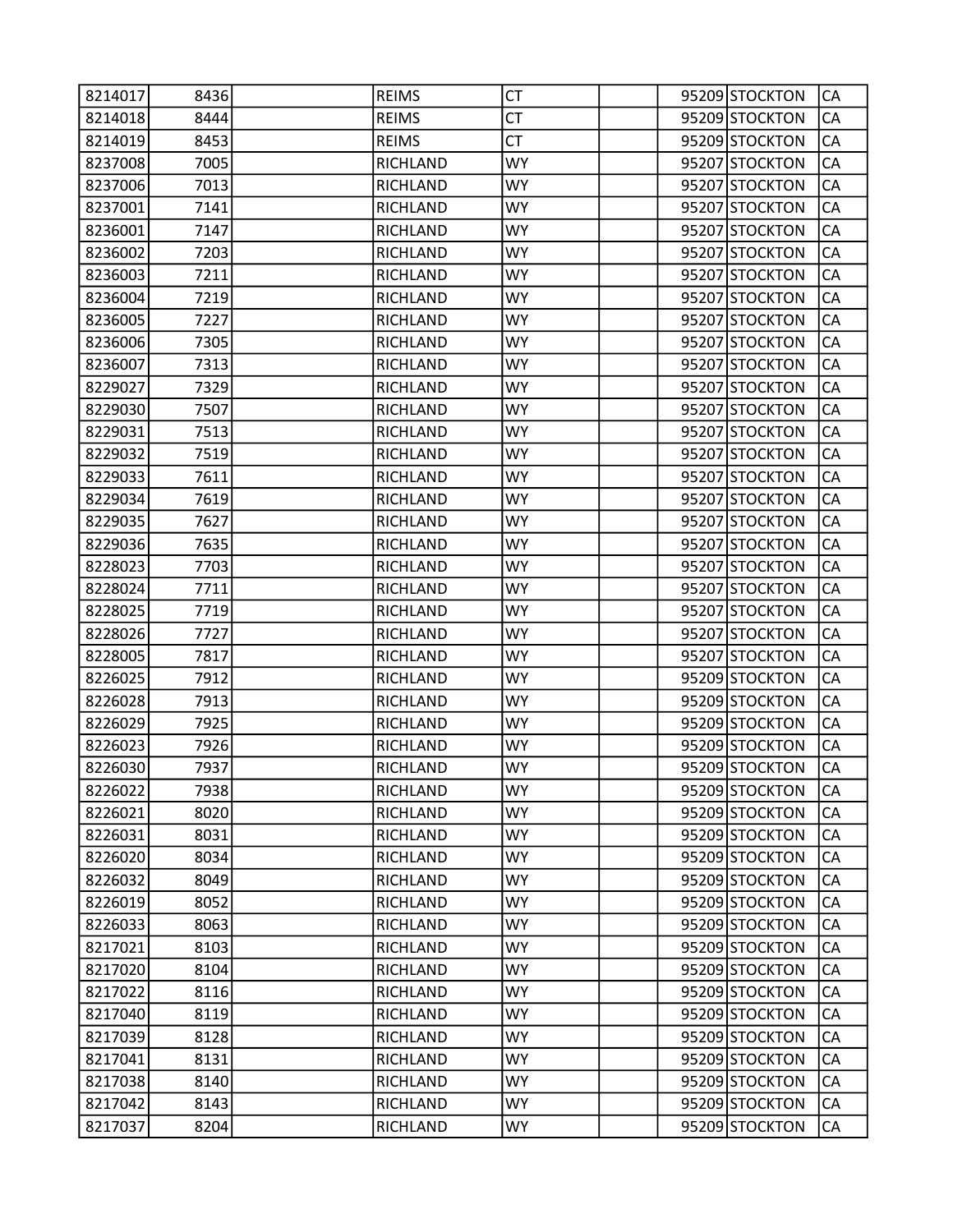| 8217043 | 8205 | RICHLAND        | <b>WY</b> |  | 95209 STOCKTON | CA        |
|---------|------|-----------------|-----------|--|----------------|-----------|
| 8217036 | 8216 | <b>RICHLAND</b> | <b>WY</b> |  | 95209 STOCKTON | CA        |
| 8217044 | 8217 | <b>RICHLAND</b> | <b>WY</b> |  | 95209 STOCKTON | CA        |
| 8217035 | 8228 | RICHLAND        | WY        |  | 95209 STOCKTON | CA        |
| 8217045 | 8229 | <b>RICHLAND</b> | <b>WY</b> |  | 95209 STOCKTON | CA        |
| 8217034 | 8240 | RICHLAND        | <b>WY</b> |  | 95209 STOCKTON | CA        |
| 8217046 | 8241 | RICHLAND        | WY.       |  | 95209 STOCKTON | CA        |
| 8217033 | 8302 | <b>RICHLAND</b> | <b>WY</b> |  | 95209 STOCKTON | CA        |
| 8217047 | 8303 | RICHLAND        | WY        |  | 95209 STOCKTON | CA        |
| 8217032 | 8314 | <b>RICHLAND</b> | <b>WY</b> |  | 95209 STOCKTON | CA        |
| 8217048 | 8315 | RICHLAND        | <b>WY</b> |  | 95209 STOCKTON | CA        |
| 8218017 | 8326 | RICHLAND        | <b>WY</b> |  | 95209 STOCKTON | CA        |
| 8218016 | 8338 | <b>RICHLAND</b> | <b>WY</b> |  | 95209 STOCKTON | CA        |
| 7838036 | 3804 | <b>RION</b>     | WY        |  | 95209 STOCKTON | CA        |
| 7838036 | 3806 | <b>RION</b>     | <b>WY</b> |  | 95209 STOCKTON | CA        |
| 7838036 | 3808 | <b>RION</b>     | <b>WY</b> |  | 95209 STOCKTON | CA        |
| 7838037 | 3812 | <b>RION</b>     | <b>WY</b> |  | 95209 STOCKTON | CA        |
| 7838037 | 3814 | <b>RION</b>     | <b>WY</b> |  | 95209 STOCKTON | CA        |
| 7838066 | 3815 | <b>RION</b>     | WY        |  | 95209 STOCKTON | CA        |
| 7838037 | 3816 | <b>RION</b>     | <b>WY</b> |  | 95209 STOCKTON | CA        |
| 7838066 | 3817 | <b>RION</b>     | <b>WY</b> |  | 95209 STOCKTON | CA        |
| 7838038 | 3820 | <b>RION</b>     | <b>WY</b> |  | 95209 STOCKTON | CA        |
| 7838038 | 3822 | <b>RION</b>     | <b>WY</b> |  | 95209 STOCKTON | CA        |
| 7838067 | 3823 | <b>RION</b>     | WY        |  | 95209 STOCKTON | CA        |
| 7838038 | 3824 | <b>RION</b>     | <b>WY</b> |  | 95209 STOCKTON | CA        |
| 7838067 | 3825 | <b>RION</b>     | <b>WY</b> |  | 95209 STOCKTON | CA        |
| 7838068 | 3831 | <b>RION</b>     | <b>WY</b> |  | 95209 STOCKTON | CA        |
| 7838068 | 3833 | <b>RION</b>     | <b>WY</b> |  | 95209 STOCKTON | CA        |
| 8205010 | 3404 | <b>ROANOKE</b>  | <b>CT</b> |  | 95209 STOCKTON | CA        |
| 8205018 | 3405 | <b>ROANOKE</b>  | <b>CT</b> |  | 95209 STOCKTON | CA        |
| 8205011 | 3412 | <b>ROANOKE</b>  | СT        |  | 95209 STOCKTON | CA        |
| 8205017 | 3413 | <b>ROANOKE</b>  | <b>CT</b> |  | 95209 STOCKTON | <b>CA</b> |
| 8205011 | 3414 | <b>ROANOKE</b>  | <b>CT</b> |  | 95209 STOCKTON | CA        |
| 8205017 | 3415 | <b>ROANOKE</b>  | <b>CT</b> |  | 95209 STOCKTON | CA        |
| 8205012 | 3420 | <b>ROANOKE</b>  | <b>CT</b> |  | 95209 STOCKTON | CA        |
| 8205016 | 3421 | <b>ROANOKE</b>  | <b>CT</b> |  | 95209 STOCKTON | СA        |
| 8205012 | 3422 | <b>ROANOKE</b>  | <b>CT</b> |  | 95209 STOCKTON | CA        |
| 8205016 | 3423 | <b>ROANOKE</b>  | <b>CT</b> |  | 95209 STOCKTON | CA        |
| 8205013 | 3428 | <b>ROANOKE</b>  | <b>CT</b> |  | 95209 STOCKTON | CA        |
| 8205015 | 3429 | <b>ROANOKE</b>  | <b>CT</b> |  | 95209 STOCKTON | CA        |
| 8205013 | 3430 | <b>ROANOKE</b>  | <b>CT</b> |  | 95209 STOCKTON | CA        |
| 8205015 | 3431 | <b>ROANOKE</b>  | <b>CT</b> |  | 95209 STOCKTON | CA        |
| 8205013 | 3432 | <b>ROANOKE</b>  | <b>CT</b> |  | 95209 STOCKTON | CA        |
| 8205015 | 3433 | <b>ROANOKE</b>  | <b>CT</b> |  | 95209 STOCKTON | CA        |
| 8205014 | 3436 | <b>ROANOKE</b>  | <b>CT</b> |  | 95209 STOCKTON | CA        |
| 8205014 | 3438 | <b>ROANOKE</b>  | <b>CT</b> |  | 95209 STOCKTON | СA        |
| 8214013 | 8431 | <b>ROCHELLE</b> | <b>CT</b> |  | 95209 STOCKTON | CA        |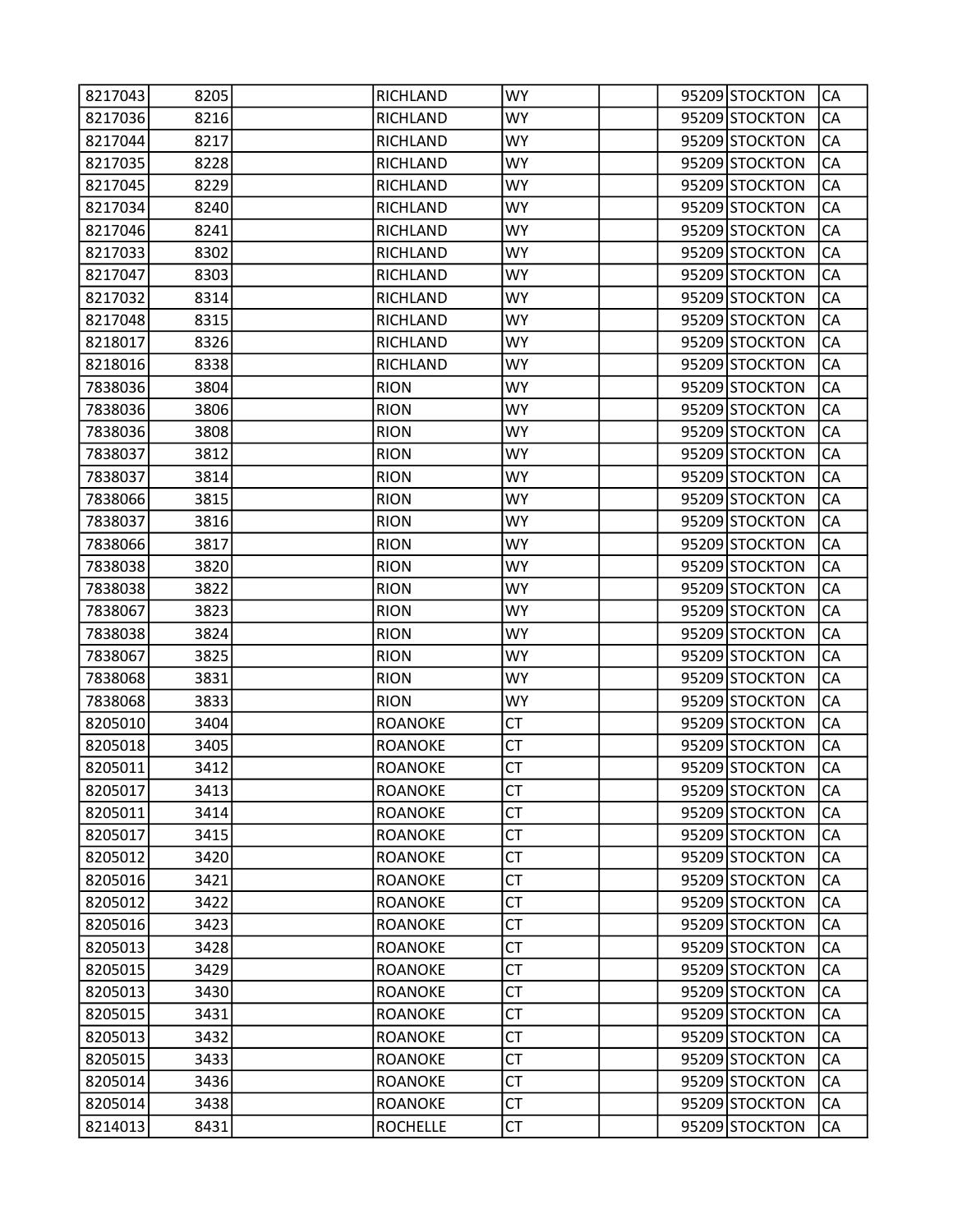| 8214013 | 8433 | <b>ROCHELLE</b> | СT        |  | 95209 STOCKTON | CA        |
|---------|------|-----------------|-----------|--|----------------|-----------|
| 8214007 | 8434 | <b>ROCHELLE</b> | <b>CT</b> |  | 95209 STOCKTON | CA        |
| 8214007 | 8436 | <b>ROCHELLE</b> | <b>CT</b> |  | 95209 STOCKTON | CA        |
| 8214012 | 8445 | <b>ROCHELLE</b> | <b>CT</b> |  | 95209 STOCKTON | CA        |
| 8214008 | 8446 | <b>ROCHELLE</b> | <b>CT</b> |  | 95209 STOCKTON | CA        |
| 8214012 | 8447 | <b>ROCHELLE</b> | СT        |  | 95209 STOCKTON | CA        |
| 8214008 | 8448 | <b>ROCHELLE</b> | <b>CT</b> |  | 95209 STOCKTON | CA        |
| 8214009 | 8456 | <b>ROCHELLE</b> | <b>CT</b> |  | 95209 STOCKTON | CA        |
| 8214011 | 8457 | <b>ROCHELLE</b> | <b>CT</b> |  | 95209 STOCKTON | CA        |
| 8214009 | 8458 | <b>ROCHELLE</b> | <b>CT</b> |  | 95209 STOCKTON | CA        |
| 8214011 | 8459 | <b>ROCHELLE</b> | СT        |  | 95209 STOCKTON | CA        |
| 8214010 | 8462 | <b>ROCHELLE</b> | <b>CT</b> |  | 95209 STOCKTON | CA        |
| 8214010 | 8464 | <b>ROCHELLE</b> | <b>CT</b> |  | 95209 STOCKTON | CA        |
| 8228006 | 2905 | <b>ROCKFORD</b> | AV        |  | 95207 STOCKTON | CA        |
| 8231013 | 2911 | <b>ROCKFORD</b> | AV        |  | 95207 STOCKTON | CA        |
| 8231014 | 2917 | <b>ROCKFORD</b> | AV        |  | 95207 STOCKTON | CA        |
| 8231015 | 2925 | <b>ROCKFORD</b> | AV        |  | 95207 STOCKTON | CA        |
| 8231016 | 2931 | <b>ROCKFORD</b> | AV        |  | 95207 STOCKTON | CA        |
| 8231017 | 2939 | <b>ROCKFORD</b> | AV        |  | 95207 STOCKTON | CA        |
| 8231018 | 2945 | <b>ROCKFORD</b> | AV        |  | 95207 STOCKTON | CA        |
| 8231019 | 2951 | <b>ROCKFORD</b> | AV        |  | 95207 STOCKTON | CA        |
| 8231020 | 3003 | <b>ROCKFORD</b> | AV        |  | 95207 STOCKTON | CA        |
| 8231038 | 3004 | <b>ROCKFORD</b> | AV        |  | 95207 STOCKTON | CA        |
| 8231037 | 3010 | <b>ROCKFORD</b> | AV        |  | 95207 STOCKTON | CA        |
| 8231021 | 3011 | <b>ROCKFORD</b> | AV        |  | 95207 STOCKTON | CA        |
| 8231036 | 3016 | <b>ROCKFORD</b> | AV        |  | 95207 STOCKTON | CA        |
| 8231022 | 3017 | <b>ROCKFORD</b> | AV        |  | 95207 STOCKTON | CA        |
| 8231035 | 3022 | <b>ROCKFORD</b> | AV        |  | 95207 STOCKTON | CA        |
| 8231023 | 3023 | <b>ROCKFORD</b> | AV        |  | 95207 STOCKTON | CA        |
| 8231034 | 3028 | <b>ROCKFORD</b> | AV        |  | 95207 STOCKTON | CA        |
| 8231024 | 3029 | <b>ROCKFORD</b> | AV        |  | 95207 STOCKTON | CA        |
| 8231033 | 3034 | <b>ROCKFORD</b> | AV        |  | 95207 STOCKTON | <b>CA</b> |
| 8231032 | 3040 | <b>ROCKFORD</b> | AV        |  | 95207 STOCKTON | CA        |
| 8231025 | 3041 | <b>ROCKFORD</b> | AV        |  | 95207 STOCKTON | CA        |
| 8231031 | 3048 | <b>ROCKFORD</b> | AV        |  | 95207 STOCKTON | CA        |
| 8231030 | 3102 | <b>ROCKFORD</b> | AV        |  | 95207 STOCKTON | CA        |
| 8231029 | 3108 | <b>ROCKFORD</b> | AV        |  | 95207 STOCKTON | CA        |
| 8231028 | 3114 | <b>ROCKFORD</b> | AV        |  | 95207 STOCKTON | CA        |
| 8231027 | 3120 | <b>ROCKFORD</b> | AV        |  | 95207 STOCKTON | CA        |
| 7838057 | 3805 | <b>SALTERS</b>  | <b>DR</b> |  | 95209 STOCKTON | CA        |
| 7838057 | 3807 | <b>SALTERS</b>  | DR        |  | 95209 STOCKTON | CA        |
| 7838057 | 3809 | <b>SALTERS</b>  | DR        |  | 95209 STOCKTON | CA        |
| 7838056 | 3817 | <b>SALTERS</b>  | DR        |  | 95209 STOCKTON | CA        |
| 7838056 | 3819 | <b>SALTERS</b>  | DR        |  | 95209 STOCKTON | CA        |
| 7838055 | 3825 | <b>SALTERS</b>  | <b>DR</b> |  | 95209 STOCKTON | CA        |
| 7838055 | 3827 | <b>SALTERS</b>  | DR        |  | 95209 STOCKTON | CA        |
| 7838054 | 3833 | <b>SALTERS</b>  | DR        |  | 95209 STOCKTON | CA        |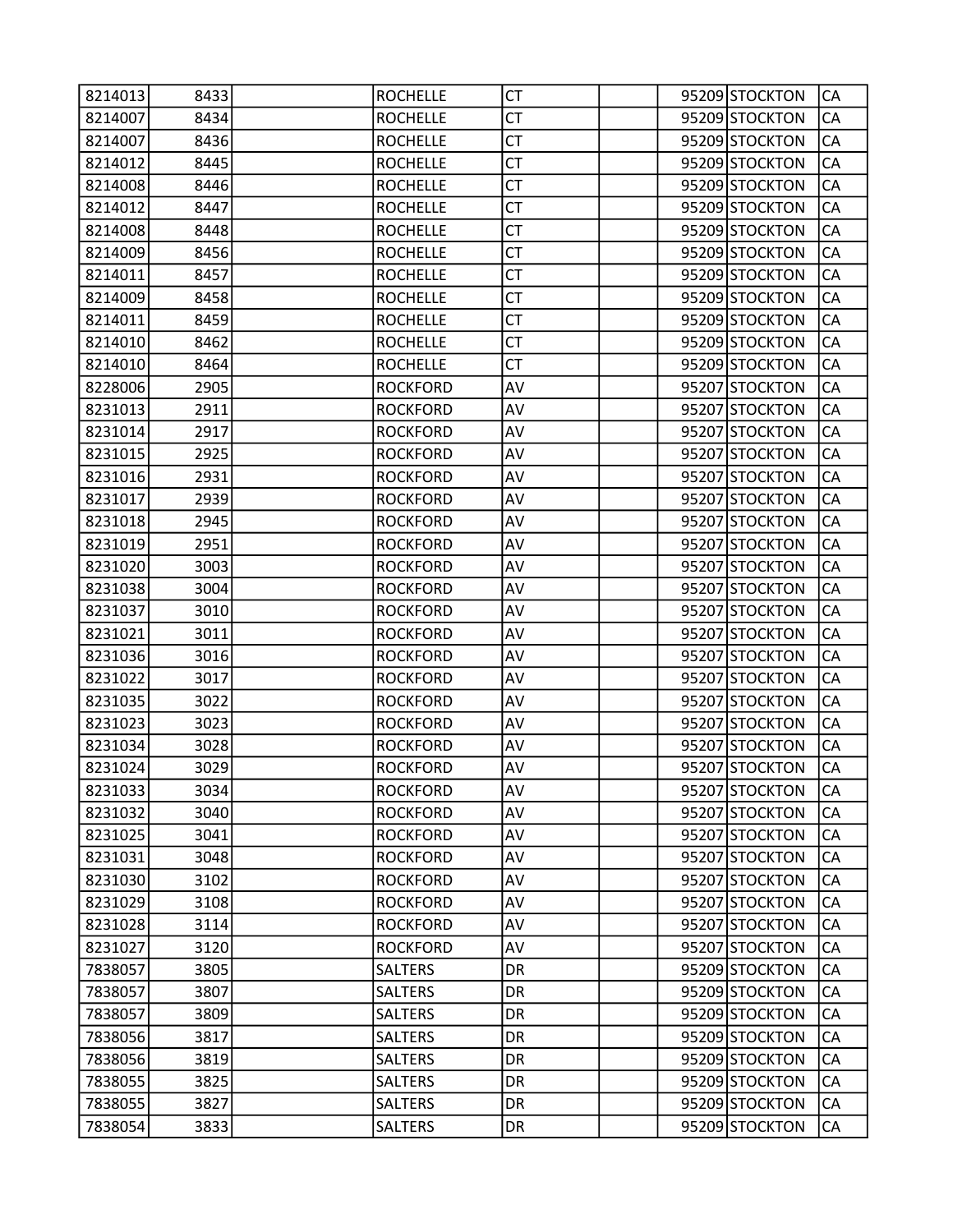| 7838054 | 3835 | <b>SALTERS</b>  | DR        |  | 95209 STOCKTON | CA        |
|---------|------|-----------------|-----------|--|----------------|-----------|
| 7838054 | 3837 | <b>SALTERS</b>  | DR        |  | 95209 STOCKTON | CA        |
| 8210008 | 2901 | <b>SARATOGA</b> | <b>CT</b> |  | 95209 STOCKTON | CA        |
| 8210001 | 2902 | SARATOGA        | <b>CT</b> |  | 95209 STOCKTON | CA        |
| 8210007 | 2913 | SARATOGA        | <b>CT</b> |  | 95209 STOCKTON | CA        |
| 8210002 | 2914 | SARATOGA        | СT        |  | 95209 STOCKTON | CA        |
| 8210006 | 2925 | SARATOGA        | <b>CT</b> |  | 95209 STOCKTON | CA        |
| 8210003 | 2926 | SARATOGA        | <b>CT</b> |  | 95209 STOCKTON | CA        |
| 8210005 | 2937 | SARATOGA        | <b>CT</b> |  | 95209 STOCKTON | CA        |
| 8210004 | 2938 | SARATOGA        | <b>CT</b> |  | 95209 STOCKTON | CA        |
| 8226012 | 8003 | SARATOGA        | WY        |  | 95209 STOCKTON | CA        |
| 8226009 | 8004 | SARATOGA        | <b>WY</b> |  | 95209 STOCKTON | CA        |
| 8226013 | 8015 | SARATOGA        | <b>WY</b> |  | 95209 STOCKTON | CA        |
| 8226006 | 8016 | SARATOGA        | WY        |  | 95209 STOCKTON | CA        |
| 8226014 | 8027 | SARATOGA        | <b>WY</b> |  | 95209 STOCKTON | CA        |
| 8226005 | 8028 | SARATOGA        | <b>WY</b> |  | 95209 STOCKTON | CA        |
| 8226004 | 8040 | SARATOGA        | <b>WY</b> |  | 95209 STOCKTON | CA        |
| 8226015 | 8049 | SARATOGA        | <b>WY</b> |  | 95209 STOCKTON | CA        |
| 8226003 | 8052 | SARATOGA        | WY        |  | 95209 STOCKTON | CA        |
| 8226016 | 8063 | SARATOGA        | <b>WY</b> |  | 95209 STOCKTON | CA        |
| 8226002 | 8064 | SARATOGA        | <b>WY</b> |  | 95209 STOCKTON | CA        |
| 8226017 | 8075 | SARATOGA        | <b>WY</b> |  | 95209 STOCKTON | CA        |
| 8226001 | 8076 | SARATOGA        | <b>WY</b> |  | 95209 STOCKTON | CA        |
| 8217018 | 8102 | SARATOGA        | WY        |  | 95209 STOCKTON | CA        |
| 8217019 | 8113 | SARATOGA        | <b>WY</b> |  | 95209 STOCKTON | CA        |
| 8217017 | 8114 | SARATOGA        | <b>WY</b> |  | 95209 STOCKTON | CA        |
| 8217016 | 8126 | SARATOGA        | <b>WY</b> |  | 95209 STOCKTON | CA        |
| 8217023 | 8127 | SARATOGA        | <b>WY</b> |  | 95209 STOCKTON | CA        |
| 8217024 | 8137 | SARATOGA        | WY        |  | 95209 STOCKTON | CA        |
| 8217025 | 8149 | SARATOGA        | <b>WY</b> |  | 95209 STOCKTON | CA        |
| 8217026 | 8201 | SARATOGA        | <b>WY</b> |  | 95209 STOCKTON | CA        |
| 8217010 | 8202 | SARATOGA        | <b>WY</b> |  | 95209 STOCKTON | <b>CA</b> |
| 8217027 | 8213 | SARATOGA        | <b>WY</b> |  | 95209 STOCKTON | CA        |
| 8217009 | 8214 | SARATOGA        | <b>WY</b> |  | 95209 STOCKTON | CA        |
| 8217028 | 8225 | SARATOGA        | <b>WY</b> |  | 95209 STOCKTON | CA        |
| 8217029 | 8237 | SARATOGA        | <b>WY</b> |  | 95209 STOCKTON | CA        |
| 8217030 | 8303 | SARATOGA        | <b>WY</b> |  | 95209 STOCKTON | CA        |
| 8217002 | 8304 | SARATOGA        | <b>WY</b> |  | 95209 STOCKTON | CA        |
| 8217031 | 8315 | SARATOGA        | WY.       |  | 95209 STOCKTON | CA        |
| 8217001 | 8316 | SARATOGA        | <b>WY</b> |  | 95209 STOCKTON | CA        |
| 8218015 | 8327 | SARATOGA        | <b>WY</b> |  | 95209 STOCKTON | CA        |
| 8218014 | 8339 | SARATOGA        | <b>WY</b> |  | 95209 STOCKTON | CA        |
| 8218012 | 8350 | SARATOGA        | <b>WY</b> |  | 95209 STOCKTON | CA        |
| 8210075 | 8362 | SARATOGA        | <b>WY</b> |  | 95209 STOCKTON | CA        |
| 8210074 | 8402 | SARATOGA        | <b>WY</b> |  | 95209 STOCKTON | CA        |
| 8210073 | 8414 | SARATOGA        | <b>WY</b> |  | 95209 STOCKTON | СA        |
| 8210072 | 8426 | SARATOGA        | <b>WY</b> |  | 95209 STOCKTON | CA        |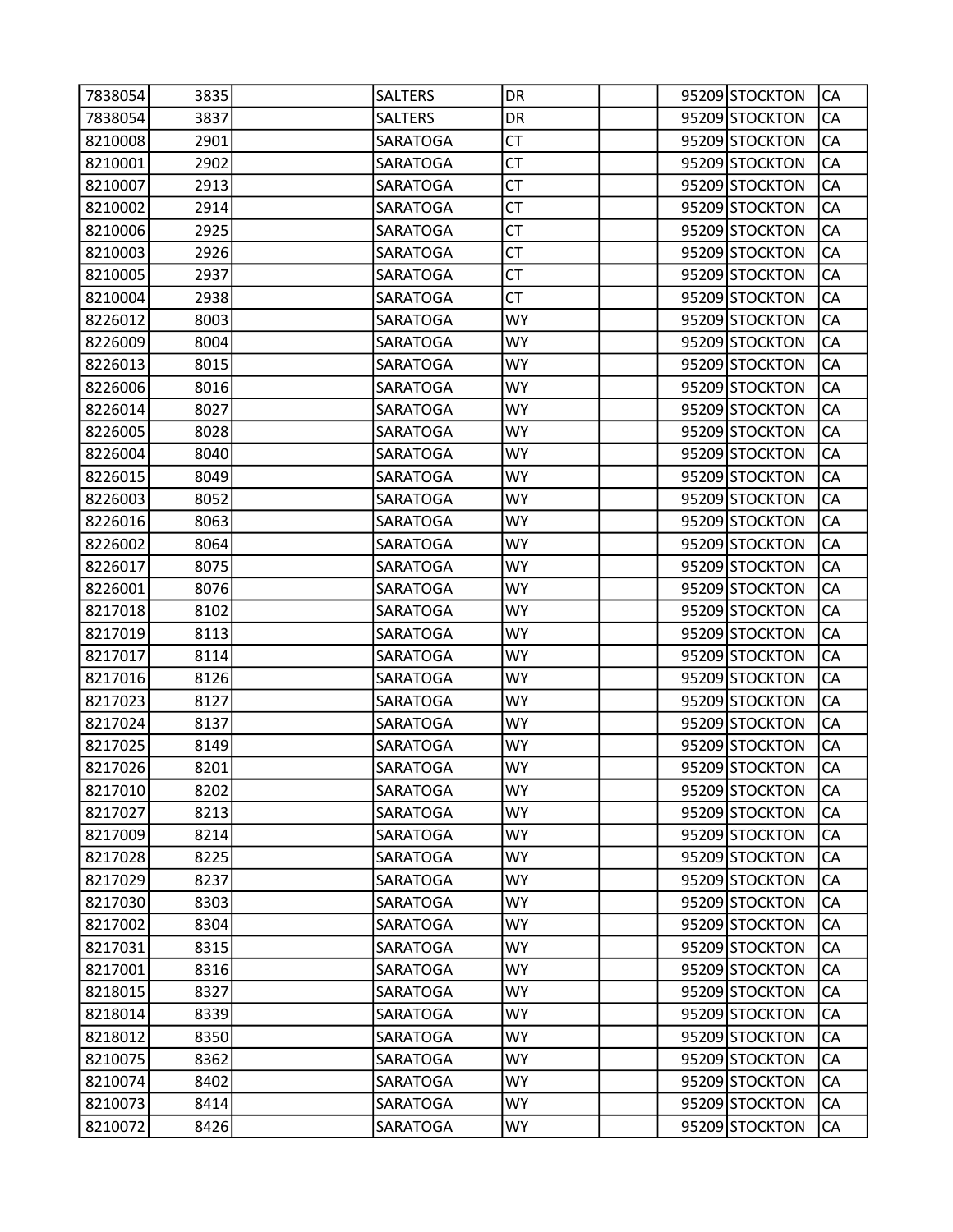| 8210071 | 8438 | <b>SARATOGA</b>   | <b>WY</b> |  | 95209 STOCKTON | CA        |
|---------|------|-------------------|-----------|--|----------------|-----------|
| 8210070 | 8450 | <b>SARATOGA</b>   | <b>WY</b> |  | 95209 STOCKTON | CA        |
| 8210069 | 8462 | <b>SARATOGA</b>   | <b>WY</b> |  | 95209 STOCKTON | CA        |
| 8210068 | 8502 | SARATOGA          | WY        |  | 95209 STOCKTON | CA        |
| 8210067 | 8514 | SARATOGA          | <b>WY</b> |  | 95209 STOCKTON | CA        |
| 8210036 | 8515 | SARATOGA          | <b>WY</b> |  | 95209 STOCKTON | CA        |
| 8210066 | 8526 | SARATOGA          | <b>WY</b> |  | 95209 STOCKTON | CA        |
| 8210065 | 8538 | SARATOGA          | <b>WY</b> |  | 95209 STOCKTON | CA        |
| 8210064 | 8550 | SARATOGA          | WY        |  | 95209 STOCKTON | CA        |
| 8237002 | 7102 | SOUTHFIELD        | <b>WY</b> |  | 95207 STOCKTON | CA        |
| 8237003 | 7103 | SOUTHFIELD        | <b>WY</b> |  | 95207 STOCKTON | CA        |
| 8235021 | 7110 | SOUTHFIELD        | <b>WY</b> |  | 95207 STOCKTON | CA        |
| 8235020 | 7111 | SOUTHFIELD        | <b>WY</b> |  | 95207 STOCKTON | CA        |
| 8235019 | 7117 | SOUTHFIELD        | WY        |  | 95207 STOCKTON | CA        |
| 8235022 | 7122 | SOUTHFIELD        | <b>WY</b> |  | 95207 STOCKTON | CA        |
| 8235018 | 7123 | SOUTHFIELD        | <b>WY</b> |  | 95207 STOCKTON | CA        |
| 8235017 | 7135 | SOUTHFIELD        | <b>WY</b> |  | 95207 STOCKTON | CA        |
| 8235016 | 7201 | SOUTHFIELD        | <b>WY</b> |  | 95207 STOCKTON | CA        |
| 8235050 | 7206 | <b>SOUTHFIELD</b> | WY        |  | 95207 STOCKTON | CA        |
| 8235015 | 7207 | SOUTHFIELD        | <b>WY</b> |  | 95207 STOCKTON | CA        |
| 8235051 | 7214 | SOUTHFIELD        | <b>WY</b> |  | 95207 STOCKTON | CA        |
| 8235014 | 7215 | SOUTHFIELD        | <b>WY</b> |  | 95207 STOCKTON | CA        |
| 8235052 | 7222 | SOUTHFIELD        | <b>WY</b> |  | 95207 STOCKTON | CA        |
| 8235013 | 7223 | SOUTHFIELD        | WY        |  | 95207 STOCKTON | CA        |
| 8235053 | 7230 | SOUTHFIELD        | <b>WY</b> |  | 95207 STOCKTON | CA        |
| 8235012 | 7231 | SOUTHFIELD        | <b>WY</b> |  | 95207 STOCKTON | CA        |
| 8235011 | 7237 | SOUTHFIELD        | <b>WY</b> |  | 95207 STOCKTON | CA        |
| 8235054 | 7238 | SOUTHFIELD        | <b>WY</b> |  | 95207 STOCKTON | CA        |
| 8235010 | 7245 | SOUTHFIELD        | WY        |  | 95207 STOCKTON | CA        |
| 8235055 | 7246 | <b>SOUTHFIELD</b> | <b>WY</b> |  | 95207 STOCKTON | CA        |
| 8235009 | 7253 | SOUTHFIELD        | WY        |  | 95207 STOCKTON | CA        |
| 8235056 | 7254 | SOUTHFIELD        | <b>WY</b> |  | 95207 STOCKTON | <b>CA</b> |
| 8235008 | 7261 | <b>SOUTHFIELD</b> | <b>WY</b> |  | 95207 STOCKTON | CA        |
| 8235057 | 7262 | SOUTHFIELD        | WY.       |  | 95207 STOCKTON | CA        |
| 8235058 | 7270 | SOUTHFIELD        | <b>WY</b> |  | 95207 STOCKTON | CA        |
| 8235059 | 7278 | SOUTHFIELD        | <b>WY</b> |  | 95207 STOCKTON | CA        |
| 8235060 | 7302 | SOUTHFIELD        | <b>WY</b> |  | 95207 STOCKTON | CA        |
| 8235007 | 7303 | SOUTHFIELD        | <b>WY</b> |  | 95207 STOCKTON | CA        |
| 8235006 | 7311 | SOUTHFIELD        | WY.       |  | 95207 STOCKTON | CA        |
| 8235061 | 7314 | SOUTHFIELD        | <b>WY</b> |  | 95207 STOCKTON | CA        |
| 8235005 | 7319 | SOUTHFIELD        | <b>WY</b> |  | 95207 STOCKTON | CA        |
| 8235004 | 7325 | SOUTHFIELD        | <b>WY</b> |  | 95207 STOCKTON | CA        |
| 8235062 | 7326 | SOUTHFIELD        | <b>WY</b> |  | 95207 STOCKTON | CA        |
| 8235063 | 7404 | SOUTHFIELD        | WY.       |  | 95207 STOCKTON | CA        |
| 8235003 | 7405 | SOUTHFIELD        | <b>WY</b> |  | 95207 STOCKTON | CA        |
| 8235064 | 7412 | SOUTHFIELD        | <b>WY</b> |  | 95207 STOCKTON | CA        |
| 8235002 | 7413 | SOUTHFIELD        | <b>WY</b> |  | 95207 STOCKTON | CA        |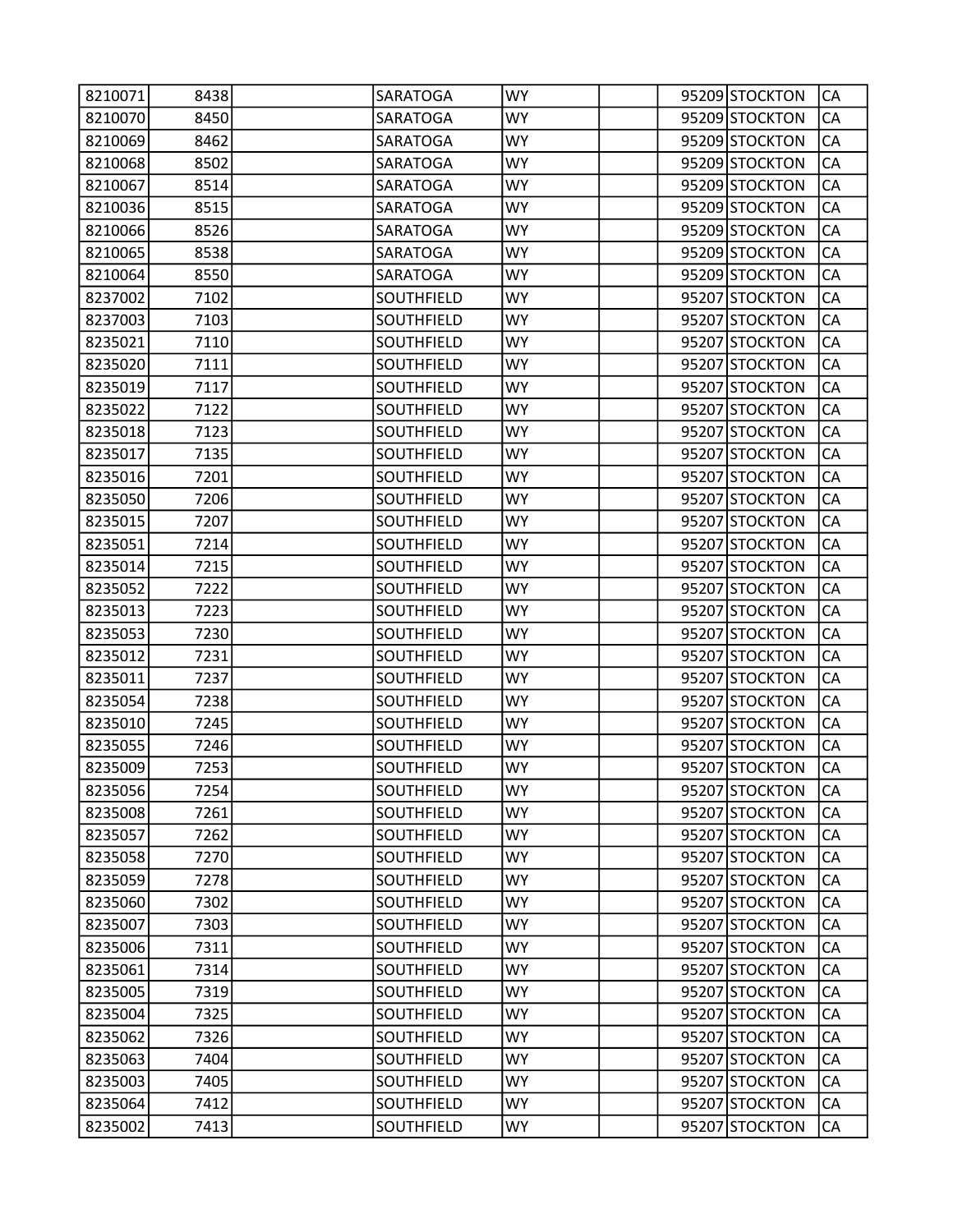| 8235065 | 7420 | SOUTHFIELD       | <b>WY</b> |  | 95207 STOCKTON | CA        |
|---------|------|------------------|-----------|--|----------------|-----------|
| 8235001 | 7421 | SOUTHFIELD       | <b>WY</b> |  | 95207 STOCKTON | CA        |
| 8230059 | 7429 | SOUTHFIELD       | <b>WY</b> |  | 95207 STOCKTON | CA        |
| 7833013 | 3713 | <b>STANFIELD</b> | DR        |  | 95209 STOCKTON | CA        |
| 7833013 | 3715 | <b>STANFIELD</b> | DR        |  | 95209 STOCKTON | CA        |
| 7833014 | 3721 | <b>STANFIELD</b> | DR        |  | 95209 STOCKTON | CA        |
| 7833014 | 3723 | <b>STANFIELD</b> | DR        |  | 95209 STOCKTON | CA        |
| 7833015 | 3809 | <b>STANFIELD</b> | DR        |  | 95209 STOCKTON | CA        |
| 7833015 | 3811 | <b>STANFIELD</b> | DR        |  | 95209 STOCKTON | CA        |
| 7833016 | 3817 | <b>STANFIELD</b> | DR        |  | 95209 STOCKTON | CA        |
| 7833016 | 3819 | <b>STANFIELD</b> | DR        |  | 95209 STOCKTON | CA        |
| 8230010 | 7502 | <b>STUEBEN</b>   | <b>WY</b> |  | 95207 STOCKTON | CA        |
| 8230020 | 7505 | <b>STUEBEN</b>   | <b>WY</b> |  | 95207 STOCKTON | CA        |
| 8230009 | 7508 | <b>STUEBEN</b>   | <b>WY</b> |  | 95207 STOCKTON | CA        |
| 8230019 | 7511 | <b>STUEBEN</b>   | <b>WY</b> |  | 95207 STOCKTON | CA        |
| 8230008 | 7514 | <b>STUEBEN</b>   | <b>WY</b> |  | 95207 STOCKTON | CA        |
| 8230018 | 7517 | <b>STUEBEN</b>   | <b>WY</b> |  | 95207 STOCKTON | CA        |
| 8230007 | 7608 | <b>STUEBEN</b>   | <b>WY</b> |  | 95207 STOCKTON | CA        |
| 8230017 | 7609 | <b>STUEBEN</b>   | WY        |  | 95207 STOCKTON | CA        |
| 8230006 | 7614 | <b>STUEBEN</b>   | <b>WY</b> |  | 95207 STOCKTON | CA        |
| 8230016 | 7615 | <b>STUEBEN</b>   | <b>WY</b> |  | 95207 STOCKTON | CA        |
| 8230005 | 7620 | <b>STUEBEN</b>   | <b>WY</b> |  | 95207 STOCKTON | CA        |
| 8230015 | 7623 | <b>STUEBEN</b>   | <b>WY</b> |  | 95207 STOCKTON | CA        |
| 8230004 | 7626 | <b>STUEBEN</b>   | <b>WY</b> |  | 95207 STOCKTON | CA        |
| 8230014 | 7629 | <b>STUEBEN</b>   | <b>WY</b> |  | 95207 STOCKTON | CA        |
| 8230013 | 7705 | <b>STUEBEN</b>   | <b>WY</b> |  | 95207 STOCKTON | CA        |
| 8230003 | 7706 | <b>STUEBEN</b>   | <b>WY</b> |  | 95207 STOCKTON | CA        |
| 8230012 | 7713 | <b>STUEBEN</b>   | <b>WY</b> |  | 95207 STOCKTON | CA        |
| 8230002 | 7714 | <b>STUEBEN</b>   | WY        |  | 95207 STOCKTON | CA        |
| 8230011 | 7719 | <b>STUEBEN</b>   | <b>WY</b> |  | 95207 STOCKTON | CA        |
| 8230001 | 7722 | <b>STUEBEN</b>   | WY        |  | 95207 STOCKTON | CA        |
| 8231040 | 7727 | <b>STUEBEN</b>   | <b>WY</b> |  | 95207 STOCKTON | <b>CA</b> |
| 8231041 | 7728 | <b>STUEBEN</b>   | <b>WY</b> |  | 95207 STOCKTON | CA        |
| 8216024 | 8201 | <b>SUSSEX</b>    | <b>WY</b> |  | 95209 STOCKTON | CA        |
| 8216025 | 8213 | <b>SUSSEX</b>    | <b>WY</b> |  | 95209 STOCKTON | CA        |
| 8216026 | 8214 | <b>SUSSEX</b>    | <b>WY</b> |  | 95209 STOCKTON | CA        |
| 8215001 | 8225 | <b>SUSSEX</b>    | <b>WY</b> |  | 95209 STOCKTON | CA        |
| 8215002 | 8237 | <b>SUSSEX</b>    | <b>WY</b> |  | 95209 STOCKTON | CA        |
| 8215003 | 8303 | <b>SUSSEX</b>    | <b>WY</b> |  | 95209 STOCKTON | CA        |
| 8215013 | 8308 | <b>SUSSEX</b>    | <b>CT</b> |  | 95209 STOCKTON | CA        |
| 8215004 | 8311 | <b>SUSSEX</b>    | <b>CT</b> |  | 95209 STOCKTON | CA        |
| 8215012 | 8320 | <b>SUSSEX</b>    | <b>CT</b> |  | 95209 STOCKTON | CA        |
| 8215005 | 8321 | <b>SUSSEX</b>    | <b>CT</b> |  | 95209 STOCKTON | CA        |
| 8215011 | 8332 | <b>SUSSEX</b>    | <b>CT</b> |  | 95209 STOCKTON | CA        |
| 8215006 | 8333 | <b>SUSSEX</b>    | <b>CT</b> |  | 95209 STOCKTON | CA        |
| 8215010 | 8344 | <b>SUSSEX</b>    | <b>CT</b> |  | 95209 STOCKTON | CA        |
| 8215007 | 8345 | <b>SUSSEX</b>    | <b>CT</b> |  | 95209 STOCKTON | CA        |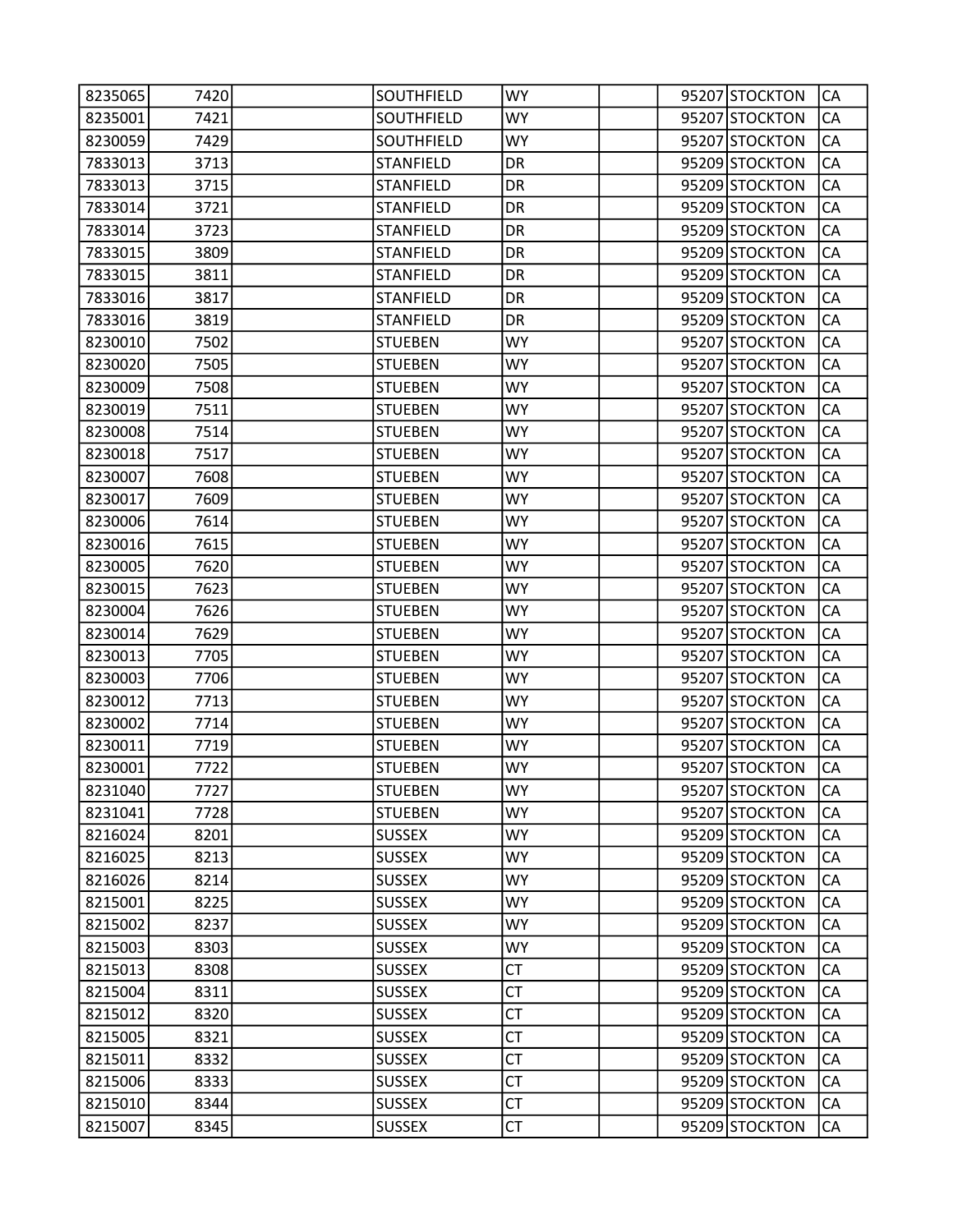| 8215009 | 8356    | <b>SUSSEX</b>       | CT        |  | 95209 STOCKTON | CA        |
|---------|---------|---------------------|-----------|--|----------------|-----------|
| 8215008 | 8357    | <b>SUSSEX</b>       | <b>CT</b> |  | 95209 STOCKTON | CA        |
| 5512012 | 11469 N | <b>THORNTON</b>     | <b>RD</b> |  | 95242 STOCKTON | CA        |
| 5512006 | 11501 N | <b>THORNTON</b>     | <b>RD</b> |  | 95242 STOCKTON | CA        |
| 5512008 | 11889 N | <b>THORNTON</b>     | <b>RD</b> |  | 95242 STOCKTON | CA        |
| 5512003 | 12001 N | <b>THORNTON</b>     | <b>RD</b> |  | 95242 STOCKTON | CA        |
| 8235023 | 7136    | <b>TROUSDALE</b>    | PL        |  | 95207 STOCKTON | CA        |
| 8235049 | 7141    | <b>TROUSDALE</b>    | PL        |  | 95207 STOCKTON | CA        |
| 8235024 | 7142    | <b>TROUSDALE</b>    | PL        |  | 95207 STOCKTON | CA        |
| 8235048 | 7205    | <b>TROUSDALE</b>    | PL        |  | 95207 STOCKTON | CA        |
| 8235025 | 7206    | <b>TROUSDALE</b>    | PL        |  | 95207 STOCKTON | CA        |
| 8235047 | 7211    | <b>TROUSDALE</b>    | PL        |  | 95207 STOCKTON | CA        |
| 8235026 | 7212    | <b>TROUSDALE</b>    | PL        |  | 95207 STOCKTON | CA        |
| 8235046 | 7217    | <b>TROUSDALE</b>    | PL        |  | 95207 STOCKTON | CA        |
| 8235027 | 7218    | <b>TROUSDALE</b>    | PL        |  | 95207 STOCKTON | CA        |
| 8235045 | 7223    | <b>TROUSDALE</b>    | PL        |  | 95207 STOCKTON | CA        |
| 8235028 | 7224    | <b>TROUSDALE</b>    | PL        |  | 95207 STOCKTON | CA        |
| 8235044 | 7307    | <b>TROUSDALE</b>    | PL        |  | 95207 STOCKTON | CA        |
| 8235029 | 7308    | <b>TROUSDALE</b>    | PL        |  | 95207 STOCKTON | CA        |
| 8235030 | 7312    | <b>TROUSDALE</b>    | PL        |  | 95207 STOCKTON | CA        |
| 8235043 | 7313    | <b>TROUSDALE</b>    | PL        |  | 95207 STOCKTON | CA        |
| 8235042 | 7327    | <b>TROUSDALE</b>    | PL        |  | 95207 STOCKTON | CA        |
| 8235031 | 7328    | <b>TROUSDALE</b>    | PL        |  | 95207 STOCKTON | CA        |
| 8219050 | 3102    | <b>VALLEY FORGE</b> | DR        |  | 95209 STOCKTON | CA        |
| 8208042 | 3107    | <b>VALLEY FORGE</b> | DR        |  | 95209 STOCKTON | CA        |
| 8208041 | 3113    | <b>VALLEY FORGE</b> | DR        |  | 95209 STOCKTON | CA        |
| 8208043 | 3114    | <b>VALLEY FORGE</b> | DR        |  | 95209 STOCKTON | CA        |
| 8208040 | 3119    | <b>VALLEY FORGE</b> | DR        |  | 95209 STOCKTON | CA        |
| 8208039 | 3125    | <b>VALLEY FORGE</b> | DR        |  | 95209 STOCKTON | CA        |
| 8208044 | 3126    | <b>VALLEY FORGE</b> | DR        |  | 95209 STOCKTON | CA        |
| 8208038 | 3131    | <b>VALLEY FORGE</b> | DR        |  | 95209 STOCKTON | CA        |
| 8208037 | 3137    | <b>VALLEY FORGE</b> | DR        |  | 95209 STOCKTON | <b>CA</b> |
| 8208045 | 3138    | <b>VALLEY FORGE</b> | DR        |  | 95209 STOCKTON | CA        |
| 8208036 | 3143    | <b>VALLEY FORGE</b> | DR.       |  | 95209 STOCKTON | CA        |
| 8208035 | 3149    | <b>VALLEY FORGE</b> | <b>DR</b> |  | 95209 STOCKTON | CA        |
| 8208046 | 3150    | <b>VALLEY FORGE</b> | DR        |  | 95209 STOCKTON | CA        |
| 8208047 | 3206    | <b>VALLEY FORGE</b> | DR        |  | 95209 STOCKTON | CA        |
| 8208034 | 3207    | <b>VALLEY FORGE</b> | DR        |  | 95209 STOCKTON | CA        |
| 8208048 | 3212    | <b>VALLEY FORGE</b> | DR        |  | 95209 STOCKTON | CA        |
| 8208033 | 3213    | <b>VALLEY FORGE</b> | <b>DR</b> |  | 95209 STOCKTON | CA        |
| 8208049 | 3218    | <b>VALLEY FORGE</b> | DR        |  | 95209 STOCKTON | CA        |
| 8208032 | 3219    | <b>VALLEY FORGE</b> | DR        |  | 95209 STOCKTON | CA        |
| 8208050 | 3224    | <b>VALLEY FORGE</b> | DR        |  | 95209 STOCKTON | CA        |
| 8208051 | 3230    | <b>VALLEY FORGE</b> | DR.       |  | 95209 STOCKTON | CA        |
| 8208052 | 3236    | <b>VALLEY FORGE</b> | DR        |  | 95209 STOCKTON | CA        |
| 8208053 | 3242    | <b>VALLEY FORGE</b> | DR        |  | 95209 STOCKTON | CA        |
| 8221008 | 3248    | <b>VALLEY FORGE</b> | DR        |  | 95209 STOCKTON | CA        |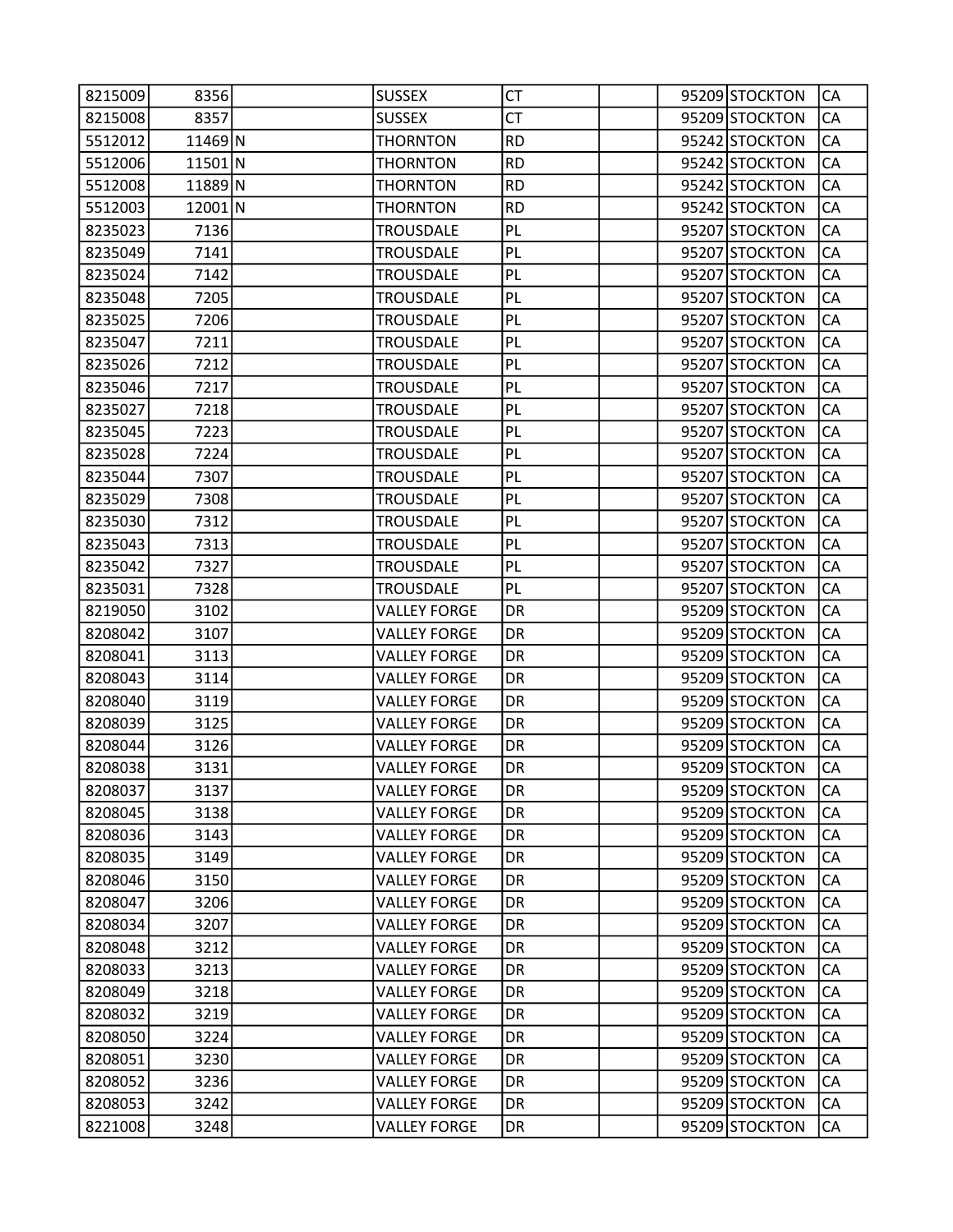| 8221007 | 3249 | <b>VALLEY FORGE</b> | DR        |  | 95209 STOCKTON | CA |
|---------|------|---------------------|-----------|--|----------------|----|
| 8238033 | 3204 | <b>WARWICK</b>      | СT        |  | 95207 STOCKTON | CA |
| 8238041 | 3205 | <b>WARWICK</b>      | <b>CT</b> |  | 95207 STOCKTON | CA |
| 8238034 | 3210 | <b>WARWICK</b>      | <b>CT</b> |  | 95207 STOCKTON | CA |
| 8238034 | 3212 | <b>WARWICK</b>      | <b>CT</b> |  | 95207 STOCKTON | CA |
| 8238040 | 3213 | <b>WARWICK</b>      | <b>CT</b> |  | 95207 STOCKTON | CA |
| 8238040 | 3215 | <b>WARWICK</b>      | CT        |  | 95207 STOCKTON | CA |
| 8238035 | 3216 | <b>WARWICK</b>      | <b>CT</b> |  | 95207 STOCKTON | CA |
| 8238039 | 3217 | <b>WARWICK</b>      | <b>CT</b> |  | 95207 STOCKTON | CA |
| 8238035 | 3218 | <b>WARWICK</b>      | <b>CT</b> |  | 95207 STOCKTON | CA |
| 8238039 | 3219 | <b>WARWICK</b>      | <b>CT</b> |  | 95207 STOCKTON | CA |
| 8238039 | 3221 | <b>WARWICK</b>      | <b>CT</b> |  | 95207 STOCKTON | CA |
| 8238036 | 3222 | <b>WARWICK</b>      | <b>CT</b> |  | 95207 STOCKTON | CA |
| 8238038 | 3223 | <b>WARWICK</b>      | <b>CT</b> |  | 95207 STOCKTON | CA |
| 8238036 | 3224 | <b>WARWICK</b>      | <b>CT</b> |  | 95207 STOCKTON | CA |
| 8238038 | 3225 | <b>WARWICK</b>      | <b>CT</b> |  | 95207 STOCKTON | CA |
| 8238036 | 3226 | <b>WARWICK</b>      | <b>CT</b> |  | 95207 STOCKTON | CA |
| 8238038 | 3227 | <b>WARWICK</b>      | <b>CT</b> |  | 95207 STOCKTON | CA |
| 8238037 | 3228 | <b>WARWICK</b>      | <b>CT</b> |  | 95207 STOCKTON | CA |
| 8238037 | 3230 | <b>WARWICK</b>      | <b>CT</b> |  | 95207 STOCKTON | CA |
| 8238037 | 3232 | <b>WARWICK</b>      | CT        |  | 95207 STOCKTON | CA |
| 8223018 | 3003 | <b>WENTWORTH</b>    | DR        |  | 95209 STOCKTON | CA |
| 8223018 | 3005 | <b>WENTWORTH</b>    | DR        |  | 95209 STOCKTON | CA |
| 8223018 | 3007 | WENTWORTH           | DR        |  | 95209 STOCKTON | CA |
| 8223017 | 3011 | <b>WENTWORTH</b>    | DR        |  | 95209 STOCKTON | CA |
| 8223001 | 3012 | <b>WENTWORTH</b>    | DR        |  | 95209 STOCKTON | CA |
| 8223017 | 3013 | <b>WENTWORTH</b>    | DR        |  | 95209 STOCKTON | CA |
| 8223001 | 3014 | <b>WENTWORTH</b>    | DR        |  | 95209 STOCKTON | CA |
| 8223001 | 3016 | WENTWORTH           | DR        |  | 95209 STOCKTON | CA |
| 8223016 | 3019 | <b>WENTWORTH</b>    | DR        |  | 95209 STOCKTON | CA |
| 8223016 | 3021 | <b>WENTWORTH</b>    | DR        |  | 95209 STOCKTON | CA |
| 8223002 | 3026 | <b>WENTWORTH</b>    | DR        |  | 95209 STOCKTON | CA |
| 8223015 | 3027 | <b>WENTWORTH</b>    | DR        |  | 95209 STOCKTON | CA |
| 8223002 | 3028 | <b>WENTWORTH</b>    | DR.       |  | 95209 STOCKTON | CA |
| 8223015 | 3029 | <b>WENTWORTH</b>    | DR        |  | 95209 STOCKTON | CA |
| 8223002 | 3030 | <b>WENTWORTH</b>    | DR        |  | 95209 STOCKTON | CA |
| 8223002 | 3032 | <b>WENTWORTH</b>    | DR        |  | 95209 STOCKTON | CA |
| 8223003 | 3034 | <b>WENTWORTH</b>    | DR        |  | 95209 STOCKTON | CA |
| 8223014 | 3035 | <b>WENTWORTH</b>    | DR        |  | 95209 STOCKTON | CA |
| 8223003 | 3036 | <b>WENTWORTH</b>    | DR        |  | 95209 STOCKTON | CA |
| 8223014 | 3037 | <b>WENTWORTH</b>    | DR        |  | 95209 STOCKTON | CA |
| 8223003 | 3038 | <b>WENTWORTH</b>    | DR        |  | 95209 STOCKTON | CA |
| 8223004 | 3042 | <b>WENTWORTH</b>    | DR        |  | 95209 STOCKTON | CA |
| 8223013 | 3043 | <b>WENTWORTH</b>    | DR.       |  | 95209 STOCKTON | CA |
| 8223004 | 3044 | <b>WENTWORTH</b>    | DR        |  | 95209 STOCKTON | CA |
| 8223013 | 3045 | <b>WENTWORTH</b>    | DR        |  | 95209 STOCKTON | CA |
| 8223004 | 3046 | <b>WENTWORTH</b>    | DR        |  | 95209 STOCKTON | CA |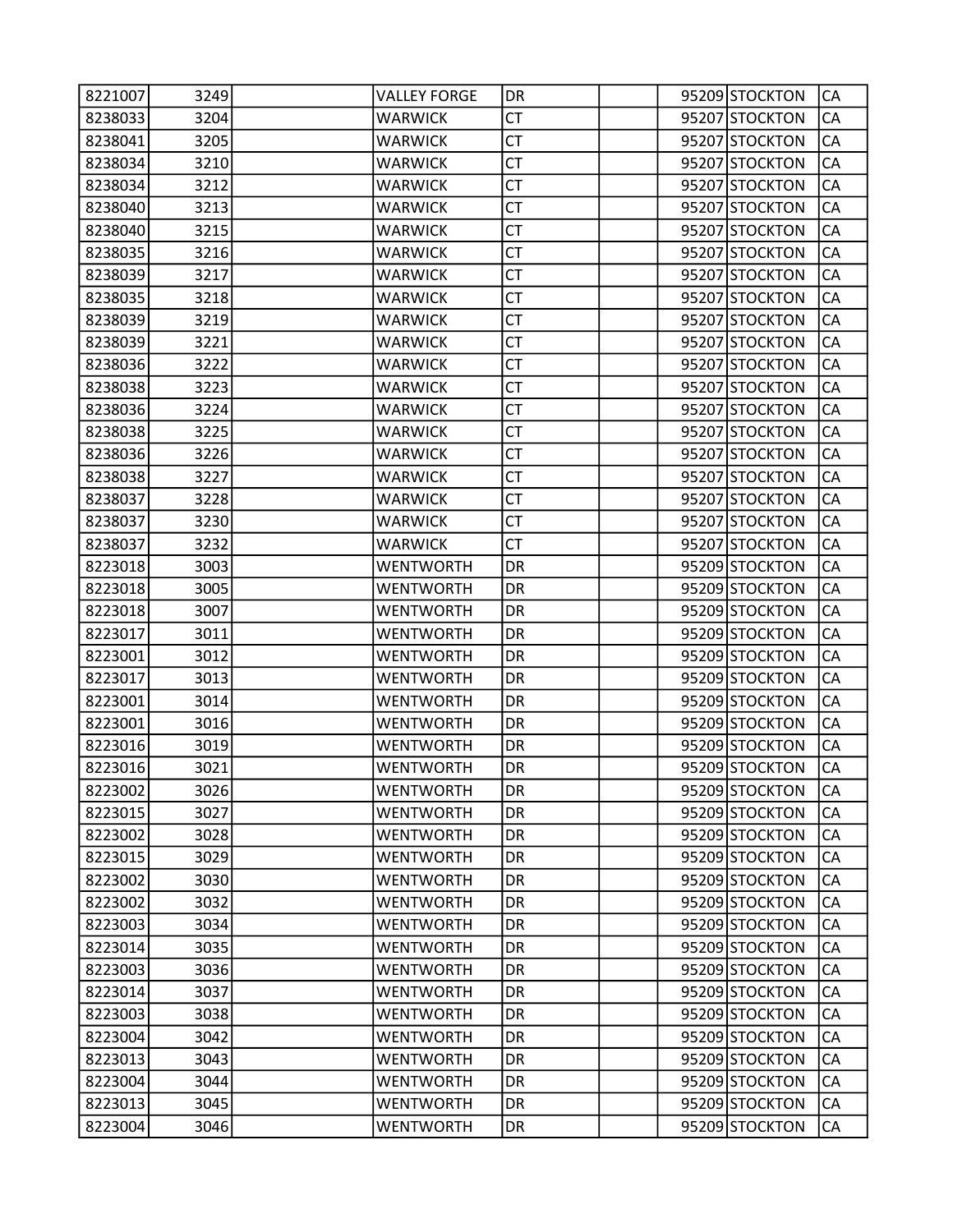| 8223004 | 3048 | <b>WENTWORTH</b>  | DR |  | 95209 STOCKTON | CA |
|---------|------|-------------------|----|--|----------------|----|
| 8223005 | 3116 | <b>WENTWORTH</b>  | DR |  | 95209 STOCKTON | CA |
| 8223012 | 3117 | <b>WENTWORTH</b>  | DR |  | 95209 STOCKTON | CA |
| 8223005 | 3118 | <b>WENTWORTH</b>  | DR |  | 95209 STOCKTON | CA |
| 8223012 | 3119 | <b>WENTWORTH</b>  | DR |  | 95209 STOCKTON | CA |
| 8223005 | 3120 | <b>WENTWORTH</b>  | DR |  | 95209 STOCKTON | CA |
| 8223005 | 3122 | <b>WENTWORTH</b>  | DR |  | 95209 STOCKTON | CA |
| 8223011 | 3125 | <b>WENTWORTH</b>  | DR |  | 95209 STOCKTON | CA |
| 8223011 | 3127 | <b>WENTWORTH</b>  | DR |  | 95209 STOCKTON | CA |
| 8223006 | 3128 | <b>WENTWORTH</b>  | DR |  | 95209 STOCKTON | CA |
| 8223006 | 3130 | <b>WENTWORTH</b>  | DR |  | 95209 STOCKTON | CA |
| 8223006 | 3132 | <b>WENTWORTH</b>  | DR |  | 95209 STOCKTON | CA |
| 8223010 | 3133 | <b>WENTWORTH</b>  | DR |  | 95209 STOCKTON | CA |
| 8223006 | 3134 | <b>WENTWORTH</b>  | DR |  | 95209 STOCKTON | CA |
| 8223010 | 3135 | <b>WENTWORTH</b>  | DR |  | 95209 STOCKTON | CA |
| 8223007 | 3140 | <b>WENTWORTH</b>  | DR |  | 95209 STOCKTON | CA |
| 8223009 | 3141 | <b>WENTWORTH</b>  | DR |  | 95209 STOCKTON | CA |
| 8223007 | 3142 | <b>WENTWORTH</b>  | DR |  | 95209 STOCKTON | CA |
| 8223009 | 3143 | <b>WENTWORTH</b>  | DR |  | 95209 STOCKTON | CA |
| 8223007 | 3144 | <b>WENTWORTH</b>  | DR |  | 95209 STOCKTON | CA |
| 8223007 | 3146 | <b>WENTWORTH</b>  | DR |  | 95209 STOCKTON | CA |
| 8221022 | 3149 | <b>WENTWORTH</b>  | DR |  | 95209 STOCKTON | CA |
| 8223008 | 3154 | <b>WENTWORTH</b>  | DR |  | 95209 STOCKTON | CA |
| 8223008 | 3156 | <b>WENTWORTH</b>  | DR |  | 95209 STOCKTON | CA |
| 8223008 | 3158 | <b>WENTWORTH</b>  | DR |  | 95209 STOCKTON | CA |
| 8223008 | 3160 | <b>WENTWORTH</b>  | DR |  | 95209 STOCKTON | CA |
| 8209044 | 3101 | <b>WEST CREEK</b> | DR |  | 95209 STOCKTON | CA |
| 8209045 | 3102 | <b>WEST CREEK</b> | DR |  | 95209 STOCKTON | CA |
| 8206025 | 3113 | <b>WEST CREEK</b> | DR |  | 95209 STOCKTON | CA |
| 8208030 | 3116 | <b>WEST CREEK</b> | DR |  | 95209 STOCKTON | CA |
| 8206024 | 3125 | <b>WEST CREEK</b> | DR |  | 95209 STOCKTON | CA |
| 8208029 | 3130 | <b>WEST CREEK</b> | DR |  | 95209 STOCKTON | СA |
| 8206023 | 3137 | <b>WEST CREEK</b> | DR |  | 95209 STOCKTON | CA |
| 8208028 | 3144 | <b>WEST CREEK</b> | DR |  | 95209 STOCKTON | CA |
| 8206022 | 3149 | <b>WEST CREEK</b> | DR |  | 95209 STOCKTON | CA |
| 8208027 | 3158 | <b>WEST CREEK</b> | DR |  | 95209 STOCKTON | CA |
| 8206021 | 3161 | <b>WEST CREEK</b> | DR |  | 95209 STOCKTON | CA |
| 8208026 | 3172 | <b>WEST CREEK</b> | DR |  | 95209 STOCKTON | CA |
| 8206020 | 3203 | <b>WEST CREEK</b> | DR |  | 95209 STOCKTON | CA |
| 8206019 | 3215 | <b>WEST CREEK</b> | DR |  | 95209 STOCKTON | CA |
| 8206018 | 3227 | <b>WEST CREEK</b> | DR |  | 95209 STOCKTON | CA |
| 8208006 | 3230 | <b>WEST CREEK</b> | DR |  | 95209 STOCKTON | СA |
| 8206017 | 3239 | <b>WEST CREEK</b> | DR |  | 95209 STOCKTON | CA |
| 8206016 | 3305 | <b>WEST CREEK</b> | DR |  | 95209 STOCKTON | CA |
| 8206008 | 3306 | <b>WEST CREEK</b> | DR |  | 95209 STOCKTON | CA |
| 8206007 | 3312 | <b>WEST CREEK</b> | DR |  | 95209 STOCKTON | СA |
| 8206015 | 3317 | <b>WEST CREEK</b> | DR |  | 95209 STOCKTON | CA |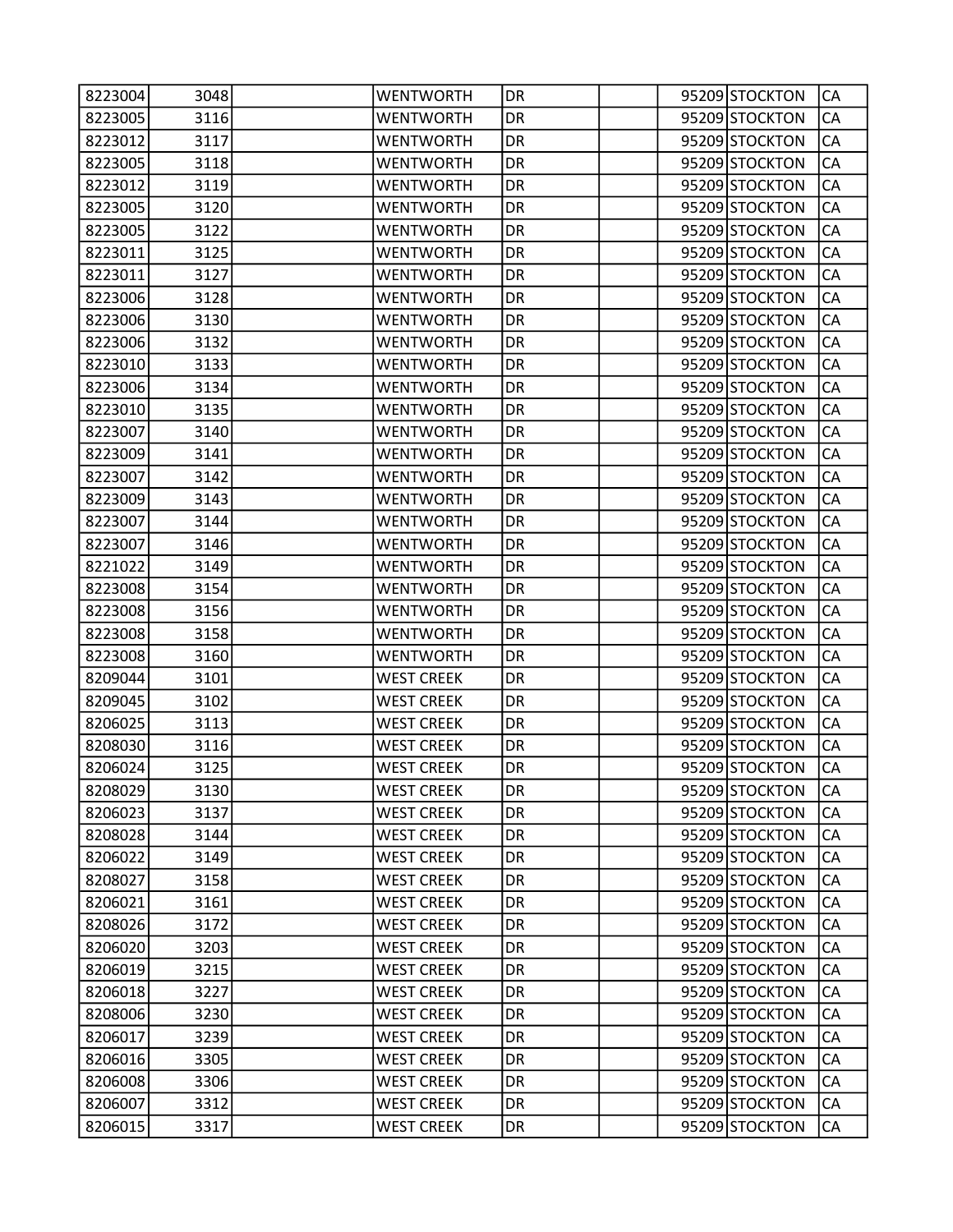| 8206006 | 3318 | <b>WEST CREEK</b> | DR        |  | 95209 STOCKTON | СA        |
|---------|------|-------------------|-----------|--|----------------|-----------|
| 8206005 | 3324 | <b>WEST CREEK</b> | DR        |  | 95209 STOCKTON | CA        |
| 8206014 | 3329 | <b>WEST CREEK</b> | DR        |  | 95209 STOCKTON | CA        |
| 8206004 | 3330 | <b>WEST CREEK</b> | DR        |  | 95209 STOCKTON | CA        |
| 8206003 | 3336 | <b>WEST CREEK</b> | DR        |  | 95209 STOCKTON | CA        |
| 8206013 | 3341 | <b>WEST CREEK</b> | DR        |  | 95209 STOCKTON | CA        |
| 8206002 | 3342 | <b>WEST CREEK</b> | DR        |  | 95209 STOCKTON | CA        |
| 8206012 | 3403 | <b>WEST CREEK</b> | DR        |  | 95209 STOCKTON | CA        |
| 8206001 | 3404 | <b>WEST CREEK</b> | DR        |  | 95209 STOCKTON | CA        |
| 8204016 | 3412 | <b>WEST CREEK</b> | DR        |  | 95209 STOCKTON | CA        |
| 8204015 | 3415 | <b>WEST CREEK</b> | DR        |  | 95209 STOCKTON | CA        |
| 8204017 | 3420 | <b>WEST CREEK</b> | DR        |  | 95209 STOCKTON | CA        |
| 8204014 | 3427 | <b>WEST CREEK</b> | DR        |  | 95209 STOCKTON | CA        |
| 8204018 | 3428 | <b>WEST CREEK</b> | DR        |  | 95209 STOCKTON | CA        |
| 8204019 | 3436 | <b>WEST CREEK</b> | DR        |  | 95209 STOCKTON | CA        |
| 8204013 | 3439 | <b>WEST CREEK</b> | DR        |  | 95209 STOCKTON | CA        |
| 8204012 | 3505 | <b>WEST CREEK</b> | DR        |  | 95209 STOCKTON | CA        |
| 8204020 | 3506 | <b>WEST CREEK</b> | DR        |  | 95209 STOCKTON | CA        |
| 8204011 | 3517 | <b>WEST CREEK</b> | DR        |  | 95209 STOCKTON | CA        |
| 8204021 | 3518 | <b>WEST CREEK</b> | DR        |  | 95209 STOCKTON | CA        |
| 8204010 | 3529 | <b>WEST CREEK</b> | DR        |  | 95209 STOCKTON | CA        |
| 8204022 | 3530 | <b>WEST CREEK</b> | DR        |  | 95209 STOCKTON | CA        |
| 8204009 | 3541 | <b>WEST CREEK</b> | DR        |  | 95209 STOCKTON | CA        |
| 8204023 | 3542 | <b>WEST CREEK</b> | DR        |  | 95209 STOCKTON | CA        |
| 8204008 | 3603 | <b>WEST CREEK</b> | DR        |  | 95209 STOCKTON | CA        |
| 8204024 | 3608 | <b>WEST CREEK</b> | DR        |  | 95209 STOCKTON | CA        |
| 8204007 | 3615 | <b>WEST CREEK</b> | DR        |  | 95209 STOCKTON | CA        |
| 8204025 | 3620 | <b>WEST CREEK</b> | DR        |  | 95209 STOCKTON | CA        |
| 8204006 | 3627 | <b>WEST CREEK</b> | DR        |  | 95209 STOCKTON | CA        |
| 8204026 | 3632 | <b>WEST CREEK</b> | DR        |  | 95209 STOCKTON | CA        |
| 8204005 | 3639 | <b>WEST CREEK</b> | DR        |  | 95209 STOCKTON | CA        |
| 8204027 | 3644 | <b>WEST CREEK</b> | DR        |  | 95209 STOCKTON | <b>CA</b> |
| 8204004 | 3705 | <b>WEST CREEK</b> | DR        |  | 95209 STOCKTON | CA        |
| 8204028 | 3706 | <b>WEST CREEK</b> | DR        |  | 95209 STOCKTON | CA        |
| 8204003 | 3717 | <b>WEST CREEK</b> | <b>DR</b> |  | 95209 STOCKTON | CA        |
| 8204029 | 3718 | <b>WEST CREEK</b> | DR        |  | 95209 STOCKTON | CA        |
| 8204002 | 3729 | <b>WEST CREEK</b> | DR        |  | 95209 STOCKTON | CA        |
| 8204030 | 3730 | <b>WEST CREEK</b> | DR        |  | 95209 STOCKTON | CA        |
| 8204001 | 3741 | <b>WEST CREEK</b> | DR        |  | 95209 STOCKTON | CA        |
| 8203025 | 3742 | <b>WEST CREEK</b> | <b>DR</b> |  | 95209 STOCKTON | CA        |
| 8203025 | 3744 | <b>WEST CREEK</b> | DR        |  | 95209 STOCKTON | CA        |
| 8202001 | 3803 | <b>WEST CREEK</b> | DR        |  | 95209 STOCKTON | CA        |
| 8202014 | 3810 | <b>WEST CREEK</b> | DR        |  | 95209 STOCKTON | CA        |
| 8202002 | 3811 | <b>WEST CREEK</b> | DR        |  | 95209 STOCKTON | CA        |
| 8202013 | 3818 | <b>WEST CREEK</b> | <b>DR</b> |  | 95209 STOCKTON | CA        |
| 8202003 | 3819 | <b>WEST CREEK</b> | DR        |  | 95209 STOCKTON | CA        |
| 8202012 | 3826 | <b>WEST CREEK</b> | DR        |  | 95209 STOCKTON | CA        |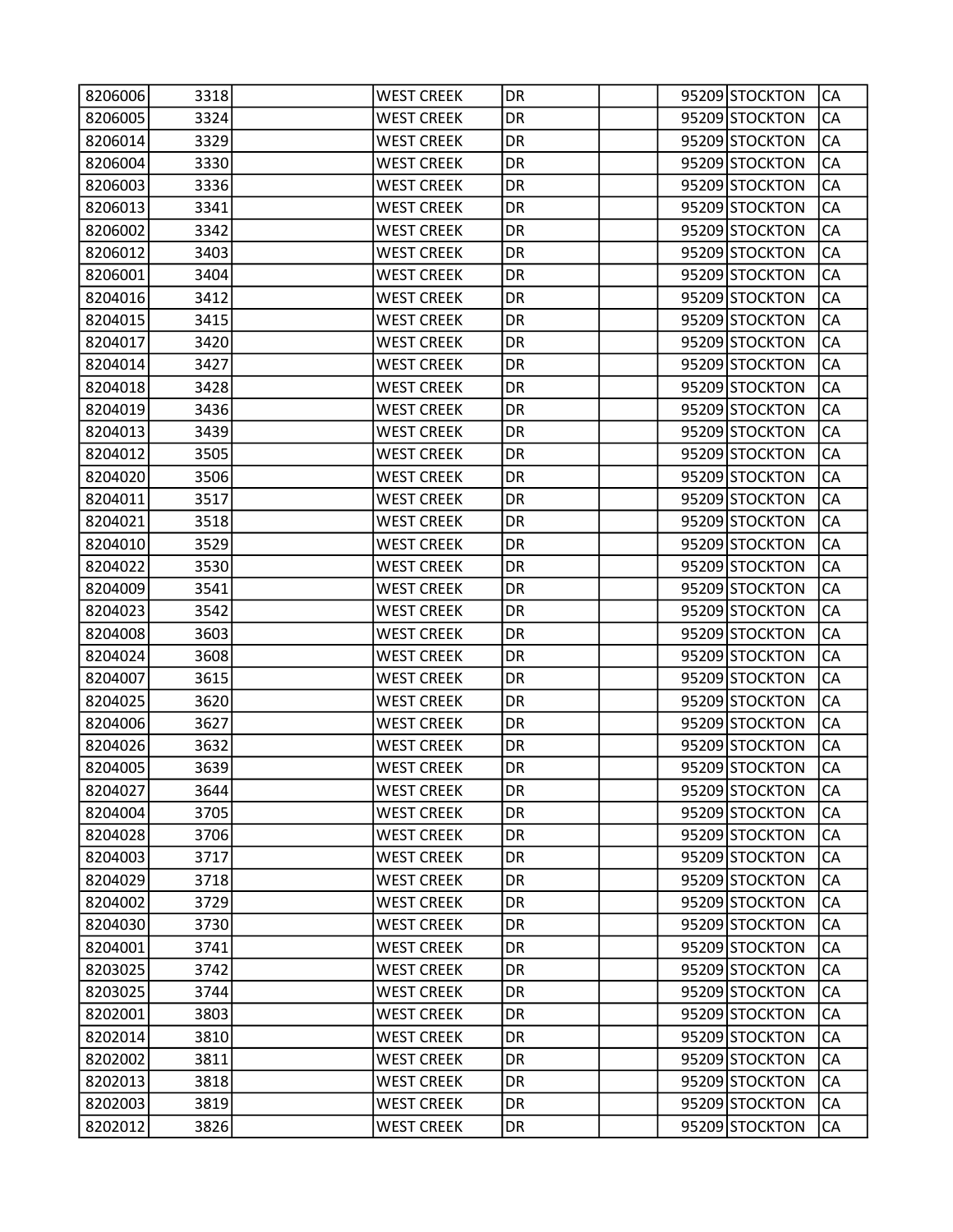| 8202004 | 3827 | <b>WEST CREEK</b> | DR        |  | 95209 STOCKTON | CA        |
|---------|------|-------------------|-----------|--|----------------|-----------|
| 8202011 | 3834 | <b>WEST CREEK</b> | DR        |  | 95209 STOCKTON | CA        |
| 8202005 | 3835 | <b>WEST CREEK</b> | DR        |  | 95209 STOCKTON | CA        |
| 8202010 | 3842 | <b>WEST CREEK</b> | DR        |  | 95209 STOCKTON | CA        |
| 8202006 | 3843 | <b>WEST CREEK</b> | DR        |  | 95209 STOCKTON | CA        |
| 8202009 | 3850 | <b>WEST CREEK</b> | DR        |  | 95209 STOCKTON | CA        |
| 8202007 | 3851 | <b>WEST CREEK</b> | DR        |  | 95209 STOCKTON | CA        |
| 8202028 | 3859 | <b>WEST CREEK</b> | DR        |  | 95209 STOCKTON | CA        |
| 9758034 | 2903 | <b>WHITTIER</b>   | <b>CT</b> |  | 95207 STOCKTON | CA        |
| 9758027 | 2904 | <b>WHITTIER</b>   | <b>CT</b> |  | 95207 STOCKTON | CA        |
| 9758034 | 2905 | <b>WHITTIER</b>   | СT        |  | 95207 STOCKTON | CA        |
| 9758027 | 2906 | <b>WHITTIER</b>   | <b>CT</b> |  | 95207 STOCKTON | CA        |
| 9758033 | 2915 | WHITTIER          | <b>CT</b> |  | 95207 STOCKTON | CA        |
| 9758028 | 2916 | WHITTIER          | <b>CT</b> |  | 95207 STOCKTON | CA        |
| 9758033 | 2917 | <b>WHITTIER</b>   | <b>CT</b> |  | 95207 STOCKTON | CA        |
| 9758028 | 2918 | WHITTIER          | СT        |  | 95207 STOCKTON | CA        |
| 9758032 | 2927 | <b>WHITTIER</b>   | <b>CT</b> |  | 95207 STOCKTON | CA        |
| 9758029 | 2928 | <b>WHITTIER</b>   | <b>CT</b> |  | 95207 STOCKTON | CA        |
| 9758032 | 2929 | WHITTIER          | <b>CT</b> |  | 95207 STOCKTON | CA        |
| 9758029 | 2930 | <b>WHITTIER</b>   | <b>CT</b> |  | 95207 STOCKTON | CA        |
| 9758032 | 2931 | <b>WHITTIER</b>   | СT        |  | 95207 STOCKTON | CA        |
| 9758029 | 2932 | <b>WHITTIER</b>   | <b>CT</b> |  | 95207 STOCKTON | CA        |
| 9758030 | 2940 | <b>WHITTIER</b>   | <b>CT</b> |  | 95207 STOCKTON | CA        |
| 9758031 | 2941 | WHITTIER          | <b>CT</b> |  | 95207 STOCKTON | CA        |
| 9758030 | 2942 | <b>WHITTIER</b>   | <b>CT</b> |  | 95207 STOCKTON | CA        |
| 9758031 | 2943 | WHITTIER          | СT        |  | 95207 STOCKTON | CA        |
| 9758030 | 2944 | <b>WHITTIER</b>   | <b>CT</b> |  | 95207 STOCKTON | CA        |
| 9758031 | 2945 | <b>WHITTIER</b>   | <b>CT</b> |  | 95207 STOCKTON | CA        |
| 8217004 | 2801 | <b>WINCHESTER</b> | <b>CT</b> |  | 95209 STOCKTON | CA        |
| 8217005 | 2802 | <b>WINCHESTER</b> | <b>CT</b> |  | 95209 STOCKTON | CA        |
| 8217006 | 2808 | <b>WINCHESTER</b> | СT        |  | 95209 STOCKTON | CA        |
| 8217003 | 2813 | <b>WINCHESTER</b> | <b>CT</b> |  | 95209 STOCKTON | <b>CA</b> |
| 8217007 | 2816 | <b>WINCHESTER</b> | <b>CT</b> |  | 95209 STOCKTON | CA        |
| 8217008 | 2828 | <b>WINCHESTER</b> | СT        |  | 95209 STOCKTON | CA        |
| 8225038 | 2910 | <b>WINSTON</b>    | DR        |  | 95209 STOCKTON | CA        |
| 8225037 | 2911 | <b>WINSTON</b>    | DR        |  | 95209 STOCKTON | CA        |
| 8225039 | 2918 | <b>WINSTON</b>    | DR        |  | 95209 STOCKTON | CA        |
| 8225036 | 2919 | <b>WINSTON</b>    | DR        |  | 95209 STOCKTON | CA        |
| 8225040 | 2926 | <b>WINSTON</b>    | DR        |  | 95209 STOCKTON | CA        |
| 8225035 | 2927 | <b>WINSTON</b>    | <b>DR</b> |  | 95209 STOCKTON | CA        |
| 8225041 | 2934 | <b>WINSTON</b>    | DR        |  | 95209 STOCKTON | CA        |
| 8225034 | 2935 | <b>WINSTON</b>    | DR        |  | 95209 STOCKTON | CA        |
| 8225042 | 2942 | <b>WINSTON</b>    | DR        |  | 95209 STOCKTON | CA        |
| 8225033 | 2943 | <b>WINSTON</b>    | DR        |  | 95209 STOCKTON | CA        |
| 8225043 | 2950 | <b>WINSTON</b>    | <b>DR</b> |  | 95209 STOCKTON | CA        |
| 8225044 | 2958 | <b>WINSTON</b>    | DR        |  | 95209 STOCKTON | СA        |
| 8208018 | 8502 | <b>WOODHAVEN</b>  | <b>WY</b> |  | 95209 STOCKTON | CA        |